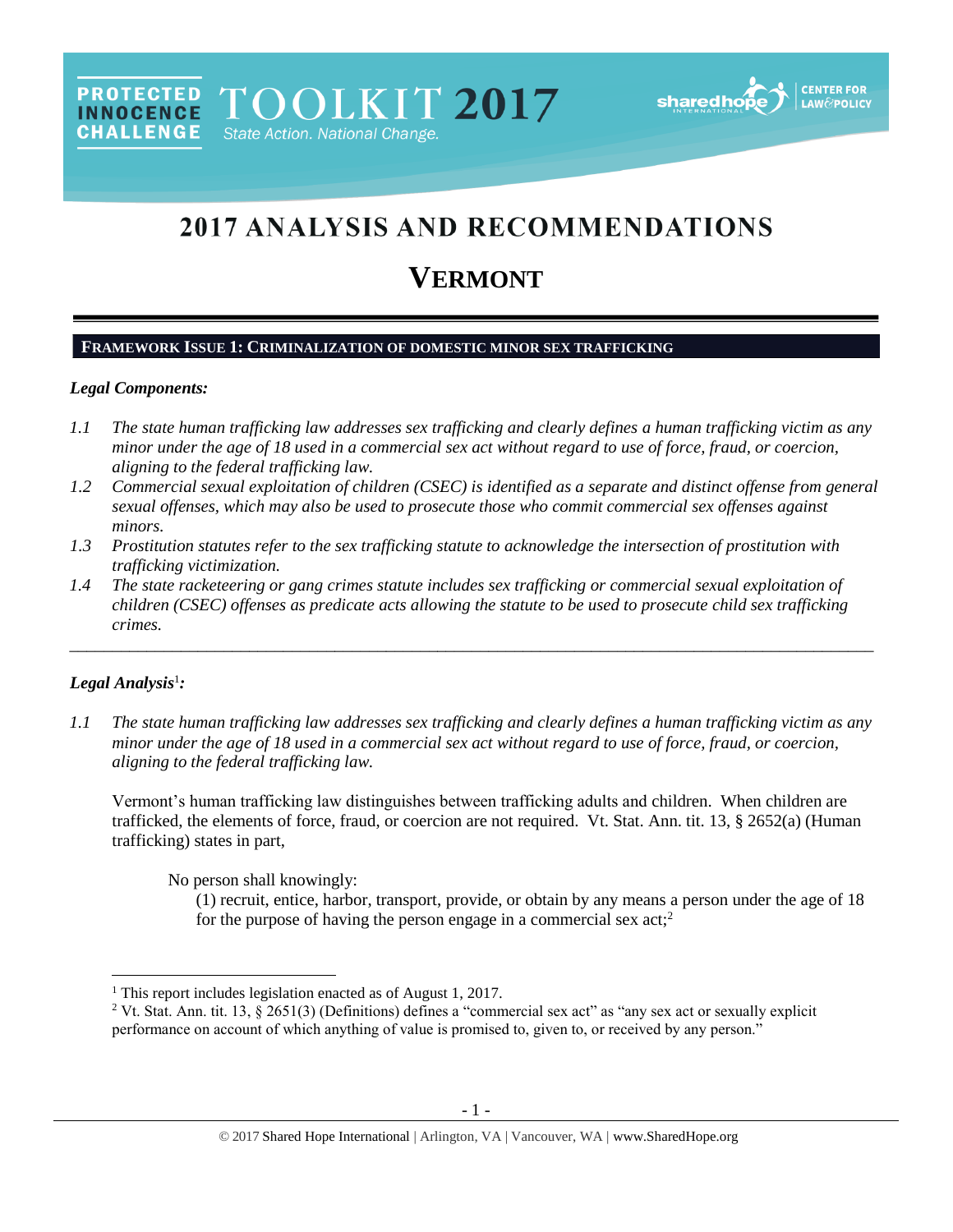(2) recruit, entice, harbor, transport, provide, or obtain a person through force, fraud, or coercion<sup>3</sup> for the purpose of having the person engage in a commercial sex act;

(3) compel a person through force, fraud, or coercion to engage in a commercial sex act;

(4) benefit financially or by receiving anything of value from participation in a venture, knowing that force, fraud, or coercion was or will be used to compel any person to engage in a commercial sex act as part of the venture.<sup>4</sup>

. . . .

A conviction under Vt. Stat. Ann. tit. 13, § 2652(a)(1)–(4) is punishable as a felony<sup>5</sup> by imprisonment "for a term up to and including life," a fine not to exceed \$500,000, or both. Vt. Stat. Ann. tit. 13, §§ 1, 2652(b).

Vt. Stat. Ann. tit. 13, § 2653(a) (Aggravated human trafficking) imposes a heightened penalty if the victim of human trafficking is under the age of 18. Vt. Stat. Ann. tit. 13, § 2653(a) states,

A person commits the crime of aggravated human trafficking if the person commits human trafficking in violation of section 2652 of this title under any of the following circumstances:

<span id="page-1-0"></span>(1) the offense involves a victim of human trafficking who is a child under the age of 18;

(2) the person has previously been convicted of a violation of section 2652 of this title;

(3) the victim of human trafficking suffers serious bodily injury or death; or

(4) the actor commits the crime of human trafficking under circumstances which constitute the crime of sexual assault as defined in section 3252 of this title, aggravated sexual assault as defined in section 3253 of this title, or aggravated sexual assault of a child as defined in section 3253a of this title.

A conviction under Vt. Stat. Ann. tit. 13, § 2653(a) is punishable as a felony by imprisonment for 20 years to life, a fine up to \$100,000, or both. Vt. Stat. Ann. tit. 13, §§ 1, 2653(b). An attempt to commit either human

(A) threat of serious harm, including physical or financial harm, to or physical restraint against any person; (B) any scheme, plan, or pattern intended to cause a person to believe that failure to perform an act would result in serious bodily or financial harm to or physical restraint of any person;

- (E) providing a drug, including alcohol, to another person with the intent to impair the person's judgment or maintain a state of chemical dependence;
- (F) wrongfully taking, obtaining, or withholding any property of another person;

(G) blackmail;

 $\overline{\phantom{a}}$ 

- (I) debt bondage; or
- (J) withholding or threatening to withhold food or medication.

<sup>5</sup> Pursuant to Vt. Stat. Ann. tit. 13,  $\S$  1 (Felonies and misdemeanors defined), "Any other provision of law

notwithstanding any offense whose maximum term of imprisonment is more than two years, for life or which may be punished by death is a felony. Any other offense is a misdemeanor."

 $6$  Vt. Stat. Ann. tit. 13, § 2651(13) defines "victim of human trafficking" as "a victim of a violation of section 2652 [Human] trafficking] of this title."

 $3$  Vt. Stat. Ann. tit. 13,  $\S$  2651(2) defines "coercion" as,

<sup>(</sup>C) the abuse or threatened abuse of law or the legal process;

<sup>(</sup>D) withholding, destroying, or confiscating any actual or purported passport, immigration document, or any other government identification document of another person;

<sup>(</sup>H) asserting control over the finances of another person;

<sup>4</sup> Vt. Stat. Ann. tit. 13, § 2651(12) defines "venture" as "any group of two or more individuals associated in fact, whether or not a legal entity."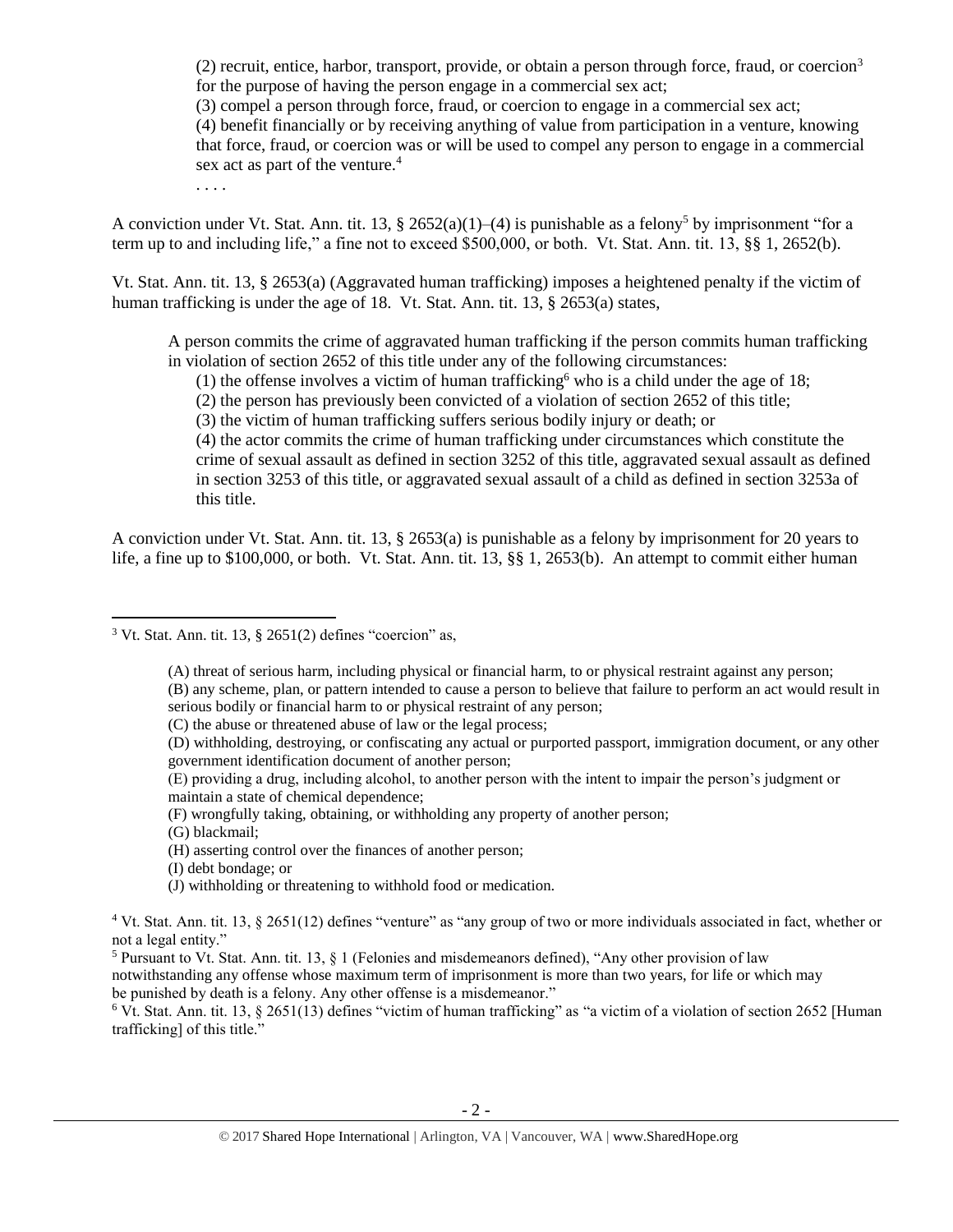trafficking or aggravated human trafficking is punishable to the same extent as the completed offense. Vt. Stat. Ann. tit 13, § 9(a).

Additionally, Vt. Stat. Ann. tit. 13, § 2654(a) (Patronizing or facilitating human trafficking) states,

No person shall knowingly:

(1) permit a place, structure, or building owned by the person or under the person's control to be used for the purpose of human trafficking;<sup>7</sup>

(2) receive or offer or agree to receive or offer a person into a place, structure, or building for the purpose of human trafficking; or

(3) permit a person to remain in a place, structure, building, or conveyance for the purpose of human trafficking.

A conviction under Vt. Stat. Ann. tit. 13, § 2654(a) is punishable as a felony by imprisonment up to 5 years, a fine not to exceed \$100,000, or both. Vt. Stat. Ann. tit. 13, §§ 1, 2654(b).

Lastly, Vt. Stat. Ann. tit. 13, § 2655(a) (Solicitation) makes it illegal for a person to "knowingly solicit a commercial sex act<sup>8</sup> from a victim of human trafficking." A conviction under Vt. Stat. Ann. tit. 13,  $\S$  2655(a) is punishable as a felony by imprisonment up to 5 years, a fine not to exceed \$100,000, or both. Vt. Stat. Ann. tit. 13, §§ 1, 2655(b).

*1.2 Commercial sexual exploitation of children (CSEC) is identified as a separate and distinct offense from general sexual offenses, which may also be used to prosecute those who commit commercial sex offenses against minors.*

The following laws criminalize CSEC in Vermont:

1. Vt. Stat. Ann. tit. 13, § 2822(a) (Use of a child in a sexual performance) states,

<span id="page-2-1"></span><span id="page-2-0"></span>No person shall, with knowledge of the character and content, promote<sup>9</sup> a sexual performance<sup>10</sup> by a  $child<sup>11</sup>$  or a performance which contains a lewd exhibition of the genitals, anus or breasts of a child, or hire, employ, procure, use, cause or induce a child to engage in such a performance." A first conviction under Vt. Stat. Ann. tit. 13,  $\S 2822(a)$  is punishable as a felony by imprisonment up to 10 years, a fine not to exceed \$20,000, or both. Vt. Stat. Ann. tit. 13, §§ 1, 2825(a). If the offender has a prior conviction under Vt. Stat. Ann. tit. 13, § 2822(a), § 2823 (Consenting to a sexual performance), or § 2824(a) (Promoting a recording of sexual conduct), however, a conviction is punishable as a felony by

<sup>&</sup>lt;sup>7</sup> Vt. Stat. Ann. tit. 13, § 2651(6) defines "human trafficking" as the following: "(A) to subject a person to a violation of section 2652 [Human trafficking] of this title; or (B) 'severe form of trafficking' as defined by 22 U.S.C. § 7105."

<sup>8</sup> *See supra* note [2.](#page-0-0)

<sup>9</sup> Vt. Stat. Ann. tit. 13, § 2821(5) (Definitions) defines "promote" as "to procure, issue, manufacture, publish, sell, give, provide, lend, mail, deliver, distribute, disseminate, circulate, present, exhibit, advertise, or offer to do the same, by any means, including electronic transmission."

 $10$  Vt. Stat. Ann. tit. 13,  $\S 2821(4)$  defines "sexual performance" as "any performance or any part of a performance, which includes sexual conduct by a child." Vt. Stat. Ann. tit. 13, § 2821(3) defines "performance" as "(A) an event which is photographed, filmed or visually recorded; or (B) a play, dance or other visual presentation or exhibition before an audience."

<sup>&</sup>lt;sup>11</sup> Vt. Stat. Ann. tit. 13,  $\S 2821(1)$  defines "child" as "any person under the age of 16 years."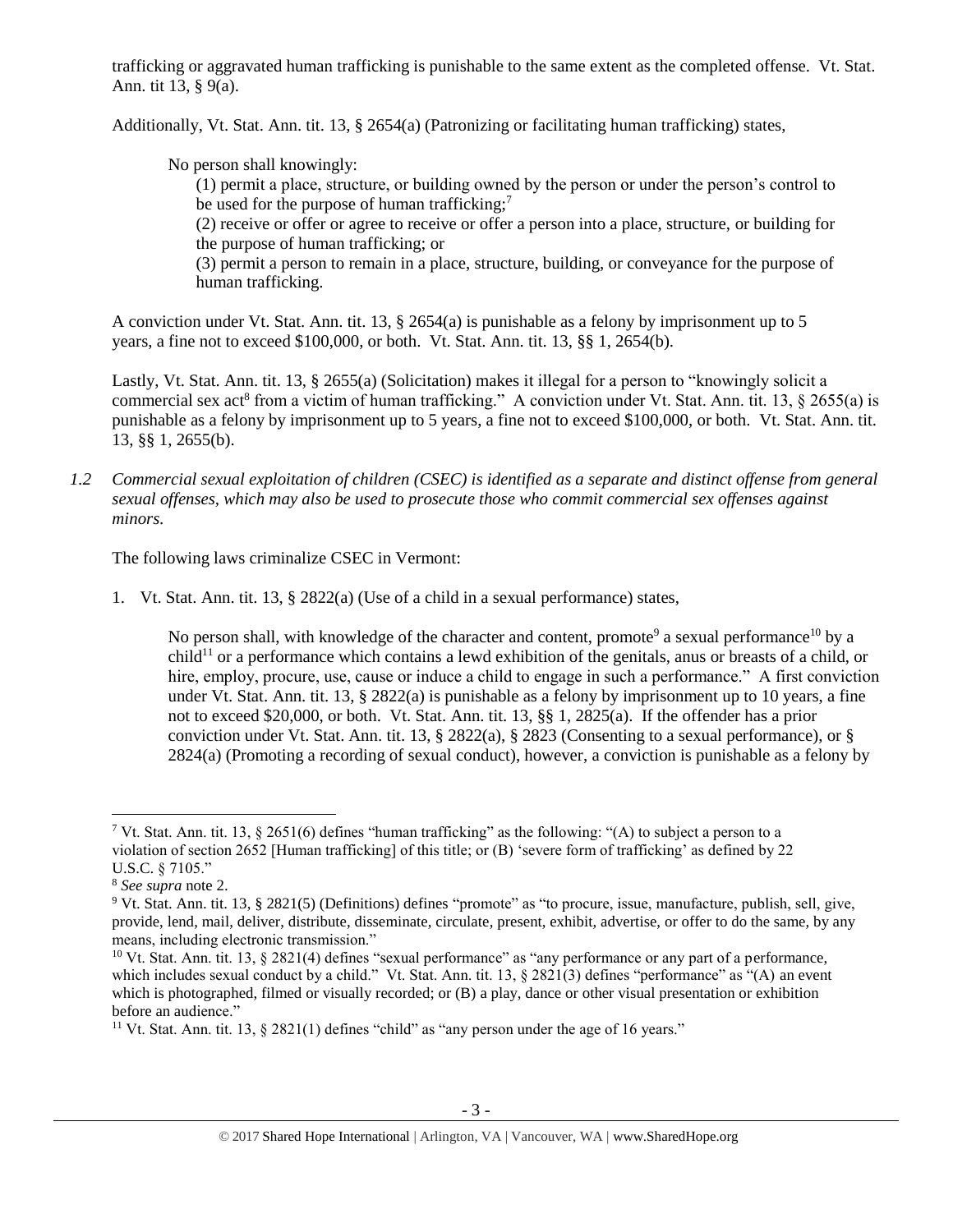imprisonment for 1–15 years, a fine not to exceed \$50,000, or both. Vt. Stat. Ann. tit. 13, §§ 1,  $2825(b)$ .

Other laws may be applicable to sexual exploitation of children although they do not specify commercial sexual exploitation:

1. Pursuant to Vt. Stat. Ann. tit. 13, § 2828 (Luring a child),

<span id="page-3-0"></span>(a) No person shall knowingly solicit, lure, or entice, or to attempt to solicit, lure, or entice, a child under the age of 16 or another person believed by the person to be a child under the age of 16, to engage in a sexual act as defined in section 3251 [Definitions] of this title<sup>12</sup> or engage in lewd and lascivious conduct as defined in section 2602 [Lewd or lascivious conduct with child] of this title.<sup>13</sup> (b) This section applies to solicitation, luring, or enticement by any means, including in person, through written or telephonic correspondence or electronic communication. (c) This section shall not apply if the person is less than 19 years old, the child is at least 15 years old, and the conduct is consensual.

A conviction under Vt. Stat. Ann. tit. 13, § 2828(a) is punishable as a felony by imprisonment up to 5 years, a fine not to exceed \$10,000, or both. Vt. Stat. Ann. tit. 13, §§ 1, 2825(e).

2. Vt. Stat. Ann. tit. 13, § 2602(a) (Lewd or lascivious conduct with child) provides,

(1) No person shall willfully and lewdly commit any lewd or lascivious act upon or with the body, or any part or member thereof, of a child under the age of 16 years, with the intent of arousing, appealing to, or gratifying the lust, passions, or sexual desires of such person or of such child. (2) This section shall not apply if the person is less than 19 years old, the child is at least 15 years old, and the conduct is consensual.

A first conviction under Vt. Stat. Ann. tit. 13, § 2602(a) is punishable as a felony by imprisonment for 2–15 years and a possible fine not to exceed \$5,000, a second conviction is punishable by imprisonment for 5 years to life and a possible fine not to exceed \$25,000, and subsequent convictions are punishable by imprisonment for 10 years to life and a possible fine not to exceed \$25,000. Vt. Stat. Ann. tit. 13, §§ 1, 2602(b). Additionally, sentences for second and subsequent convictions "shall be served and may not be suspended, deferred, or served as a supervised sentence" and the offender "shall not be eligible for probation, parole, furlough, or any other type of early release until the expiration of the five-year or 10-year term of imprisonment." Vt. Stat. Ann. tit. 13, § 2602(c). The court may, however, depart from the 5 and 10-year minimums required for second and subsequent convictions and may "impose a lesser term of incarceration if the court makes written findings on the record that the downward departure will serve the interests of justice and public safety." Vt. Stat. Ann. tit. 13, § 2602(c)(1), (2). Lastly, "A person convicted of violating subdivision (b)(2) or (3) of this section shall be sentenced under section 3271 [Indeterminate life sentence]<sup>14</sup> of this title" and "[a]ny prior conviction for sexual assault or aggravated sexual assault shall

l

 $12$  Vt. Stat. Ann. tit. 13, § 3251(1) (Definitions) defines "sexual act" as "conduct between persons consisting of contact between the penis and the vulva, the penis and the anus, the mouth and the penis, the mouth and the vulva, or any intrusion, however slight, by any part of a person's body or any object into the genital or anal opening of another." <sup>13</sup> *See infra* Component 1.2 for the provisions of Vt. Stat. Ann. tit. 13, § 2602 (Lewd or lascivious conduct with child).

<sup>&</sup>lt;sup>14</sup> Vt. Stat. Ann. tit. 13, § 3271(b)–(d) (Indeterminate life sentence) states,

<sup>(</sup>b) If a person is sentenced under this section, the person's maximum sentence shall be imprisonment for life.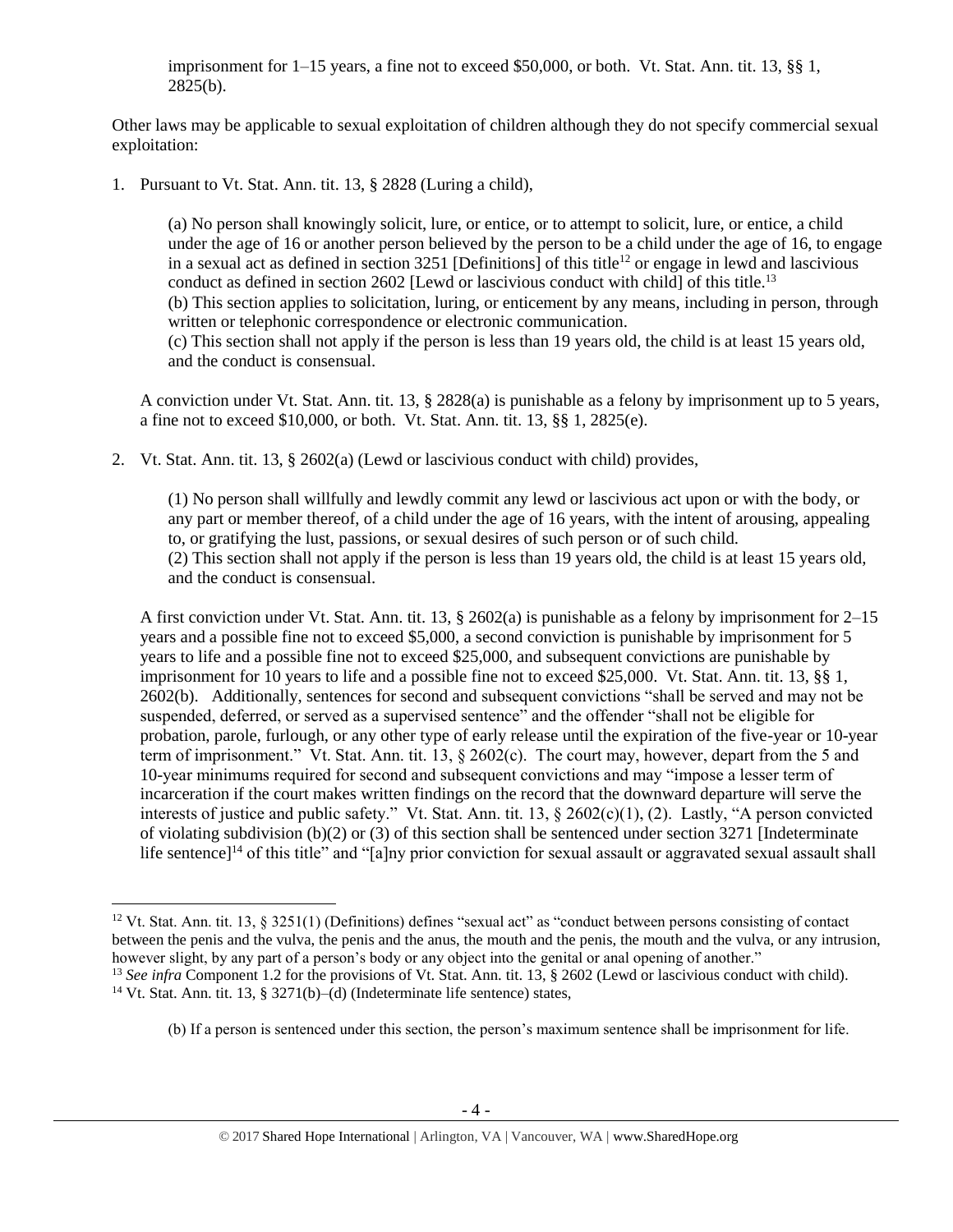be considered a prior offense for purposes of sentencing enhancement." Vt. Stat. Ann. tit. 13, § 2602(d), (e).

3. Vt. Stat. Ann. tit. 13, § 3252(c) (Sexual assault) prohibits the following:

No person shall engage in a sexual act<sup>15</sup> with a child who is under the age of 16, except: (1) where the persons are married to each other and the sexual act is consensual; or (2) where the person is less than 19 years old, the child is at least 15 years old, and the sexual act is consensual.

A conviction under Vt. Stat. Ann. tit. 13, § 3252(c) is punishable as a felony by imprisonment up to 20 years and a possible fine not to exceed \$10,000. Vt. Stat. Ann. tit. 13,  $\S$ § 1, 3252(f)(2).

4. Vt. Stat. Ann. tit. 13, § 3253(a) (Aggravated sexual assault of a child) states,

A person commits the crime of aggravated sexual assault of a child if the actor is at least 18 years of age and commits sexual assault against a child under the age of 16 in violation of section 3252 [Sexual assault] of this title and at least one of the following circumstances exists:

. . . .

(2) The actor is joined or assisted by one or more persons in physically restraining, assaulting, or sexually assaulting the victim.

(3) The actor commits the sexual act under circumstances which constitute the crime of kidnapping. (4) The actor has previously been convicted in this state of sexual assault under subsection 3252(a) or (b) of this title, aggravated sexual assault under section 3253 of this title, or aggravated sexual assault of a child under this section, or has been convicted in any jurisdiction in the United States or territories of an offense which would constitute sexual assault under subsection 3252(a) or (b) of this title, aggravated sexual assault under section 3253 of this title, or aggravated sexual assault of a child under this section if committed in this state.

. . . .

A conviction under Vt. Stat. Ann. tit. 13, § 3253a(a) is punishable as a felony by imprisonment for 25 years to life and a possible fine not to exceed \$50,000. Vt. Stat. Ann. tit. 13, §§ 1, 3253a(b). Vt. Stat. Ann. tit. 13, § 3253a(b) further states, "The 25-year term of imprisonment . . . shall be served and may not be suspended, deferred, or served as a supervised sentence. The defendant shall not be eligible for probation, parole, furlough, or any other type of early release until the expiration of the 25-year term of imprisonment."

5. Vt. Stat. Ann. tit. 13, § 2823 (Consenting to a sexual performance) states,

<sup>15</sup> *See supra* note [12.](#page-3-0) 

<sup>(</sup>c) If a person sentenced under this section receives a sentence that is wholly or partially suspended, sex offender conditions and treatment shall be a condition of the person's probation agreement.

<sup>(</sup>d) If a person sentenced under this section receives a sentence for an unsuspended term of incarceration, the person shall not be released until the person successfully completes all sex offender treatment and programming required by the department of corrections, unless the department determines that the person poses a sufficiently low risk of reoffense to protect the community or that a program can be implemented which adequately supervises the person and addresses any risk the person may pose to the community.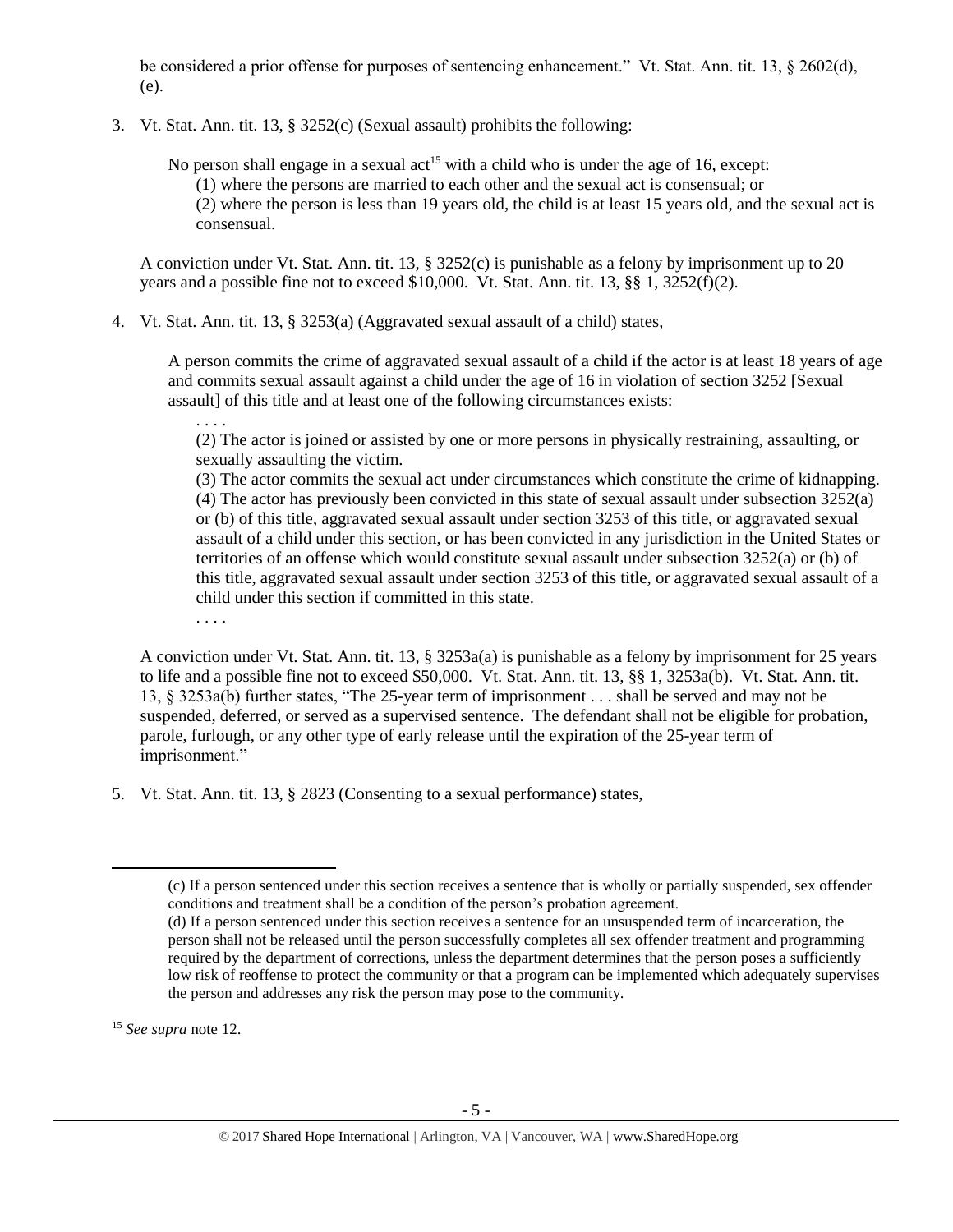No person who is the parent, legal guardian, or custodian of a child<sup>16</sup> may, with knowledge of the character and content, consent to the participation of that child in a sexual performance<sup>17</sup> or a performance including a lewd exhibition of the genitals by that child.

A first conviction under Vt. Stat. Ann. tit. 13, § 2823 is punishable as a felony by imprisonment up to 10 years, a fine not to exceed \$20,000, or both. Vt. Stat. Ann. tit. 13, §§ 1, 2825(a). If the offender has a prior conviction under Vt. Stat. Ann. tit. 13,  $\S$  2822(a),  $\S$  2823 (Consenting to a sexual performance), or  $\S$ 2824(a) (Promoting a recording of sexual conduct), however, a conviction is punishable as a felony by imprisonment for  $1-15$  years, a fine not to exceed \$50,000, or both. Vt. Stat. Ann. tit. 13, §§ 1, 2825(b).

*1.3 Prostitution statutes refer to the sex trafficking statute to acknowledge the intersection of prostitution with trafficking victimization.* 

While Vermont's prostitution statute Vt. Stat. Ann. tit. 13, § 2632<sup>18</sup> (Prostitution) does not refer to the human trafficking statute when the person charged is minor. However, the human trafficking statute does not allow minors to be prosecuted under the prostitution statute. Pursuant to Vt. Stat. Ann. tit. 13,  $\S 2652(c)(1)(B)$ (Human trafficking),

<span id="page-5-0"></span>Notwithstanding any other provision of law, a person under the age of 18 shall be immune from prosecution in the criminal division of the superior court for a violation of section 2632 of this title (prohibited acts; prostitution), but may be treated as a juvenile under 33 V.S.A. chapter 52 [Delinquency provisions] or referred to the department for children and families for treatment under 33 V.S.A. chapter 53[Children in need of care or supervision].

*1.4 The state racketeering or gang crimes statute includes sex trafficking or commercial sexual exploitation of children (CSEC) offenses as predicate acts allowing the statute to be used to prosecute child sex trafficking crimes.* 

Vermont has not enacted a racketeering or gang crimes statute.

1.4.1 Recommendation: Enact a racketeering statute that includes CSEC and trafficking offenses as predicate crimes for use in prosecuting sex trafficking enterprises.

 $\overline{a}$ 

<sup>16</sup> *See supra* note [11.](#page-2-0) 

<sup>17</sup> *See supra* note [10.](#page-2-1) 

<sup>&</sup>lt;sup>18</sup> The text of Vt. Stat. Ann. tit. 13  $\S$  2632 cited here and elsewhere in this report includes amendments made by the enactment of House Bill 74 during the 2017 Regular Session of the Vermont Legislature (effective July 1, 2017).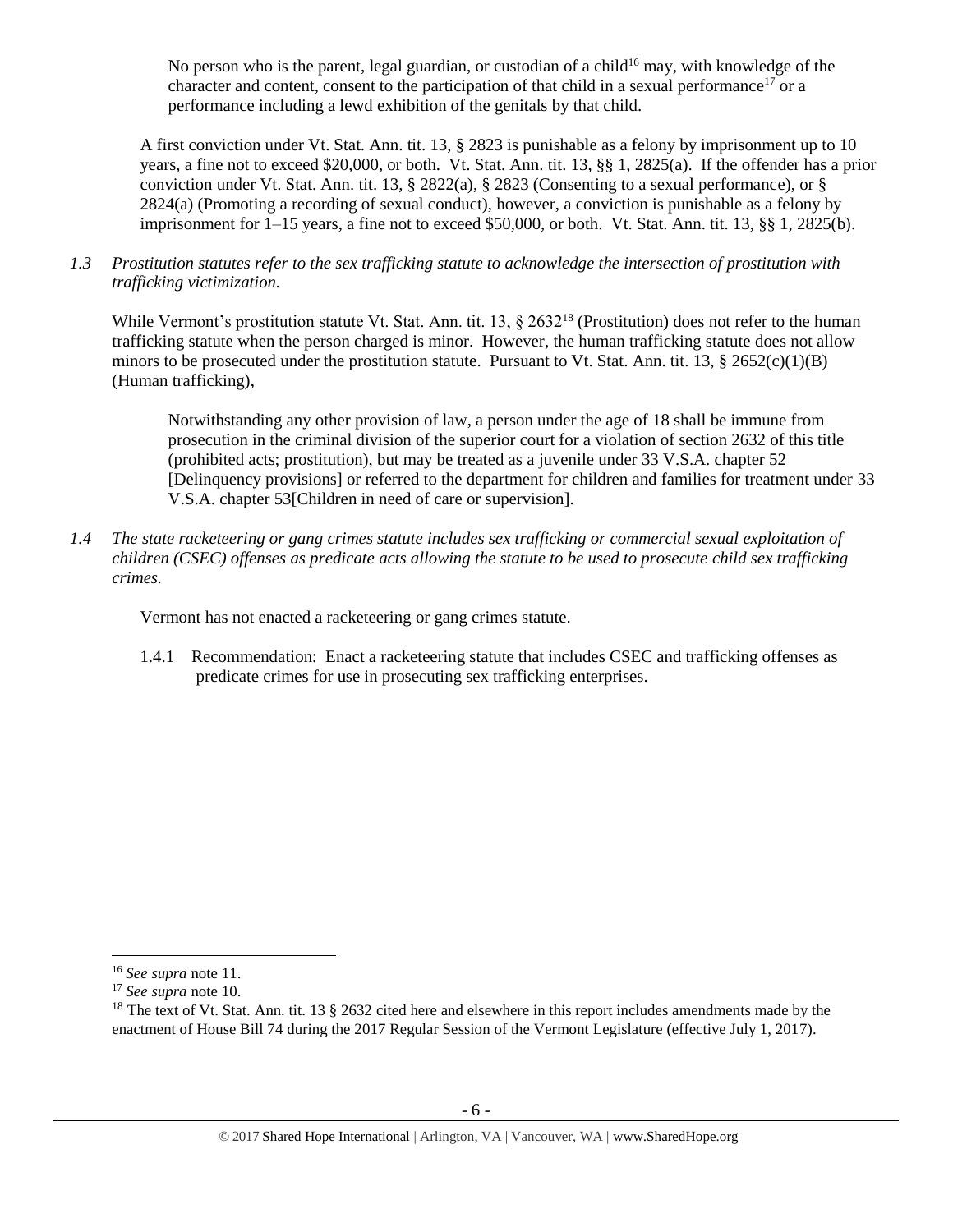#### **FRAMEWORK ISSUE 2: CRIMINAL PROVISIONS FOR DEMAND**

#### *Legal Components:*

- *2.1 The state sex trafficking law can be applied to buyers of commercial sex acts with a minor.*
- *2.2 Buyers of commercial sex acts with a minor can be prosecuted under commercial sexual exploitation of children (CSEC) laws.*
- *2.3 Solicitation laws differentiate buying sex acts with an adult and buying sex acts with a minor under 18.*
- *2.4 Penalties for buyers of commercial sex acts with minors are as high as federal penalties.*
- *2.5 Using the Internet or electronic communications to lure, entice, or purchase, or attempt to lure, entice, or purchase commercial sex acts with a minor is a separate crime or results in an enhanced penalty for buyers.*
- *2.6 No age mistake defense is permitted for a buyer of commercial sex acts with any minor under 18.*
- *2.7 Base penalties for buying sex acts with a minor under 18 are sufficiently high and not reduced for older minors.*
- *2.8 Financial penalties for buyers of commercial sex acts with minors are sufficiently high to make it difficult for buyers to hide the crime.*
- *2.9 Buying and possessing images of child sexual exploitation carries penalties as high as similar federal offenses.*

\_\_\_\_\_\_\_\_\_\_\_\_\_\_\_\_\_\_\_\_\_\_\_\_\_\_\_\_\_\_\_\_\_\_\_\_\_\_\_\_\_\_\_\_\_\_\_\_\_\_\_\_\_\_\_\_\_\_\_\_\_\_\_\_\_\_\_\_\_\_\_\_\_\_\_\_\_\_\_\_\_\_\_\_\_\_\_\_\_\_\_\_\_\_

*2.10 Convicted buyers of commercial sex acts with minors are required to register as sex offenders.* 

# *Legal Analysis:*

 $\overline{\phantom{a}}$ 

*2.1 The state sex trafficking law can be applied to buyers of commercial sex acts with a minor.*

Vt. Stat. Ann. tit. 13, § 2652(a)(1) (Human trafficking) contains language applicable to buyers of commercial sex acts with a minor following federal precedent,<sup>19</sup> as the statute criminalizes conduct that includes "obtaining by any means a person under the age of 18 for the purpose of having the person engage in a commercial sex act." To the extent that buyers may be convicted under Vt. Stat. Ann. tit. 13, § 2652(a)(1) for obtaining commercial sex with a minor, buyers may also be convicted under § 2653(a)<sup>20</sup> (Aggravated human trafficking).

<sup>19</sup> *See United States v. Jungers*, 702 F.3d 1066 (8th Cir. 2013). In this case, the Eighth Circuit held that the federal sex trafficking law, 18 U.S.C. § 1591 (Sex trafficking of children or by force, fraud, or coercion) applies to buyers of sex with minors. Reversing a District of South Dakota ruling that Congress did not intend the string of verbs constituting criminal conduct under 18 U.S.C. § 1591(a)(1) ("recruits, entices, harbors, transports, provides, obtains, or maintains") to reach the conduct of buyers (United States v. Jungers, 834 F. Supp. 2d 930, 931 (D.S.D. 2011)), the Eighth Circuit concluded that 18 U.S.C. § 1591 does not contain "a latent exemption for purchasers" because buyers can "engage in at least some of the prohibited conduct." Jungers, 702 F. 3d 1066, 1072. Congress codified Jungers clarifying that the federal sex trafficking law is intended to apply to buyers in the Justice for Victims of Trafficking Act (JVTA) of 2015 Pub. L. No. 114-22, 129 Stat 227), enacted on May 29, 2015. The JVTA adds the terms "patronize" and "solicit" to the list of prohibited conduct and expressly states, "section 108 of this title amends section 1591 of title 18, United States Code, to add the words 'solicits or patronizes' to the sex trafficking statute making absolutely clear for judges, juries, prosecutors, and law enforcement officials that criminals who purchase sexual acts from human trafficking victims may be arrested, prosecuted, and convicted as sex trafficking offenders when this is merited by the facts of a particular case." Id. at Sec. 109. The Eighth Circuit decision in United States v. Jungers and the federal sex trafficking law as amended by the Justice for Victims of Trafficking Act establish persuasive authority when state courts interpret the string of verbs constituting prohibited conduct in state sex trafficking laws (in particular the term "obtains") to the extent such interpretation does not conflict with state case law.

<sup>&</sup>lt;sup>20</sup> *See supra* Component 1.1 for the substantive provisions of Vt. Stat. Ann. tit. 13, § 2653(a).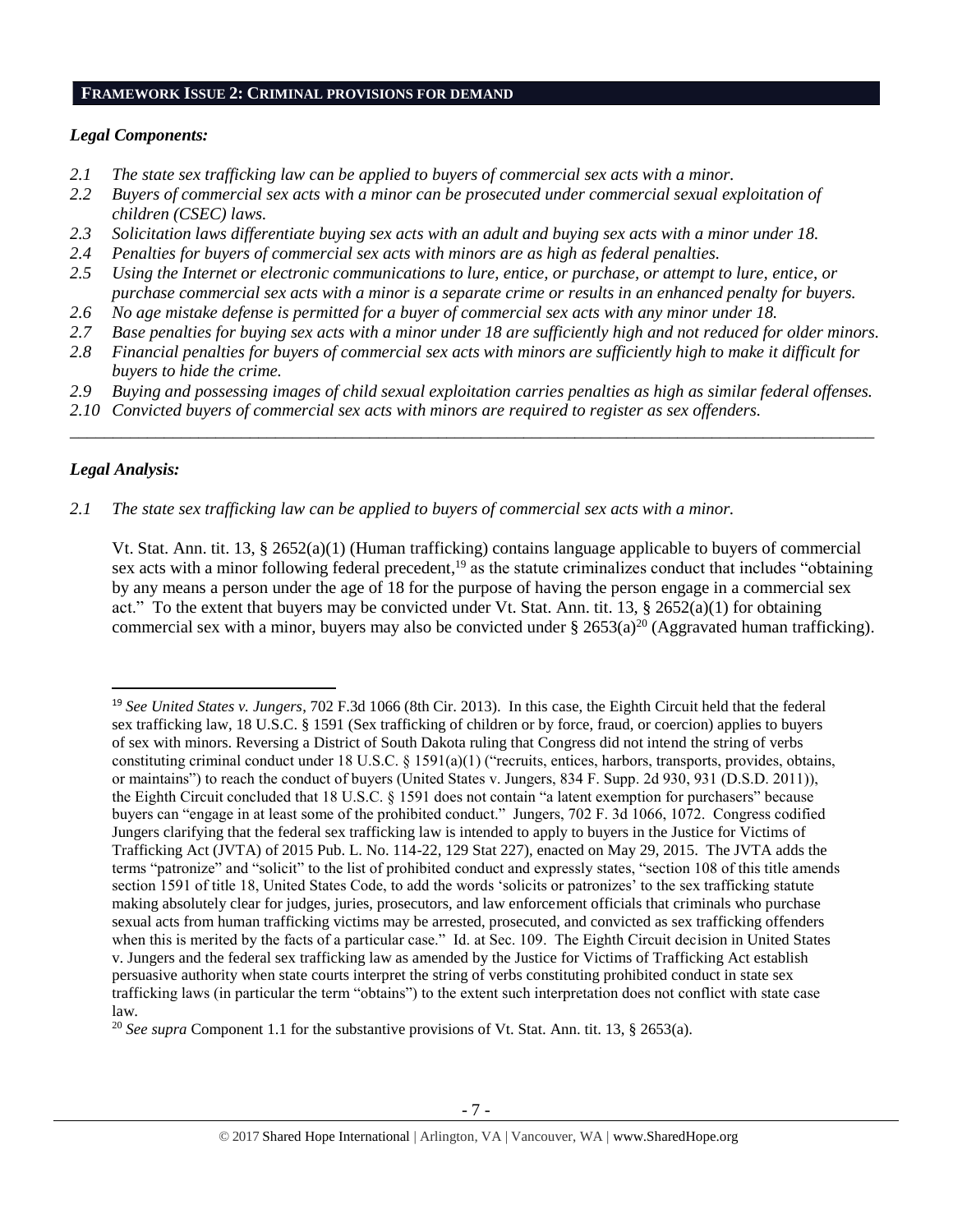Additionally, Vt. Stat. Ann. tit. 13, § 2655(a) (Solicitation), which is codified in the human trafficking chapter (Chapter 60, Human Trafficking), makes it illegal for a person to "knowingly solicit a commercial sex act<sup>21</sup> from a victim of human trafficking."

- 2.1.1 Recommendation: Amend Vt. Stat. Ann. tit. 13, § 2652(a)(1) (Human trafficking) to clarify buyer culpability anytime a buyer engages in commercial sex with a minor victim of sex trafficking, regardless of actual knowledge of such.
- *2.2 Buyers of commercial sex acts with a minor can be prosecuted under commercial sexual exploitation of children (CSEC) laws.*

Vermont's CSEC law does not criminalize the act of buying sex with a minor.

- 2.2.1 Recommendation: Enact a CSEC law that specifically criminalizes buying sex with a minor.
- *2.3 Solicitation laws differentiate buying sex acts with an adult and buying sex acts with a minor under 18.*

Vermont's prostitution statute, Vt. Stat. Ann. tit. 13,  $\S 2632(a)(6)^{22}$  (Prostitution), is age-neutral and does not differentiate between buying sex with an adult and buying sex with a minor. Instead, Vt. Stat. Ann. tit. 13, §  $2632(a)(6)$  only makes it illegal for a person to "[p]rocure or solicit or offer to procure or solicit a person for the purpose of prostitution, lewdness or assignation." Similarly, Vt. Stat. Ann. tit. 13, § 2655 (Solicitation) is also age-neutral and does not distinguish between soliciting commercial sex from an adult victim of human trafficking and a minor victim of human trafficking. Vt. Stat. Ann. tit. 13, § 2655(a) states only that "[n]o person shall knowingly solicit a commercial sex act from a victim of human trafficking." The definition of "victim of human trafficking" in Vt. Stat. Ann. tit. 13, § 2651(13) (Definitions), however, refers to Vt. Stat. Ann. tit. 13, § 2652 (Human trafficking), which does differentiate between minors and adults.

- 2.3.1 Recommendation: Revise Vt. Stat. Ann. tit. 13, § 2632(a)(6) (Prostitution) to clarify that when commercial sex acts are purchased with a minor under 18 years of age, heightened penalties apply, and the case should be prosecuted under Vt. Stat. Ann. tit. 13, § 2655 (Solicitation) in the human trafficking chapter so that the statutes differentiate between buying sex with an adult and buying sex with a minor.
- *2.4 Penalties for buyers of commercial sex acts with minors are as high as federal penalties.*

Buyers face penalties under several of Vermont's statutes related to human trafficking and prostitution. A conviction under Vt. Stat. Ann. tit. 13, § 2652(a) (Human trafficking) is punishable as a felony by imprisonment "for a term up to and including life," a fine not to exceed \$500,000, or both. Vt. Stat. Ann. tit. 13, §§ 1, 2652(b). A conviction under Vt. Stat. Ann. tit. 13, § 2653(a) (Aggravated human trafficking) is a felony punishable by imprisonment for 20 years to life, a fine up to \$100,000, or both. Vt. Stat. Ann. tit. 13, §§ 1, 2653(b). Attempts to commit either human trafficking or aggravated human trafficking are punishable to the same extent as the completed offense. Vt. Stat. Ann. tit 13, § 9(a) (Attempts). A conviction under Vt. Stat. Ann. tit. 13, § 2655(a) (Solicitation) is punishable as a felony by imprisonment up to 5 years, a fine not to exceed \$100,000, or both. Vt. Stat. Ann. tit. 13, §§ 1, 2655(b). Lastly, a buyer's first conviction under Vt. Stat. Ann. tit. 13, § 2632(a)<sup>23</sup> (Prostitution) is punishable by imprisonment up to 1 year or a fine up to \$100, while subsequent convictions are punishable by imprisonment up to 3 years. Vt. Stat. Ann. tit. 13, § 2632(b).

 $\overline{a}$ 

<sup>&</sup>lt;sup>21</sup> *See supra* note [2](#page-0-0) for the definition of "commercial sex act."

<sup>22</sup> *See supra* note [18.](#page-5-0)

<sup>23</sup> *See supra* note [18.](#page-5-0)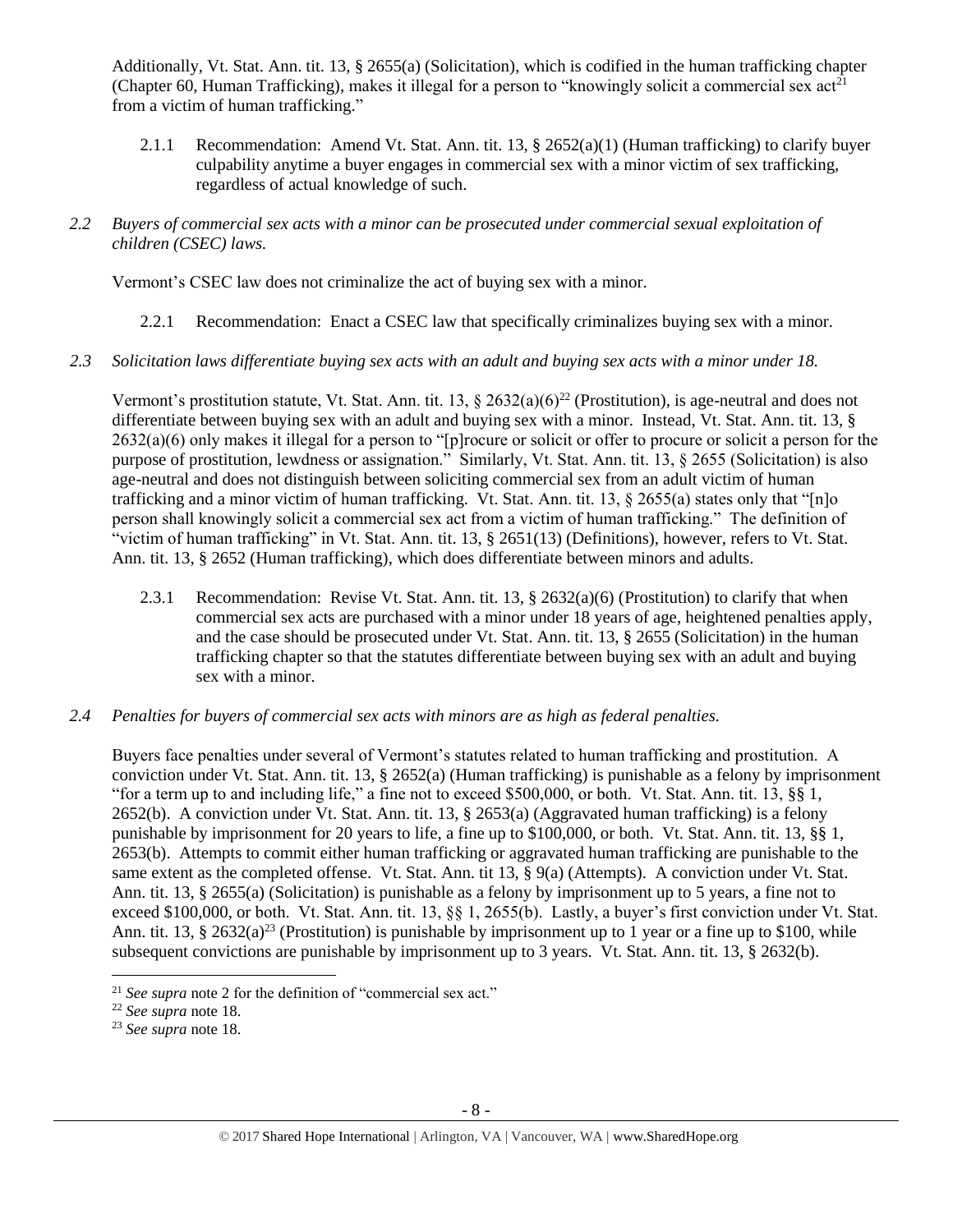Several sexual offenses could be used to prosecute certain buyers of commercial sex acts with a minor but do not specifically criminalize the commercial sexual exploitation of a child and do not refer to the human trafficking statute to bring these criminal offenses within the ambit of human trafficking under Vt. Stat. Ann. tit. 13, § 2653.<sup>24</sup>

<span id="page-8-0"></span>In comparison, if the victim is under the age of 14, a conviction under the TVPA for child sex trafficking is punishable by 15 years to life imprisonment and a fine not to exceed \$250,000. 18 U.S.C. §§ 1591(b)(1), 3559(a)(1), 3571(b)(3). If the victim is between the ages of 14–17, a conviction is punishable by 10 years to life imprisonment and a fine not to exceed \$250,000. 18 U.S.C. §§ 1591(b)(2),  $3559(a)(1)$ ,  $3571(b)(3)$ . A conviction is punishable by mandatory life imprisonment, however, if the buyer has a prior conviction for a federal sex offense<sup>25</sup> against a minor. 18 U.S.C. § 3559(e)(1). To the extent buyers can be prosecuted under other federal CSEC laws,  $^{26}$  a conviction is punishable by penalties ranging from a fine not to exceed \$250,000 to life imprisonment and a fine not to exceed \$250,000.<sup>27</sup>

*2.5 Using the Internet or electronic communications to lure, entice, or purchase, or attempt to lure, entice, or purchase commercial sex acts with a minor is a separate crime or results in an enhanced penalty for buyers.*

Although Vt. Stat. Ann. tit. 13, § 2828 (Luring a child) is not expressly commercial or limited in application to offenses involving the use of the Internet or electronic communications, the statute may be used to convict a buyer who uses the Internet or electronic communications to lure, entice, recruit, or purchase commercial sex acts with a minor. Vt. Stat. Ann. tit. 13, § 2828 states,

(a) No person shall knowingly solicit, lure, or entice, or to attempt to solicit, lure, or entice, a child under the age of 16 or another person believed by the person to be a child under the age of 16, to engage in a sexual act as defined in section 3251 [Definitions]<sup>28</sup> of this title or engage in lewd and lascivious

 $\overline{\phantom{a}}$ 

<sup>26</sup> 18 U.S.C. §§ 2251A(b) (Selling or buying of children), 2251(a) (Sexual exploitation of children), 2423(a) (Transportation of a minor with intent for minor to engage in criminal sexual activity), 2422(a) (Coercion and enticement), 2252(a)(2), (a)(4) (Certain activities relating to material involving the sexual exploitation of minors). <sup>27</sup> 18 U.S.C. §§ 2251A(b) (conviction punishable by imprisonment for 30 years to life and a fine), 2251(e) (conviction punishable by imprisonment for 15–30 years and a fine), 2423(a) (conviction punishable by imprisonment for 10 years to life and a fine), 2422(a) (conviction punishable by a fine, imprisonment up to 20 years, or both), 2252(b) (stating that a conviction under subsection (a)(2) is punishable by imprisonment for  $5-20$  years and a fine, while a conviction under subsection (a)(4) is punishable by imprisonment up to 10 years, a fine, or both); *see also* 18 U.S.C. §§ 3559(a)(1) (classifying all of the above listed offenses as felonies), 3571(b)(3) (providing a fine up to \$250,000 for any felony conviction).

<sup>28</sup> *See supra* note [12](#page-3-0) for the definition of "sexual act."

<sup>&</sup>lt;sup>24</sup> See supra Component 1.2 for a full description of the sexual offense laws that may be used to prosecute certain buyers.

<sup>&</sup>lt;sup>25</sup> Pursuant to 18 U.S.C. § 3559(e)(2), "federal sex offense" is defined as

an offense under section 1591 [18 USCS § 1591] (relating to sex trafficking of children), 2241 [18 USCS § 2241] (relating to aggravated sexual abuse), 2242 [18 USCS  $\S$  2242] (relating to sexual abuse), 2244(a)(1) [18 USCS  $\S$  2244(a)(1)] (relating to abusive sexual contact), 2245 [18 USCS] § 2245] (relating to sexual abuse resulting in death), 2251 [18 USCS § 2251] (relating to sexual exploitation of children), 2251A [18 USCS § 2251A] (relating to selling or buying of children), 2422(b) [18 USCS § 2422(b)] (relating to coercion and enticement of a minor into prostitution), or 2423(a) [18 USCS § 2423(a)] (relating to transportation of minors).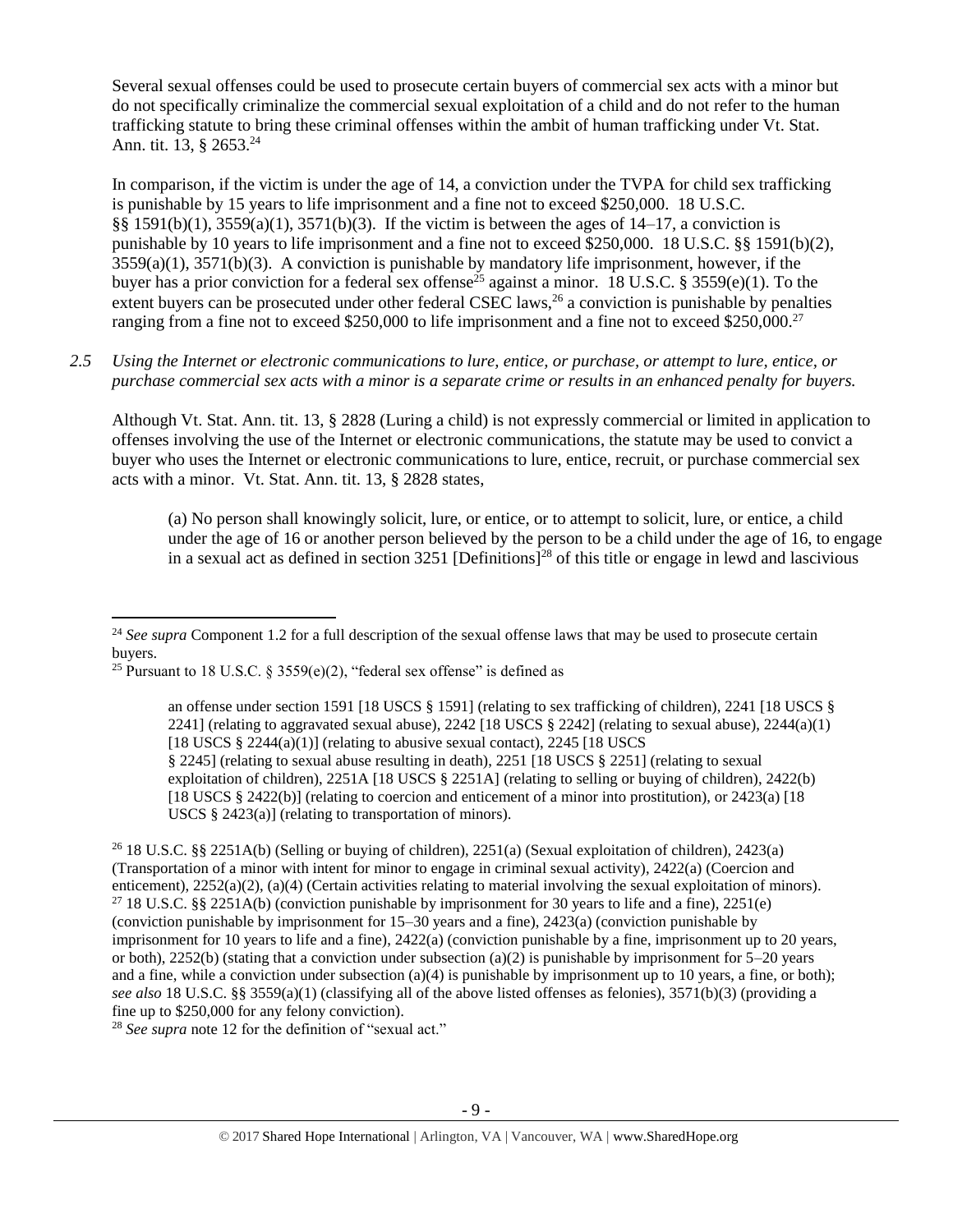conduct as defined in section 2602 [Lewd or lascivious conduct with child] of this title.<sup>29</sup> (b) This section applies to solicitation, luring, or enticement by any means, including in person, through written or telephonic correspondence or electronic communication. (c) This section shall not apply if the person is less than 19 years old, the child is at least 15 years old, and the conduct is consensual.

A conviction under Vt. Stat. Ann. tit. 13, § 2828(a) is punishable as a felony by imprisonment up to 5 years, a fine not to exceed \$10,000, or both. Vt. Stat. Ann. tit. 13, § 2825(e) (Penalties).

*2.6 No age mistake defense is permitted for a buyer of commercial sex acts with any minor under 18.*

Vt. Stat. Ann. tit. 13, § 2652 (Human trafficking), § 2655(a) (Solicitation), and § 2653 (Aggravated human trafficking) do not expressly prohibit a mistake of age defense.

- 2.6.1 Recommendation: Amend Vt. Stat. Ann. tit. 13, § 2652 (Human trafficking), § 2653 (Aggravated human trafficking), and Vermont's CSEC law to expressly prohibit the mistake of age defense.
- *2.7 Base penalties for buying sex acts with a minor under 18 are sufficiently high and not reduced for older minors.*

Vermont's trafficking laws do not stagger penalties based on a minor's age and provide sufficiently high penalties. A conviction under Vt. Stat. Ann. tit. 13, § 2652(b) (Human trafficking) is punishable as a felony by imprisonment "for a term up to and including life," while a conviction under Vt. Stat. Ann. tit. 13, § 2653(a) (Aggravated human trafficking) is a felony punishable by imprisonment for 20 years to life. Vt. Stat. Ann. tit. 13, §§ 1, 2652(b), 2653(b).

*2.8 Financial penalties for buyers of commercial sex acts with minors are sufficiently high to make it difficult for buyers to hide the crime.* 

Buyers of commercial sex with minors face fines, restitution, and civil penalties; however, buyers will not have to forfeit assets used in or acquired through a violation of Vermont's human trafficking law.

A buyer convicted under Vt. Stat. Ann. tit. 13, § 2652(a) (Human trafficking) may be required to pay a fine not to exceed \$ 500,000. Vt. Stat. Ann. tit. 13, § 2652(b). Buyers convicted under Vt. Stat. Ann. tit. 13, § 2655(a) (Solicitation) or § 2653(a) (Aggravated human trafficking) are subject to a possible fine not to exceed \$100,000. Vt. Stat. Ann. tit. 13, §§ 2653(b), 2655(b). Lastly, a buyer's conviction under Vt. Stat. Ann. tit. 13, § 2632(a)<sup>30</sup> (Prostitution) is subject to a possible fine not to exceed \$100. Vt. Stat. Ann. tit. 13, § 2632(b).

Buyers convicted of violating Vt. Stat. Ann. tit. 13, § 2652(a), § 2653(a), or § 2655(a) shall be ordered to make restitution to their victim under Vt. Stat. Ann. tit. 13, § 2657 (Restitution), which states,

(a) A person convicted of a violation of this subchapter [Criminal acts] shall be ordered to pay restitution to the victim pursuant to section 7043 [Restitution] of this title.

(b) If the victim of human trafficking<sup>31</sup> to whom restitution has been ordered dies before restitution is paid, any restitution ordered shall be paid to the victim's heir or legal representative, provided that the heir or legal representative has not benefited in any way from the trafficking.

(c) The return of the victim of human trafficking to his or her home country or other absence of the

 $\overline{a}$ 

<sup>29</sup> *See supra* Component 1.2 for the substantive provisions of Vt. Stat. Ann. tit. 13, § 2602(a).

<sup>30</sup> *See supra* note [18.](#page-5-0)

<sup>&</sup>lt;sup>31</sup> See supra note [6](#page-1-0) for the definition of "victim of human trafficking."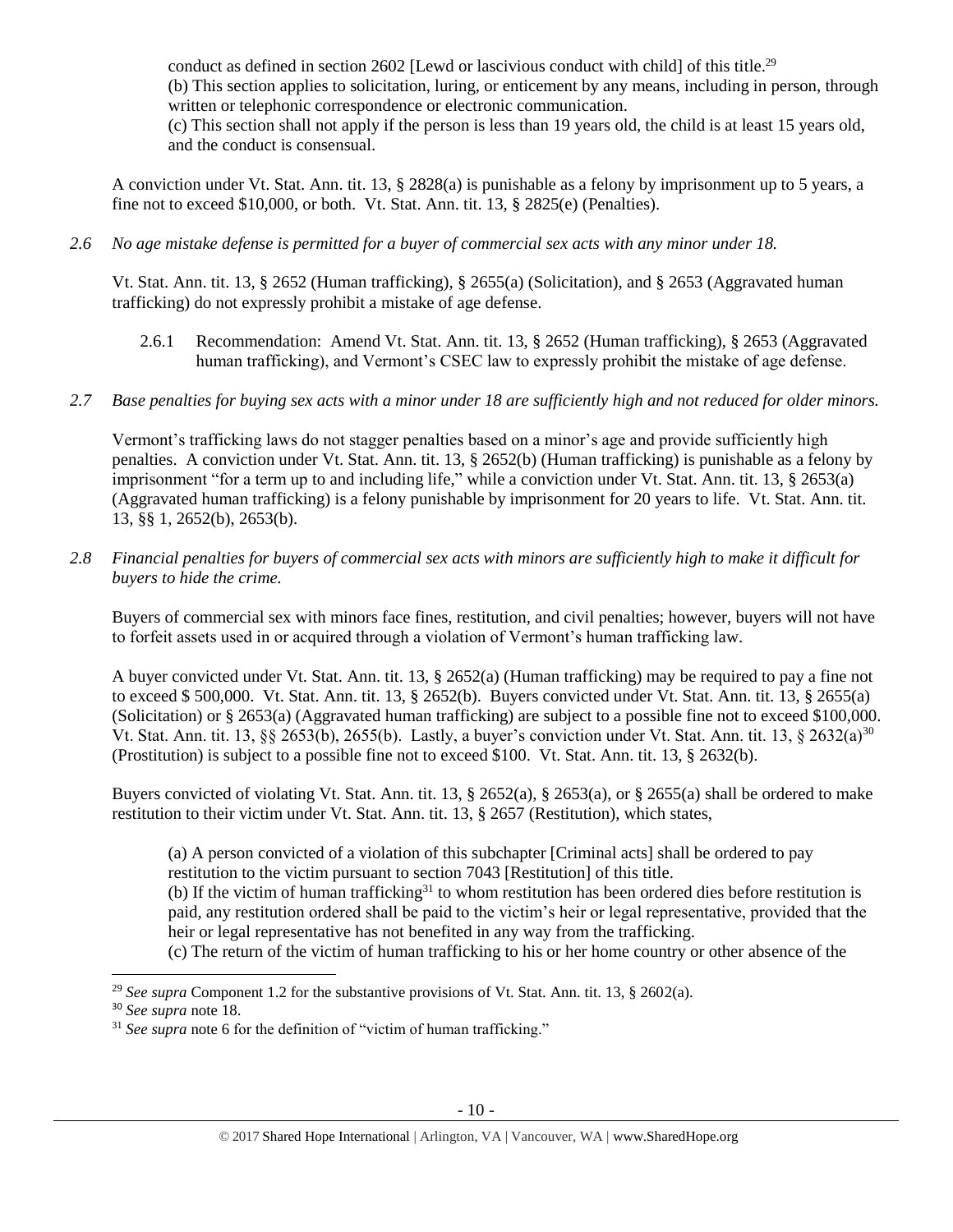victim from the jurisdiction shall not limit the victim's right to receive restitution pursuant to this section.

In a case involving a buyer convicted of any other offense, the court must consider restitution where the victim suffers a material loss. Vt. Stat. Ann. tit. 13, § 7043(a) (Restitution) states,

(1) Restitution shall be considered in every case in which a victim of a crime, as defined in subdivision 5301(4) of this title,<sup>32</sup> has suffered a material loss.

<span id="page-10-0"></span>(2) For purposes of this section, "material loss" means uninsured property loss, uninsured out-of-pocket monetary loss, uninsured lost wages, and uninsured medical expenses.

(3) In cases where restitution is ordered to the victim as a result of a human trafficking conviction under chapter 60 of this title, "material loss" shall also mean:

- (A) attorney's fees and costs; and
- (B) the greater of either:

<span id="page-10-1"></span>(i) the gross income or value of the labor performed for the offender by the victim; or (ii) the value of the labor performed by the victim as guaranteed by the minimum wage and overtime provisions of 21 V.S.A. Section 385 [Administration].

Additionally, Vt. Stat. Ann. tit. 13, § 7043(h) states that "[r]estitution ordered under this section shall not preclude a person from pursuing an independent civil action for all claims not covered by the restitution order."

- 2.8.1 Recommendation: Enact a law requiring buyers who violate Vt. Stat. Ann. tit. 13, § 2652(a) (Human trafficking), § 2653(a) (Aggravated human trafficking), § 2655(a) (Solicitation), or Vermont's CSEC law to forfeit property used in or acquired through the commission of the crime.
- *2.9 Buying and possessing images of child sexual exploitation carries penalties as high as similar federal offenses.*

Vermont's statutes penalize the possession of images of child sexual exploitation (ICSE) only if the depicted child is under the age of 16. Vt. Stat. Ann. tit. 13, § 2827(a) (Possession of child pornography) makes it illegal for a person "with knowledge of the character and content, [to] possess any photograph, film or visual depiction, including any depiction which is stored electronically, of sexual conduct<sup>33</sup> by a child<sup>34</sup> or of a clearly lewd exhibition of a child's genitals or anus." Pursuant to Vt. Stat. Ann. tit. 13, § 2825(c)(2) (Penalties), if ICSE depict "sexual conduct by a child," a first conviction under Vt. Stat. Ann. tit. 13, § 2827(a) is punishable as a felony by imprisonment up to 5 years, a fine not to exceed \$10,000, or both, but if ICSE depict "a clearly

 $\overline{a}$ 

(F) sadomasochistic abuse for sexual purposes.

<sup>34</sup> *See supra* note [11](#page-2-0) for the definition of "child."

 $32$  Vt. Stat. Ann. tit. 13, § 5301(4) states, "Victim' means a person who sustains physical, emotional or financial injury or death as a direct result of the commission or attempted commission of a crime or act of delinquency and shall also include the family members of a minor, incompetent or a homicide victim."  $33$  Vt. Stat. Ann. tit. 13, § 2821(2) (Definitions) defines "sexual conduct" as,

<sup>(</sup>A) any conduct involving contact between the penis and the vulva, the penis and the penis, the penis and the anus, the mouth and the penis, the mouth and the anus, the vulva and the vulva or the mouth and the vulva; (B) any intrusion, however slight, by any part of a person's body or any object into the genital or anal opening of another with the intent of arousing, appealing to, or gratifying the lust, passions or sexual desire of any person; (C) any intentional touching, not through the clothing, of the genitals, anus or breasts of another with the intent of arousing, appealing to, or gratifying the lust, passions or sexual desire of any person; (D) masturbation;

<sup>(</sup>E) bestiality; or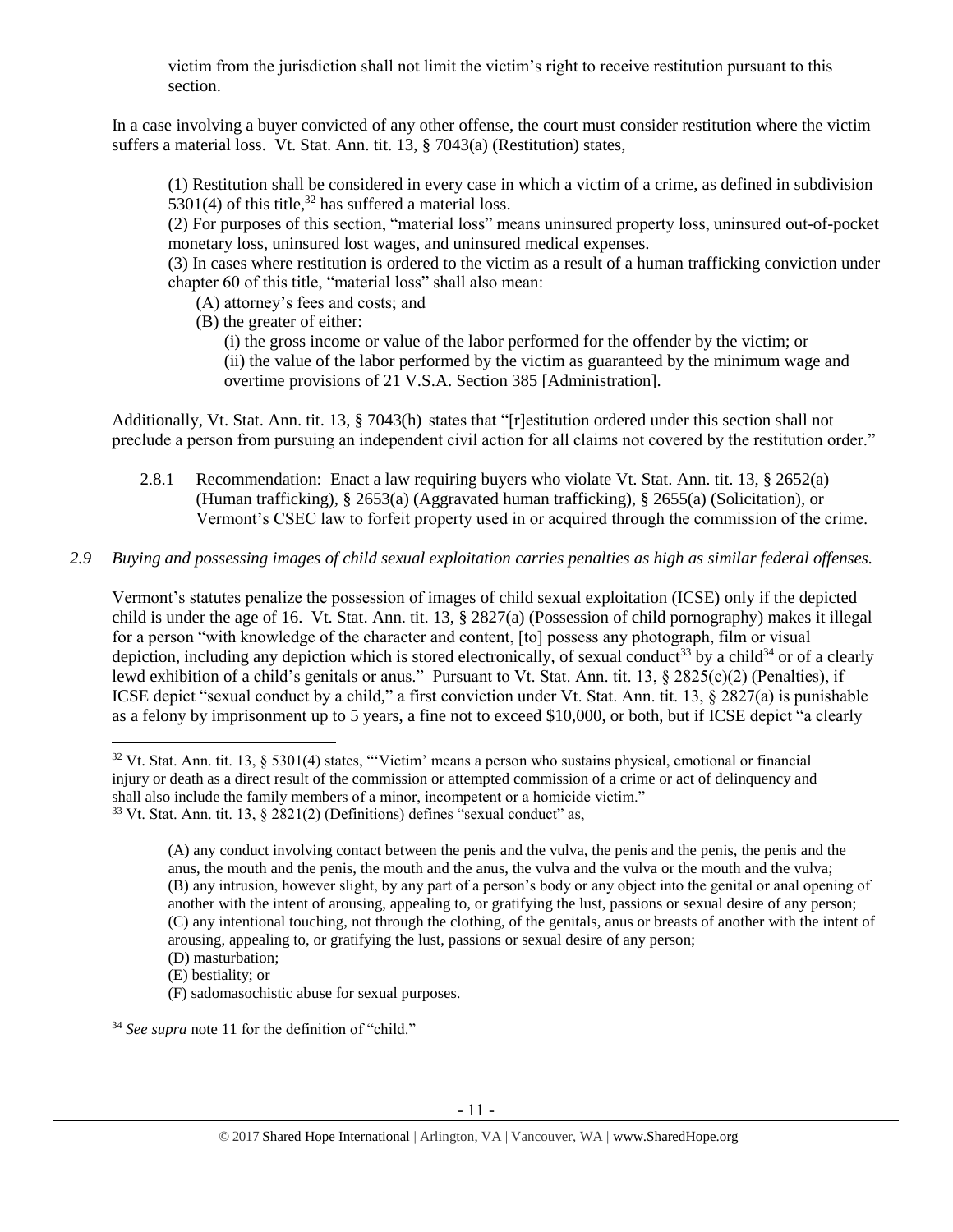lewd exhibition of a child's genitals or anus, other than a depiction of sexual conduct by a child," a first conviction is punishable as a misdemeanor by imprisonment up to 2 years, a fine not to exceed \$5,000, or both. Vt. Stat. Ann. tit. 13, §§ 1, 2825(c)(2). Subsequent convictions under Vt. Stat. Ann. tit. 13, § 2827(a) are punishable as felonies by imprisonment up to 10 years, a fine not to exceed \$50,000, or both. Vt. Stat. Ann. tit. 13, § 2825(d).

In comparison, a federal conviction for possession of  $ICSE<sup>35</sup>$  is generally punishable by imprisonment for  $5-20$ years and a fine not to exceed \$250,000.<sup>36</sup> Subsequent convictions, however, are punishable by imprisonment up to 40 years and a fine not to exceed \$250,000.<sup>37</sup>

- 2.9.1 Recommendation: Amend the definition of "child" in Vt. Stat. Ann. tit. 13, § 2821(1) (Definitions) to include any person under the age of 18 in order to protect all minors from Vt. Stat. Ann. tit. 13, § 2827(a) (Possession of child pornography).
- 2.9.2 Recommendation: Increase the penalties under Vt. Stat. Ann. tit. 13, § 2827 (Possession of child pornography) to reflect the seriousness of the offense.

### *2.10 Convicted buyers of commercial sex acts with minors are required to register as sex offenders.*

Buyers convicted under Vt. Stat. Ann. tit. 13, § 2652(a)(1)–(4) (Human trafficking), § 2653(a)(4) (Aggravated human trafficking), § 2632(a)(6)<sup>38</sup> (Prostitution), when the person solicited is a minor, or § 2827(a) (Possession of child pornography) are required to register as sex offenders, but buyers convicted under Vt. Stat. Ann. tit. 13, § 2655(a) (Solicitation) are not expressly required to register. Vt. Stat. Ann. tit. 13, § 5402(a) (Sex offender registry) states that "[t]he department of public safety shall establish and maintain a sex offender registry, which shall consist of the information required to be filed under this subchapter." Vt. Stat. Ann. tit. 13, § 5407(a) (Sex offender's responsibility to report) states that "a sex offender shall report to the department." Vt. Stat. Ann. tit. 13,  $\S$  5401(10)(A), (B) (Definitions) defines "sex offender" as

(A) A person who is convicted in any jurisdiction of the United States, including a state, territory, commonwealth, the District of Columbia, or military, federal, or tribal court of any of the following offenses:

<sup>. . . .</sup>

 $35\,18$  U.S.C. §§ 2252(a)(2), (a)(4) (Certain activities relating to material involving the sexual exploitation of minors),  $2252A(a)(2)$ –(3) (Certain activities relating to material constituting or containing child pornography), 1466A(a), (b) (Obscene visual representations of the sexual abuse of children).

<sup>&</sup>lt;sup>36</sup> 18 U.S.C. §§ 2252(b) (stating that a conviction under subsection (a)(2) is punishable by imprisonment for 5–20 years and a fine, while a conviction under subsection (a)(4) is punishable by imprisonment up to 10 years, a fine, or both), 2252A(b)(1) (a conviction is punishable by imprisonment for 5–20 years and a fine), 1466A(a), (b) (stating that a conviction under subsection (a) is "subject to the penalties provided in section 2252A(b)(1)," imprisonment for 5–20 years and a fine, while a conviction under subsection (b) is "subject to the penalties provided in section 2252A(b)(2)," imprisonment up to 10 years, a fine, or both); *see also* 18 U.S.C. §§ 3559(a)(1) (classifying all of the above listed offenses as felonies), 3571(b)(3) (providing a fine up to \$250,000 for any felony conviction).  $37\,18$  U.S.C. §§ 2252(b) (stating if a person has a prior conviction under subsection (a)(2), or a list of other statutes, a conviction is punishable by a fine and imprisonment for 15–40 years, but if a person has a prior conviction under subsection (a)(4), or a list of other statutes, a conviction is punishable by a fine and imprisonment for  $10-20$  years),  $2252A(b)(1)$  (stating if a person has a prior conviction under subsection (a)(2), (a)(3), or a list of other statutes, a conviction is punishable by a fine and imprisonment for  $15-40$  years),  $1466A(a)$ , (b) (stating that the penalty scheme for section 2252A(b) applies); *see also* 18 U.S.C. §§ 3559(a)(1) (classifying all of the above listed offenses as felonies), 3571(b)(3) (providing a fine up to \$250,000 for any felony conviction). <sup>38</sup> *See supra* note [18.](#page-5-0)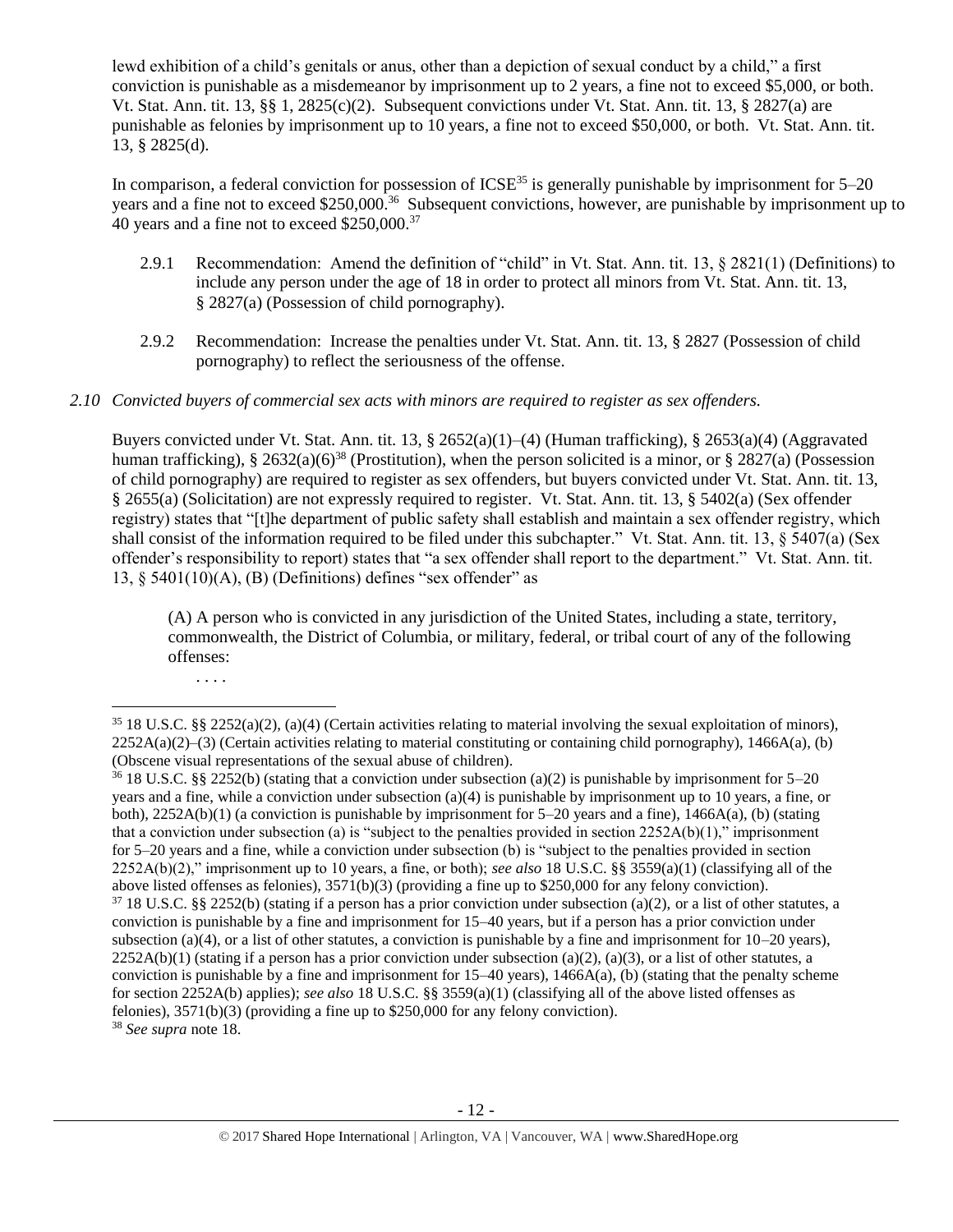(viii) human trafficking in violation of subdivisions  $2652(a)(1)–(4)$  of this title;

 $(ix)$  aggravated human trafficking in violation of subdivision  $2653(a)(4)$  of this title; and

(x) a federal conviction in federal court for any of the following offenses:

(I) Sex trafficking of children as defined in 18 U.S.C. § 1591.

(II) Aggravated sexual abuse as defined in 18 U.S.C. § 2241.

(III) Sexual abuse as defined in 18 U.S.C. § 2242.

(IV) Sexual abuse of a minor or ward as defined in 18 U.S.C. § 2243.

(V) Abusive sexual contact as defined in 18 U.S.C. § 2244.

. . . . (VII) Sexual exploitation of children as defined in 18 U.S.C. § 2251.

(VIII) Selling or buying of children as defined in 18 U.S.C. § 2251A.

(IX) Material involving the sexual exploitation of minors as defined in 18 U.S.C. § 2252.

(X) Material containing child pornography as defined in 18 U.S.C. § 2252A.

(XIII) Coercion and enticement of a minor for illegal sexual activity as defined in 18 U.S.C. § 2422.

(XVI) Trafficking in persons as defined in 18 U.S.C. sections 2251–2252(a), 2260, or 2421– 2423 if the violation included sexual abuse, aggravated sexual abuse, or the attempt to commit aggravated sexual abuse.

(xi) an attempt to commit any offense listed in this subdivision (A).

(B) A person who is convicted of any of the following offenses against a victim who is a minor, except that, for purposes of this subdivision, conduct which is criminal only because of the age of the victim shall not be considered an offense for purposes of the registry if the perpetrator is under the age of 18 and the victim is at least 12 years old:

(i) any offense listed in subdivision (A) of this subdivision (10).

. . . .

. . . .

. . . .

(v) sexual exploitation of children as defined in 13 V.S.A. chapter 64 [which includes Vt. Stat. Ann. tit. 13, § 2827(a) (Possession of child pornography)].

(vi) procurement or solicitation as defined in 13 V.S.A.  $\S$  2632(a)(6) [Prostitution].

. . . .

(viii) sex trafficking of children or sex trafficking by force, fraud, or coercion as defined in 13 V.S.A. § 2652

. . . .

(x) an attempt to commit any offense listed in this subdivision (B).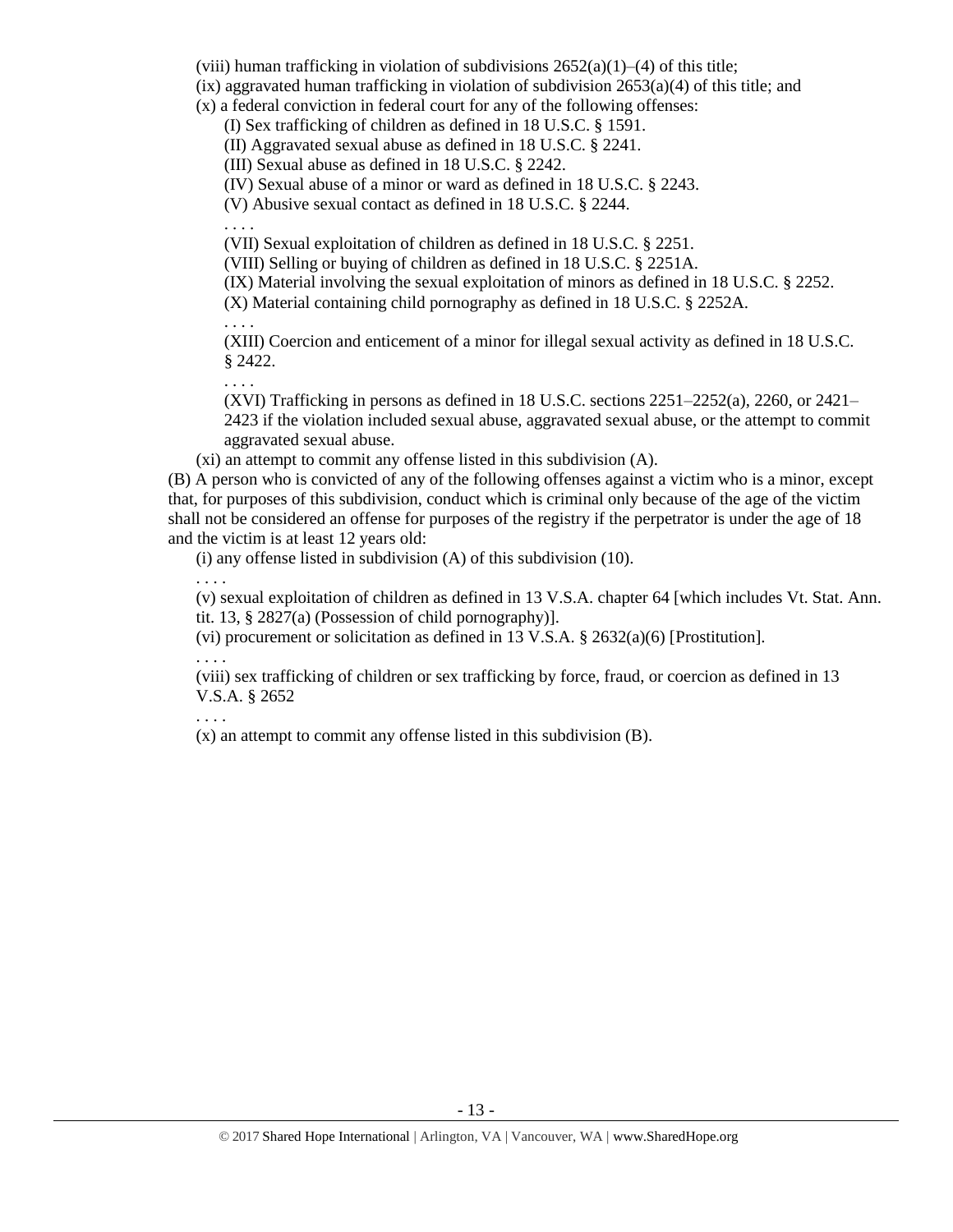#### **FRAMEWORK ISSUE 3: CRIMINAL PROVISIONS FOR TRAFFICKERS**

#### *Legal Components:*

- *3.1 Penalties for trafficking a child for sexual exploitation are as high as federal penalties.*
- *3.2 Creating and distributing images of child sexual exploitation carries penalties as high as similar federal offenses.*
- *3.3 Using the Internet or electronic communications to lure, entice, recruit or sell commercial sex acts with a minor is a separate crime or results in an enhanced penalty for traffickers.*
- *3.4 Financial penalties for traffickers, including asset forfeiture, are sufficiently high.*
- *3.5 Convicted traffickers are required to register as sex offenders.*
- *3.6 Laws relating to termination of parental rights include sex trafficking or commercial sexual exploitation of children (CSEC) offenses as grounds for termination in order to prevent traffickers from exploiting their parental rights as a form of control.*

*\_\_\_\_\_\_\_\_\_\_\_\_\_\_\_\_\_\_\_\_\_\_\_\_\_\_\_\_\_\_\_\_\_\_\_\_\_\_\_\_\_\_\_\_\_\_\_\_\_\_\_\_\_\_\_\_\_\_\_\_\_\_\_\_\_\_\_\_\_\_\_\_\_\_\_\_\_\_\_\_\_\_\_\_\_\_\_\_\_\_\_\_\_\_*

# *Legal Analysis:*

l

*3.1 Penalties for trafficking a child for sexual exploitation are as high as federal penalties.* 

Traffickers may be convicted under Vt. Stat. Ann. tit. 13, § 2652(a) (Human trafficking) or Vt. Stat. Ann. tit. 13, § 2653(a) (Aggravated human trafficking). A conviction under Vt. Stat. Ann. tit. 13, § 2652(a) is punishable as a felony by imprisonment "for a term up to and including life," a fine not to exceed \$500,000, or both, while a conviction under Vt. Stat. Ann. tit. 13, § 2653(a) is a felony punishable by imprisonment for 20 years to life, a fine up to \$100,000, or both. Vt. Stat. Ann. tit. 13, §§ 1, 2652(b), 2653(b). Attempts to commit either human trafficking or aggravated human trafficking are punishable to the same extent as the completed offense. Vt. Stat. Ann. tit 13, § 9(a) (Attempts).

A trafficker may also be convicted under Vt. Stat. Ann. tit. 13, § 2654(a) (Patronizing or facilitating human trafficking), $39$  which is punishable as a felony by imprisonment up to 5 years, a fine not to exceed \$100,000, or both. Vt. Stat. Ann. tit. 13, §§, 1 2654(b).

Traffickers may be convicted under Vermont's CSEC law. A conviction under Vt. Stat. Ann. tit. 13, § 2822(a) (Use of a child in a sexual performance)<sup>40</sup> is punishable by imprisonment up to 10 years, a fine up to \$20,000, or both; however, if the offender has a prior conviction under Vt. Stat. Ann. tit. 13, § 2822(a), Vt. Stat. Ann. tit. 13, § 2823, or Vt. Stat. Ann. tit. 13, § 2824(a) (Promoting a recording of sexual conduct), a conviction under Vt. Stat. Ann. tit. 13,  $\S 2822(a)$  is punishable by imprisonment for a term of 1–15 years, a fine up to \$50,000, or both. Vt. Stat. Ann. tit. 13, § 2825(a), (b) (Penalties).

In comparison, if the victim is under the age of 14, a conviction under the Trafficking Victims Protection Act  $(TVPA)^{41}$  for child sex trafficking is punishable by 15 years to life imprisonment and a fine not to exceed \$250,000. 18 U.S.C. §§ 1591(b)(1), 3559(a)(1), 3571(b)(3). If the victim is between the ages of 14–17, a conviction is punishable by 10 years to life imprisonment and a fine not to exceed \$250,000. 18 U.S.C.

<sup>39</sup> *See supra* Component 1.1 for the provisions of Vt. Stat. Ann. tit. 13, § 2654(a).

<sup>40</sup> *See supra* Component 1.2 for the provisions of Vt. Stat. Ann. tit. 13, § 2822(a).

<sup>&</sup>lt;sup>41</sup> Trafficking Victims Protection Act (TVPA) of 2000, Pub. L. No. 106-386, 114 Stat. 1464, 1466 (codified in scattered sections of 18 and 22 U.S.C.).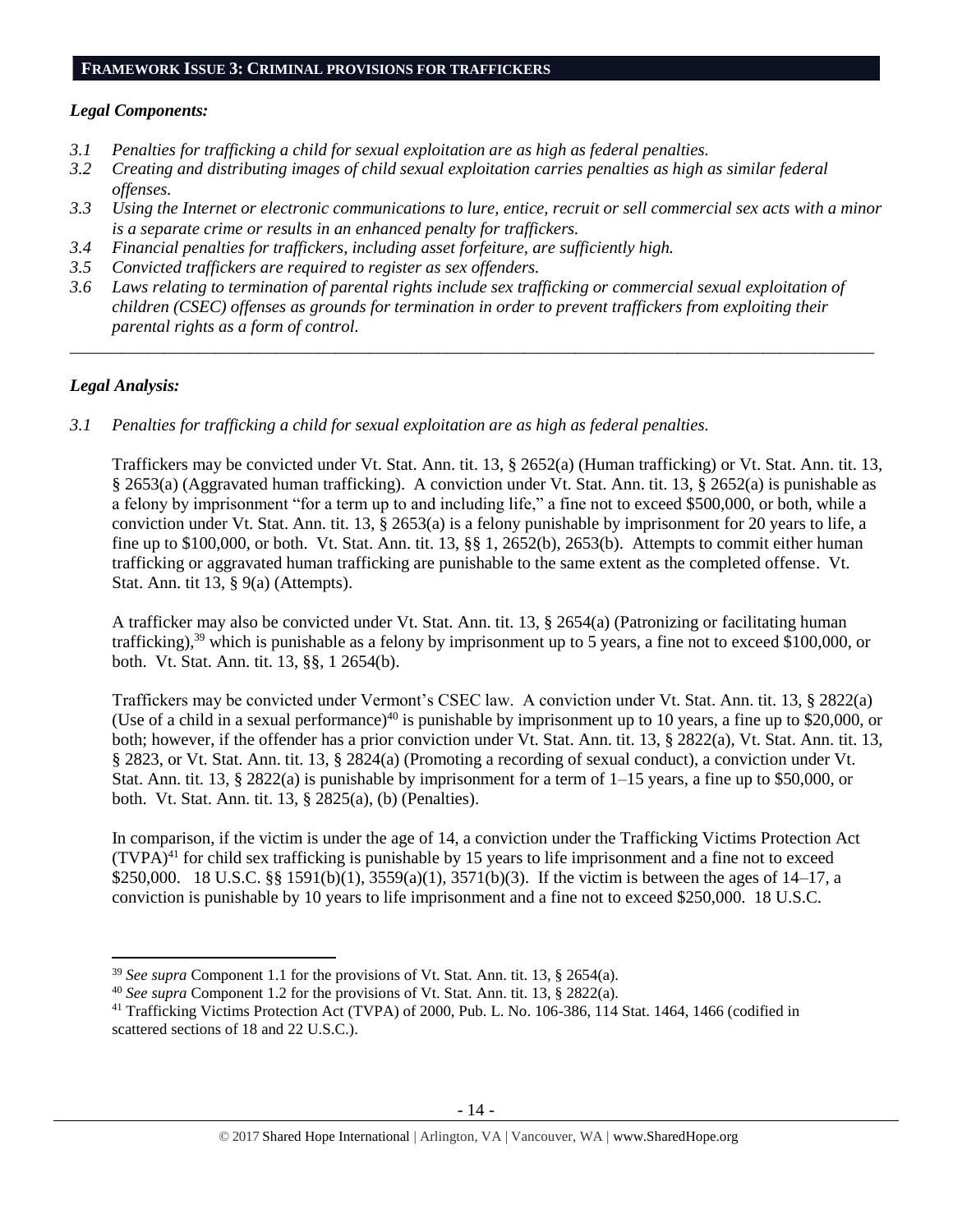§§ 1591(b)(2), 3559(a)(1), 3571(b)(3). A conviction is punishable by mandatory life imprisonment, however, if the trafficker has a prior conviction for a federal sex offense<sup>42</sup> against a minor. 18 U.S.C. § 3559(e)(1).

*3.2 Creating and distributing images of child sexual exploitation carries penalties as high as similar federal offenses.*

Vermont prohibits the creation and distribution of images of child sexual exploitation (ICSE). Creating ICSE is prohibited under Vt. Stat. Ann. tit. 13, § 2822(a) (Use of a child in a sexual performance), which makes it illegal for a person to "promote a sexual performance by a child or a performance which contains a lewd exhibition of the genitals, anus or breasts of a child, or hire, employ, procure, use, cause or induce a child to engage in such a performance." A conviction under Vt. Stat. Ann. tit. 13, § 2822(a) is generally punishable as a felony by imprisonment up to 10 years, a fine not to exceed \$20,000, or both, but if the offender has a prior conviction under Vt. Stat. Ann. tit. 13, § 2822(a), § 2823 (Consenting to a sexual performance), or § 2824(a) (Promoting a recording of sexual conduct), a conviction is punishable as a felony by imprisonment for 1–15 years, a fine not to exceed \$50,000, or both. Vt. Stat. Ann. tit. 13, §§ 1, 2825(a), (b).

Vt. Stat. Ann. tit. 13, § 2824(a) prohibits the distribution of ICSE by making it illegal for a person "with knowledge of the character and content, [to] promote any photograph, film or visual recording of sexual conduct by a child, or of a lewd exhibition of a child's genitals or anus." Vt. Stat. Ann. tit. 13, § 2821(5) (Definitions) defines "promote" as "to procure, issue, manufacture, publish, sell, give, provide, lend, mail, deliver, distribute, disseminate, circulate, present, exhibit, advertise, or offer to do the same, by any means, including electronic transmission." A conviction under Vt. Stat. Ann. tit. 13, § 2824(a) is punishable in the same manner as Vt. Stat. Ann. tit. 13, § 2822 described above. Vt. Stat. Ann. tit. 13, § 2825(a), (b) (Penalties).

Lastly, Vt. Stat. Ann. tit. 13, § 2823 may be used to convict a trafficker who is the parent, legal guardian, or custodian of a child depicted in ICSE. Specifically, Vt. Stat. Ann. tit. 13, § 2823 makes it illegal for a "parent, legal guardian, or custodian of a child . . . [to], with knowledge of the character and content, consent to the participation of that child in a sexual performance or a performance including a lewd exhibition of the genitals by that child." A conviction under Vt. Stat. Ann. tit. 13, § 2823 is punishable in the same manner as Vt. Stat. Ann. tit. 13, § 2822 described above. Vt. Stat. Ann. tit. 13, § 2825(a), (b).

In comparison, if the victim is under the age of 14, a conviction under the TVPA for child sex trafficking is punishable by 15 years to life imprisonment and a fine not to exceed \$250,000. 18 U.S.C. §§ 1591(b)(1),  $3559(a)(1)$ ,  $3571(b)(3)$ . If the victim is between the ages of  $14-17$ , a conviction is punishable by 10 years to life imprisonment and a fine not to exceed \$250,000. 18 U.S.C. §§ 1591(b)(2), 3559(a)(1), 3571(b)(3). A conviction is punishable by mandatory life imprisonment, however, if the trafficker has a prior conviction for a federal sex offense<sup>43</sup> against a minor. 18 U.S.C. § 3559(e)(1). Additionally, a federal conviction for distribution of  $ICSE<sup>44</sup>$  is generally punishable by imprisonment for 5–20 years and a fine not to exceed \$250,000.<sup>45</sup> Subsequent convictions, however, are punishable by imprisonment up to 40 years and a fine not to exceed \$250,000.<sup>46</sup>

<sup>42</sup> *See supra* note [25.](#page-8-0) 

<sup>43</sup> *See supra* note [25.](#page-8-0)

<sup>&</sup>lt;sup>44</sup> 18 U.S.C. §§ 2252(a)(1), (a)(2), (a)(3) (Certain activities relating to material involving the sexual exploitation of minors),  $2252A(a)(2)$ ,  $(a)(3)$  (Certain activities relating to material constituting or containing child pornography), 1466A(a) (Obscene visual representations of the sexual abuse of children).

<sup>&</sup>lt;sup>45</sup> 18 U.S.C. §§ 2252(b) (stating that a conviction under subsection (a)(1), (a)(2), or (a)(3) is punishable by imprisonment for  $5-20$  years and a fine),  $2252A(b)(1)$  (a conviction is punishable by imprisonment for  $5-20$  years and a fine), 1466A(a), (b) (stating that a conviction under subsection (a) is "subject to the penalties provided in section 2252A(b)(1)," imprisonment for 5–20 years and a fine, while a conviction under subsection (b) is "subject to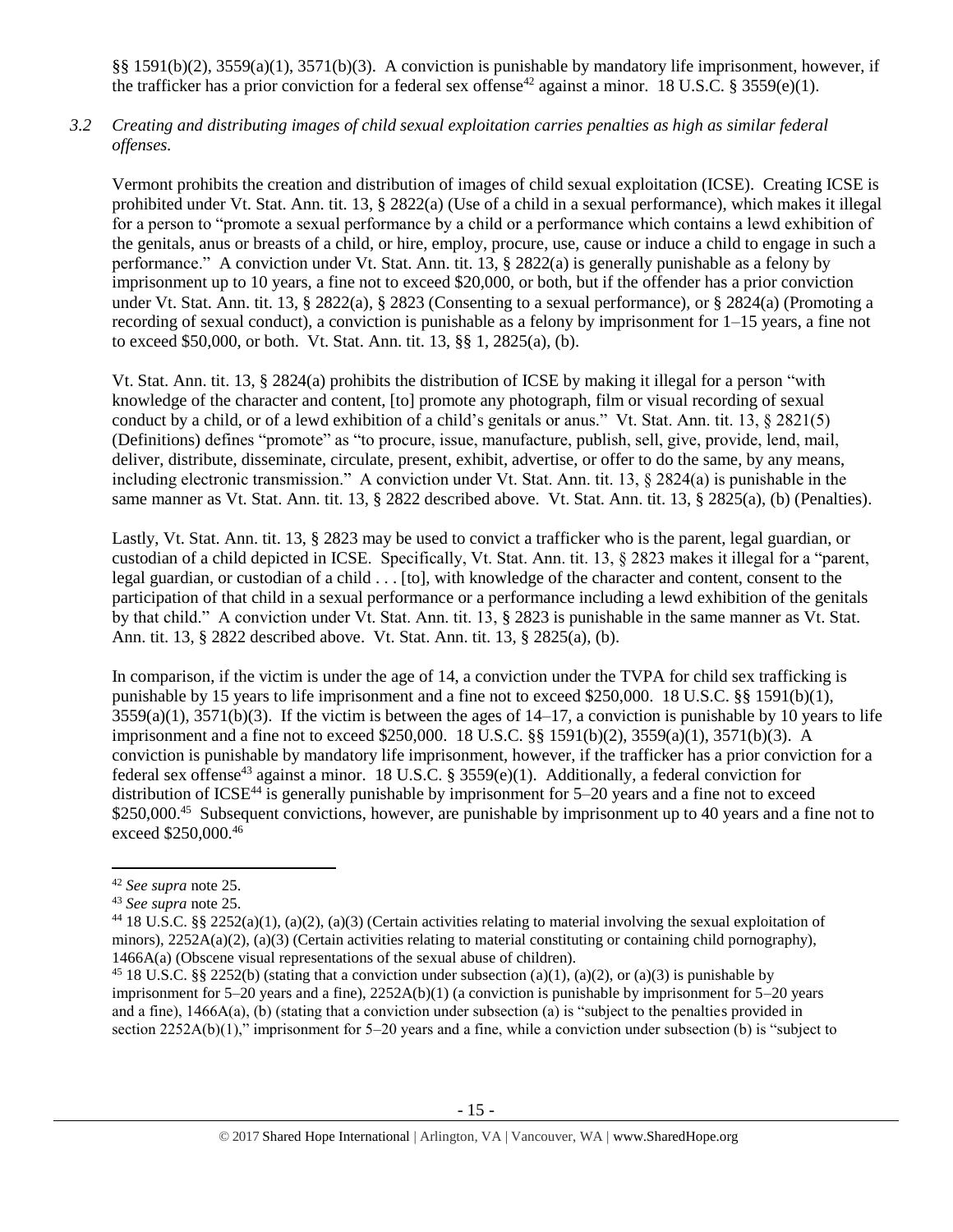*3.3 Using the Internet or electronic communications to lure, entice, recruit or sell commercial sex acts with a minor is a separate crime or results in an enhanced penalty for traffickers.*

Although Vt. Stat. Ann. tit. 13, § 2828 (Luring a child) is not expressly commercial or limited in application to offenses involving the use of the Internet or electronic communications, the statute may be used to convict a trafficker who uses the Internet or electronic communications to lure, entice, recruit, or purchase a minor for commercial sex acts. Vt. Stat. Ann. tit. 13, § 2828 states,

(a) No person shall knowingly solicit, lure, or entice, or to attempt to solicit, lure, or entice, a child under the age of 16 or another person believed by the person to be a child under the age of 16, to engage in a sexual act as defined in section 3251 of this title<sup>47</sup> or engage in lewd and lascivious conduct as defined in section 2602 [Lewd or lascivious conduct with child] of this title.

(b) This section applies to solicitation, luring, or enticement by any means, including in person, through written or telephonic correspondence or electronic communication.

(c) This section shall not apply if the person is less than 19 years old, the child is at least 15 years old, and the conduct is consensual.

A conviction under Vt. Stat. Ann. tit. 13, § 2828(a) is punishable as a felony by imprisonment up to 5 years, a fine not to exceed  $$10,000$ , or both. Vt. Stat. Ann. tit. 13,  $\S$  $$1,2825$ (e) (Penalties).

*3.4 Financial penalties for traffickers, including asset forfeiture, are sufficiently high.*

Traffickers of commercial sex with minors face fines, restitution, and civil penalties; however, assets used in or acquired as a result of the commercial sexual exploitation of a child will not be seized.

Traffickers convicted under Vermont's human trafficking, CSEC, and statutes related to prostitution may be required to pay fines. Traffickers convicted under Vt. Stat. Ann. tit. 13,  $\S$  2652(a)(1) (Human trafficking) are subject to a possible fine not to exceed \$500,000, while those convicted under  $\S 2653(a)(1)$  (Aggravated human trafficking), if the victim is under the age of 18, or  $\S$  2654(a) (Patronizing or facilitating human trafficking) are subject to a possible fine not to exceed \$100,000. Vt. Stat. Ann. tit. 13, §§ 2652(b), 2653(b), 2654(b). A trafficker convicted under either Vt. Stat. Ann. tit. 13, § 2822(a) (Use of a child in a sexual performance) or § 2823 (Consenting to a sexual performance) is subject to a possible fine not to exceed \$20,000, but the possible fine range increases to \$50,000 if the offender has a prior conviction under § 2822(a), § 2823, or § 2824(a) (Promoting a recording of sexual conduct). Vt. Stat. Ann. tit. 13, § 2825(a), (b) (Penalties).

Traffickers convicted under Vt. Stat. Ann. tit. 13, § 2652(a), § 2653(a), or § 2654(a) are required to make restitution to their victim under Vt. Stat. Ann. tit. 13, § 2657 (Restitution), which states,

 $\overline{a}$ 

the penalties provided in section 2252A(b)(2)," imprisonment up to 10 years, a fine, or both); *see also* 18 U.S.C. §§ 3559(a)(1) (classifying all of the above listed offenses as felonies),  $3571(b)(3)$  (providing a fine up to \$250,000 for any felony conviction).

<sup>&</sup>lt;sup>46</sup> 18 U.S.C. §§ 2252(b) (stating if a person has a prior conviction under subsection (a)(1), (a)(2), or (a)(3) or a list of other statutes, a conviction is punishable by a fine and imprisonment for 15–40 years), 2252A(b)(1) (stating if a person has a prior conviction under subsection (a)(2), (a)(3), or a list of other statutes, a conviction is punishable by a fine and imprisonment for  $15-40$  years),  $1466A(a)$ , (b) (stating that the penalty scheme for section  $2252A(b)$ applies); *see also* 18 U.S.C. §§ 3559(a)(1) (classifying all of the above listed offenses as felonies), 3571(b)(3) (providing a fine up to \$250,000 for any felony conviction).

<sup>&</sup>lt;sup>47</sup> See supra note [12](#page-3-0) for the definition of "sexual act."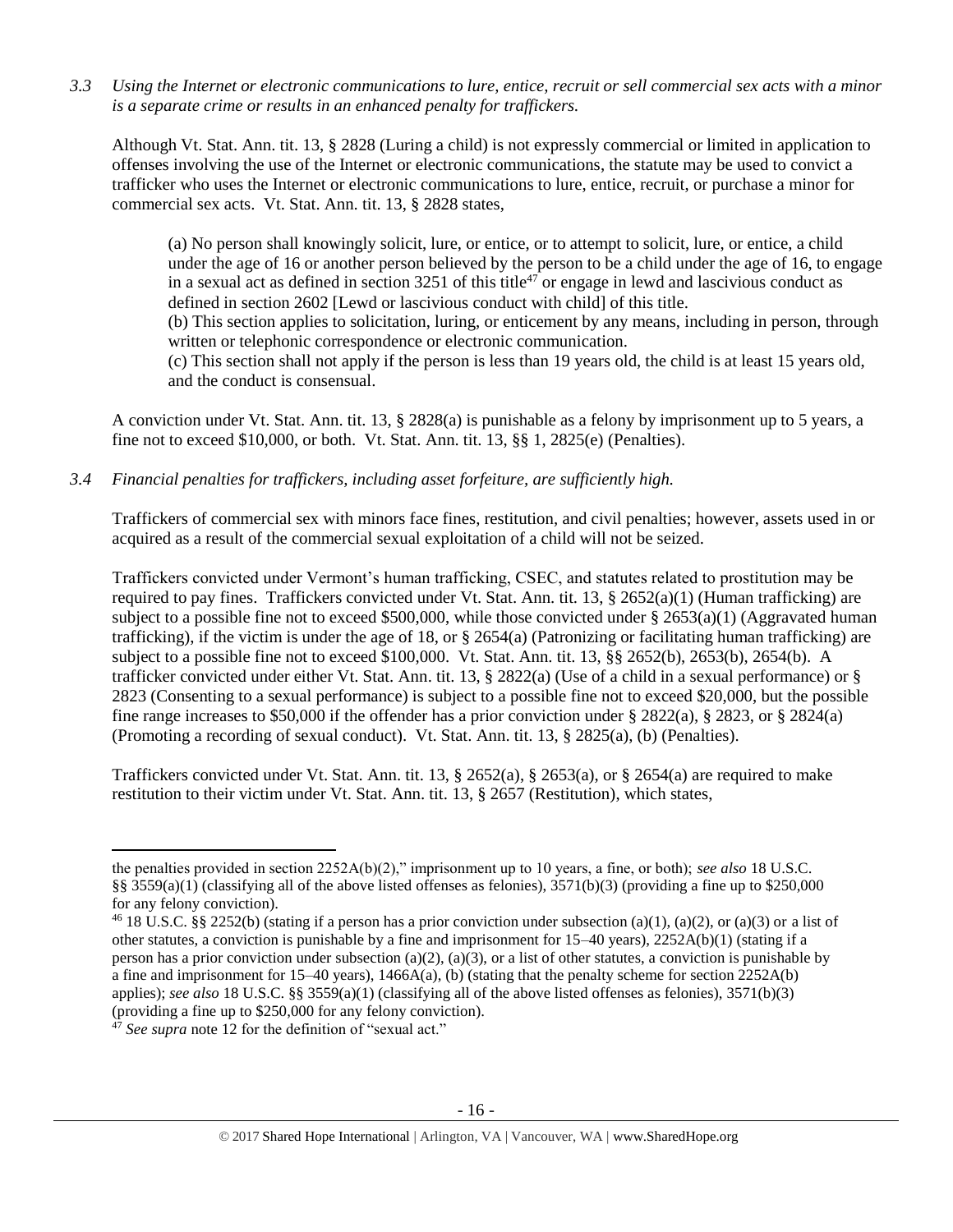(a) A person convicted of a violation of this subchapter [Criminal acts] shall be ordered to pay restitution to the victim pursuant to section 7043 [Restitution] of this title.

(b) If the victim of human trafficking<sup>48</sup> to whom restitution has been ordered dies before restitution is paid, any restitution ordered shall be paid to the victim's heir or legal representative, provided that the heir or legal representative has not benefited in any way from the trafficking.

(c) The return of the victim of human trafficking to his or her home country or other absence of the victim from the jurisdiction shall not limit the victim's right to receive restitution pursuant to this section.

In a case involving a trafficker convicted of any other offense, the court must consider restitution where the victim suffers a material loss. Vt. Stat. Ann. tit. 13, § 7043(a) (Restitution) states,

(1) Restitution shall be considered in every case in which a victim of a crime, as defined in subdivision 5301(4) of this title,  $49$  has suffered a material loss.

(2) For purposes of this section, "material loss" means uninsured property loss, uninsured out-of-pocket monetary loss, uninsured lost wages, and uninsured medical expenses.

(3) In cases where restitution is ordered to the victim as a result of a human trafficking conviction under chapter 60 of this title, "material loss" shall also mean:

- (A) attorney's fees and costs; and
- (B) the greater of either:

(i) the gross income or value of the labor performed for the offender by the victim; or (ii) the value of the labor performed by the victim as guaranteed by the minimum wage and overtime provisions of 21 V.S.A. Section 385 [Administration].

Additionally, Vt. Stat. Ann. tit. 13, § 7043(h) provides that "[r]estitution ordered under this section shall not preclude a person from pursuing an independent civil action for all claims not covered by the restitution order."

3.4.1 Recommendation: Enact a law requiring traffickers who violate Vt. Stat. Ann. tit. 13, § 2652(a) (Human trafficking), § 2653(a) (Aggravated human trafficking), § 2654(a) (Patronizing or facilitating human trafficking), or Vermont's CSEC law to forfeit property used in or acquired through the commission of the crime.

# *3.5 Convicted traffickers are required to register as sex offenders.*

Vt. Stat. Ann. tit. 13, § 5402(a) (Sex offender registry) states, "The department of public safety shall establish and maintain a sex offender registry, which shall consist of the information required to be filed under this subchapter." Vt. Stat. Ann. tit. 13, § 5407(a) (Sex offender's responsibility to report) mandates that "a sex offender [as defined in Vt. Stat. Ann. tit. 13, § 5401(10)(A), (B) (Definitions)<sup>50</sup>] shall report to the department" and register as a sex offender. Therefore, traffickers convicted under Vt. Stat. Ann. tit. 13, § 2652(a)(1)–(4) (Human trafficking), § 2653(a)(4) (Aggravated human trafficking), § 2822(a) (Use of a child in a sexual performance), § 2823 (Consenting to a sexual performance), § 2824(a) (Promoting a recording of sexual conduct), or  $\S 2632(a)(6)^{51}$  (Prostitution), if victim is a minor, are required to register as sex offenders. Vt. Stat. Ann. tit. 13, § 5401(10)(A), (B) (Definitions).

l

<sup>48</sup> *See supra* note [6](#page-1-0) for the definition of "victim of human trafficking."

<sup>49</sup> *See supra* note [32](#page-10-0) for the definition of "victim" under Vt. Stat. Ann. tit. 13, § 5301(4).

<sup>50</sup> *See supra* Component 2.10 for the provisions of Vt. Stat. Ann. tit. 13, § 5401(1)(A), (B).

<sup>51</sup> *See supra* note [18.](#page-5-0)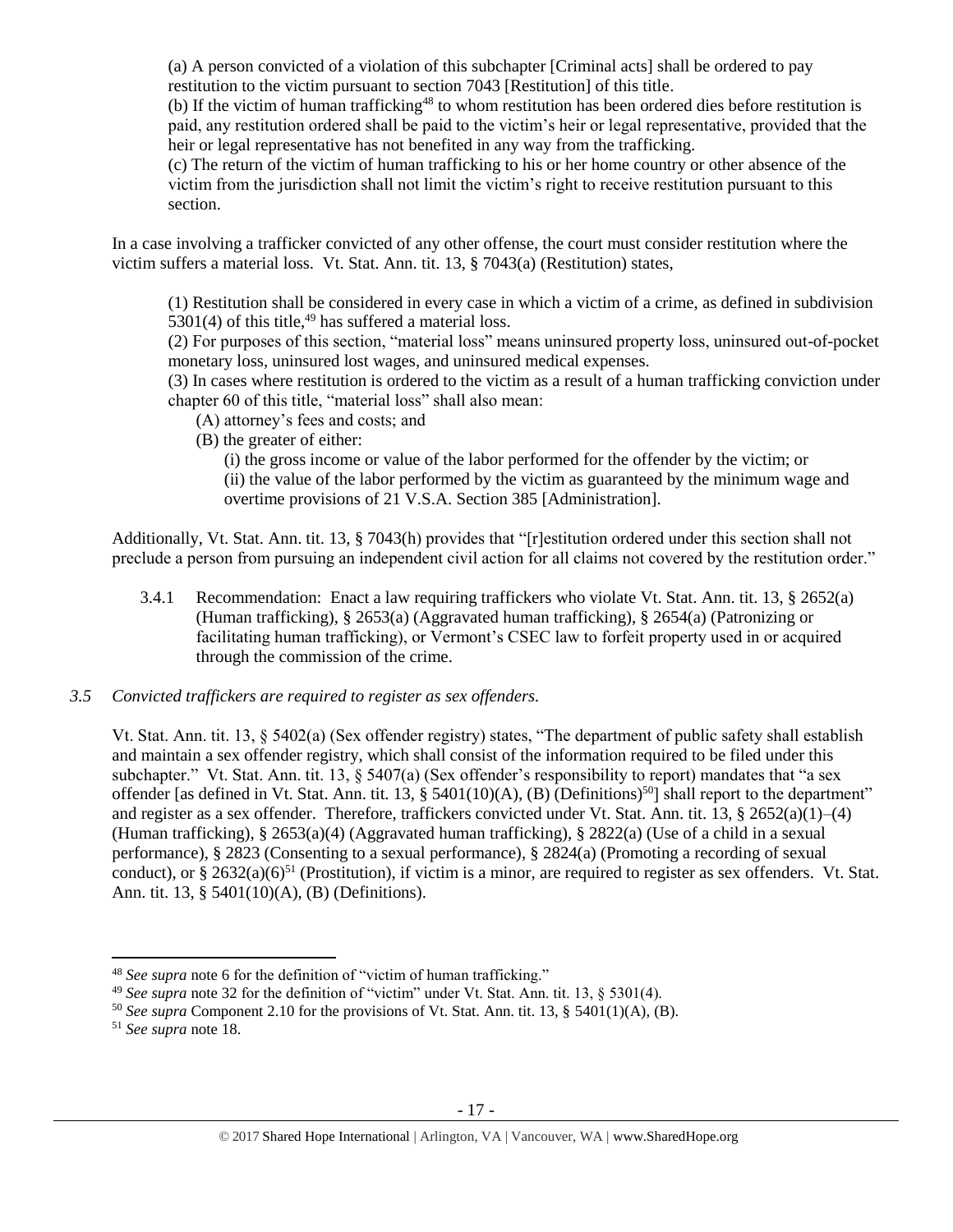*3.6 Laws relating to termination of parental rights include sex trafficking or commercial sexual exploitation of children (CSEC) offenses as grounds for termination in order to prevent traffickers from exploiting their parental rights as a form of control.* 

Vermont does not specifically include a violation of Vt. Stat. Ann. tit. 13, § 2652(a) (Human trafficking), § 2653(a) (Aggravated human trafficking), or any of Vermont's other human trafficking or CSEC laws as grounds for terminating parental rights. Vt. Stat. Ann., tit.  $15A$ , §  $3-504(a)(3)$  (Grounds for terminating relationship of parent and child) states that parental rights shall be terminated if it is in the best interest of the child and, among other things, the parent has been convicted of a violent crime. Vt. Stat. Ann. tit. 15A, § 3- 504(a)(3) states,

. . . If the court finds, upon clear and convincing evidence, that any one of the following grounds exists and that termination is in the best interest of the minor,<sup>52</sup> the court shall order the termination of any parental relationship of the respondent to the minor:

(3) The respondent has been convicted of a crime of violence<sup>53</sup> or has been found by a court of competent jurisdiction to have committed an act of violence which violated a restraining or protective order, and the facts of the crime or violation indicate that the respondent is unfit to maintain a relationship of parent and child with the minor.

3.6.1 Recommendation: Amend Vt. Stat. Ann. tit. 15A, § 3-504(a)(3) (Grounds for terminating relationship of parent and child) to specify that convictions under Vt. Stat. Ann. tit. 13,

 $52$  Pursuant to Vt. Stat. Ann. tit. 33, § 5114(a),

. . . .

. . . .

 $\overline{a}$ 

At the time of a permanency review under section 5321 of this title, a modification hearing under section 5113 of this title, or at any time a petition or request to terminate all residual parental rights of a parent without limitation as to adoption is filed by the commissioner or the attorney for the child, the court shall consider the best interests of the child in accordance with the following:

(1) The interaction and interrelationship of the child with his or her parents, siblings, foster parents, if any, and any other person who may significantly affect the child's best interests.

(2) The child's adjustment to his or her home, school, and community.

(3) The likelihood that the parent will be able to resume or assume parental duties within a reasonable period of time.

(4) Whether the parent has played and continues to play a constructive role, including personal contact and demonstrated emotional support and affection, in the child's welfare.

<sup>53</sup> Vt. Stat. Ann. tit. 13, § 11a(d) (Violent career criminals) defines "felony crime of violence" as,

(7) kidnapping as defined in section 2405 of this title or its predecessor as it was defined in section 2401 of this title;

(8) maiming as defined in section 2701 of this title;

(9) sexual assault as defined in subdivision  $3252(a)(1)$  or (2) of this title or its predecessor as it was defined in section 3201 of this title;

(10) aggravated sexual assault as defined in section 3253 of this title;

(11) first degree unlawful restraint as defined in section 2407 of this title;

(12) first degree aggravated domestic assault as defined in section 1043 of this title where the defendant causes serious bodily injury to another person;

(13) lewd or lascivious conduct with a child as defined in section 2602 of this title where the child is under the age of 13 years and the defendant is 18 years of age or older.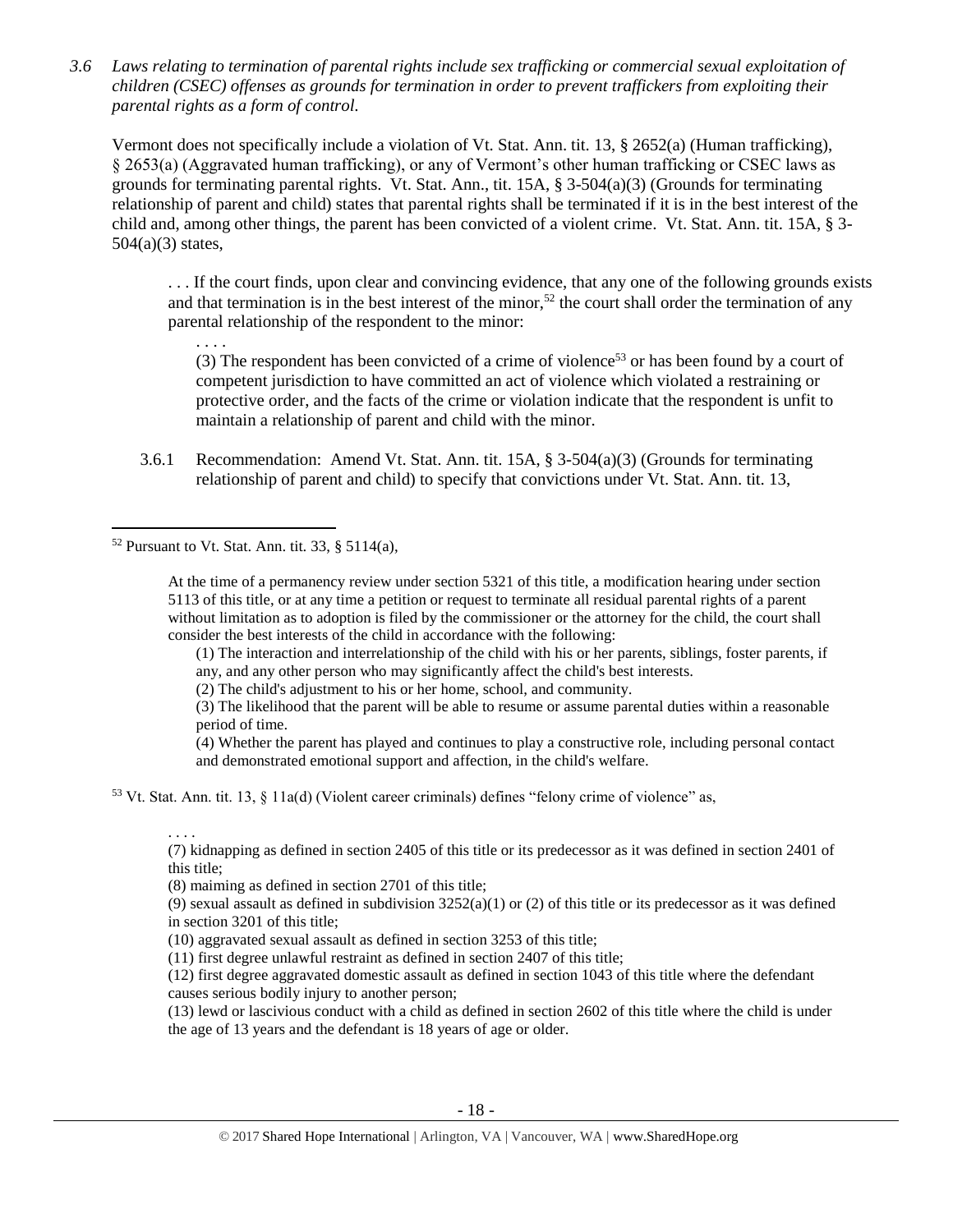§ 2652(a)(1)–(4), (b) (Human trafficking), § 2653 (Aggravated human trafficking), or Vermont's other human trafficking and CSEC laws are grounds for terminating parental rights.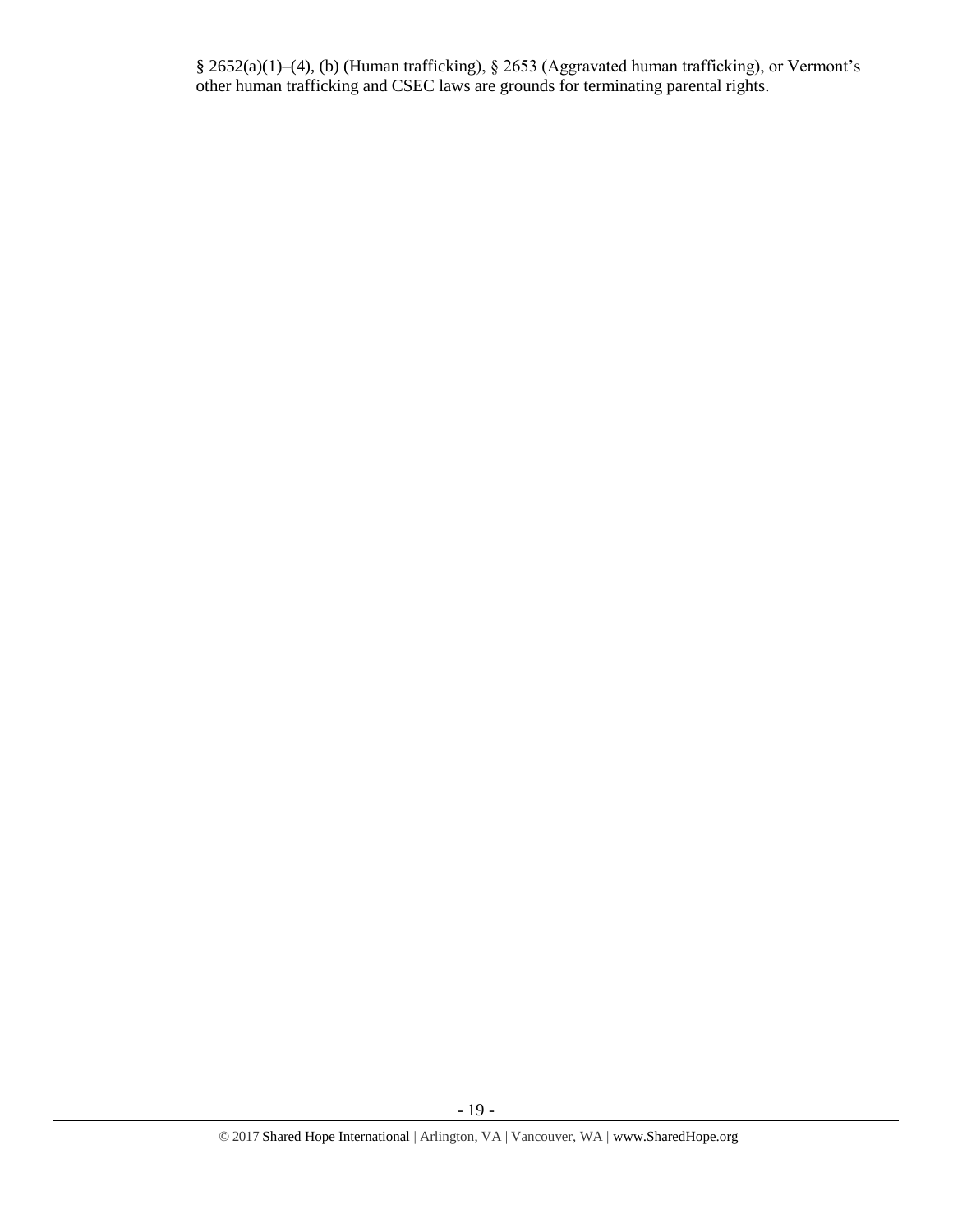#### **FRAMEWORK ISSUE 4: CRIMINAL PROVISIONS FOR FACILITATORS**

#### *Legal Components:*

- *4.1 The acts of assisting, enabling, or financially benefitting from child sex trafficking are included as criminal offenses in the state sex trafficking statute.*
- *4.2 Financial penalties, including asset forfeiture laws, are in place for those who benefit financially from or aid and assist in committing domestic minor sex trafficking.*
- *4.3 Promoting and selling child sex tourism is illegal.*
- *4.4 Promoting and selling images of child sexual exploitation carries penalties as high as similar federal offenses. \_\_\_\_\_\_\_\_\_\_\_\_\_\_\_\_\_\_\_\_\_\_\_\_\_\_\_\_\_\_\_\_\_\_\_\_\_\_\_\_\_\_\_\_\_\_\_\_\_\_\_\_\_\_\_\_\_\_\_\_\_\_\_\_\_\_\_\_\_\_\_\_\_\_\_\_\_\_\_\_\_\_\_\_\_\_\_\_\_\_\_\_\_\_*

#### *Legal Analysis:*

*4.1 The acts of assisting, enabling, or financially benefitting from child sex trafficking are included as criminal offenses in the state sex trafficking statute.*

Vermont's human trafficking law applies to those who financially benefit, but requires knowledge of force, fraud, or coercion. Specifically, Vt. Stat. Ann. tit. 13, § 2652(a)(4) (Human trafficking) prohibits a person from "benefit[ing] financially or by receiving anything of value from participation in a venture, knowing that force, fraud, or coercion was or will be used to compel any person to engage in a commercial sex act as part of the venture." Additionally, Vt. Stat. Ann. tit. 13,  $\S 2652(a)(1)$  may apply to some facilitators, including those who knowingly "harbor, [or] transport . . . a person under the age of 18 for the purpose of having the person engage in a commercial sex act."

To the extent a facilitator violates Vt. Stat. Ann. tit. 13,  $\S$  2652(a)(1) or (4) when the victim of human trafficking is a minor or the circumstances of the trafficking also constitute sexual assault, the facilitator may be convicted under Vt. Stat. Ann. tit. 13, § 2653(a) (Aggravated human trafficking), which is punishable as a felony by imprisonment for 20 years to life, a fine not to exceed \$100,000, or both. Vt. Stat. Ann. tit. 13, §§ 1, 2653(b). A facilitator may also be convicted under Vt. Stat. Ann. tit. 13, § 2654(a) (Patronizing or facilitating human trafficking),<sup>54</sup> which is punishable as a felony by imprisonment up to 5 years, a fine not to exceed \$100,000, or both. Vt. Stat. Ann. tit. 13, §§ 1, 2654(b).

Pursuant to Vt. Stat. Ann. tit. 13, § 2656 (Human trafficking by a business entity; dissolution), additional penalties may also apply if the facilitator is a business entity. Vt. Stat. Ann. tit. 13, § 2656 states,

If a business entity, including a corporation, partnership, association, or any other legal entity, is convicted of violating this chapter, the attorney general may commence a proceeding in the civil division of the superior court to dissolve the entity pursuant to 11A V.S.A. § 14.30–14.33.

*4.2 Financial penalties, including asset forfeiture laws, are in place for those who benefit financially from or aid and assist in committing domestic minor sex trafficking.*

Facilitators of commercial sex with minors face fines, restitution, and civil penalties; however, assets used in or acquired as a result of the commercial sexual exploitation of a child will not be seized.

 $\overline{a}$ <sup>54</sup> *See supra* Component 1.1.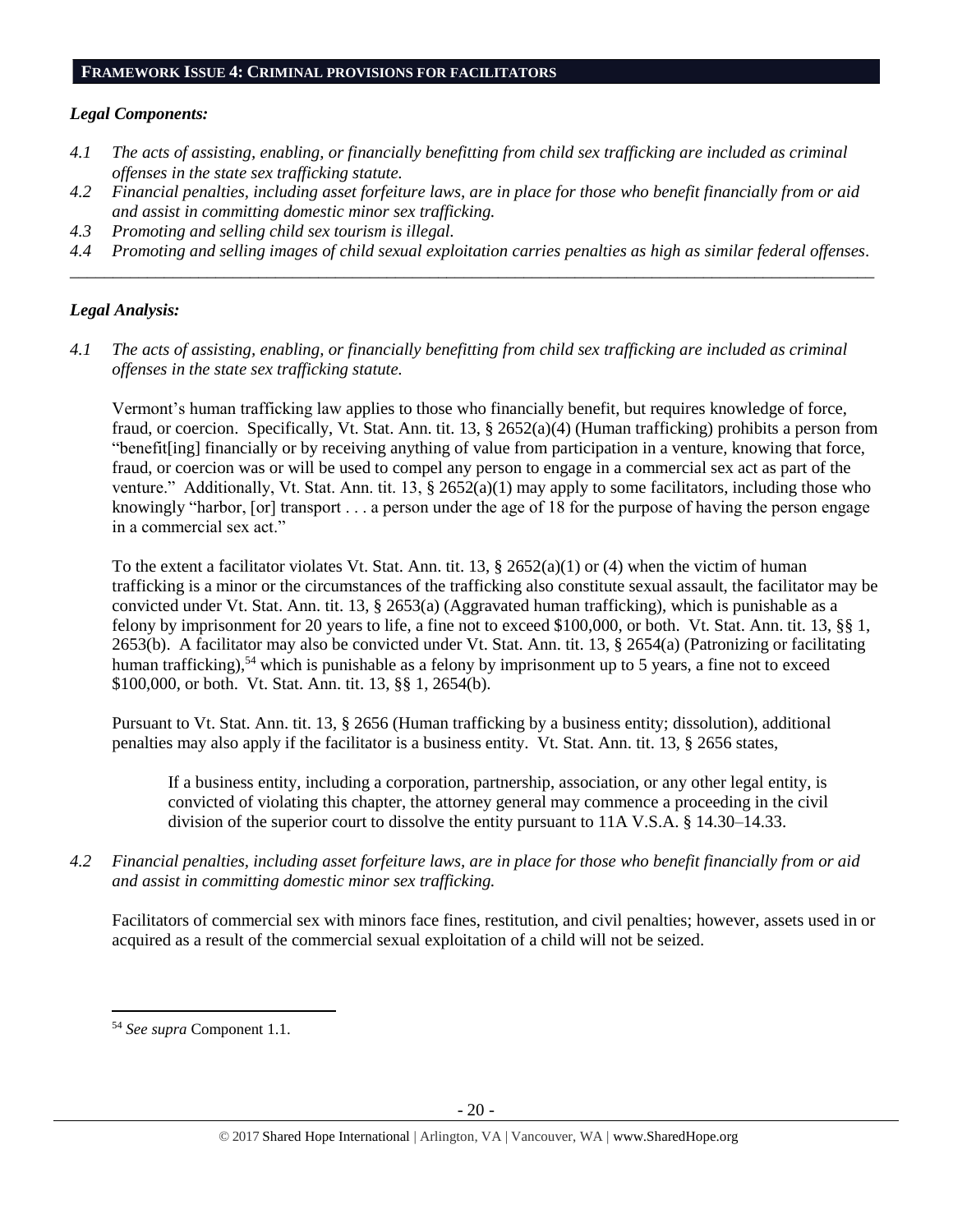Facilitators convicted under Vermont's human trafficking, CSEC, and statutes related to prostitution may be required to pay fines. Facilitators convicted under Vt. Stat. Ann. tit. 13,  $\S$  2652(a)(1) (Human trafficking) are subject to a possible fine not to exceed \$500,000, while those convicted under Vt. Stat. Ann. tit. 13, §  $2653(a)(1)$  (Aggravated human trafficking) or § 2654(a) (Patronizing or facilitating human trafficking) are subject to a possible fine not to exceed \$100,000. Vt. Stat. Ann. tit. 13, §§ 2652(b), 2653(b), 2654(b). A facilitator convicted under Vt. Stat. Ann. tit. 13, § 2822(a) (Use of a child in a sexual performance)<sup>55</sup> is subject to a possible fine not to exceed \$20,000, but the possible fine range increases to \$50,000 if the offender has a prior conviction under Vt. Stat. Ann. tit. 13, § 2822(a), § 2823 (Consenting to a sexual performance), or § 2824(a) (Promoting a recording of sexual conduct). Vt. Stat. Ann. tit. 13, § 2825(a), (b) (Penalties).

Facilitators convicted under Vt. Stat. Ann. tit. 13, § 2652(a), § 2653(a), or § 2654(a) are required to make restitution to their victim under Vt. Stat. Ann. tit. 13, § 2657 (Restitution), which states,

(a) A person convicted of a violation of this subchapter [Criminal acts] shall be ordered to pay restitution to the victim pursuant to section 7043 [Restitution] of this title.

(b) If the victim of human trafficking<sup>56</sup> to whom restitution has been ordered dies before restitution is paid, any restitution ordered shall be paid to the victim's heir or legal representative, provided that the heir or legal representative has not benefited in any way from the trafficking.

(c) The return of the victim of human trafficking to his or her home country or other absence of the victim from the jurisdiction shall not limit the victim's right to receive restitution pursuant to this section.

In a case involving a facilitator convicted of any other offense, the court must consider restitution where the victim suffers a material loss. Vt. Stat. Ann. tit. 13, § 7043(a) (Restitution) states,

(1) Restitution shall be considered in every case in which a victim of a crime, as defined in subdivision 5301(4) of this title,<sup>57</sup> has suffered a material loss.

(2) For purposes of this section, "material loss" means uninsured property loss, uninsured out-of-pocket monetary loss, uninsured lost wages, and uninsured medical expenses.

(3) In cases where restitution is ordered to the victim as a result of a human trafficking conviction under chapter 60 of this title, "material loss" shall also mean:

- (A) attorney's fees and costs; and
- (B) the greater of either:

l

(i) the gross income or value of the labor performed for the offender by the victim; or (ii) the value of the labor performed by the victim as guaranteed by the minimum wage and overtime provisions of 21 V.S.A. Section 385 [Administration].

Facilitators convicted under Vt. Stat. Ann. tit. 13, § 2652(a), § 2653(a), or § 2654(a) may also face civil liability. Vt. Stat. Ann. tit. 13, § 2662 (Private cause of action)<sup>58</sup> expressly authorizes victims of human trafficking to bring a civil claim against their offenders.

4.2.1 Recommendation: Enact a law requiring facilitators who violate Vt. Stat. Ann. tit. 13, § 2652(a) (Human trafficking), § 2653(a) (Aggravated human trafficking), § 2654(a) (Patronizing or facilitating human trafficking), or Vermont's CSEC law to forfeit property used in or acquired through the commission of the crime.

<sup>55</sup> *See supra* Component 1.2 for the provisions of Vt. Stat. Ann. tit. 13, § 2822(a).

<sup>56</sup> *See supra* note [6](#page-1-0) for the definition of "victim of human trafficking."

<sup>57</sup> *See supra* note [32](#page-10-0) for the definition of "victim" under Vt. Stat. Ann. tit. 13, § 5301(4).

<sup>58</sup> *See supra* Component 2.8 for the provisions of Vt. Stat. Ann. tit. 13, § 2662.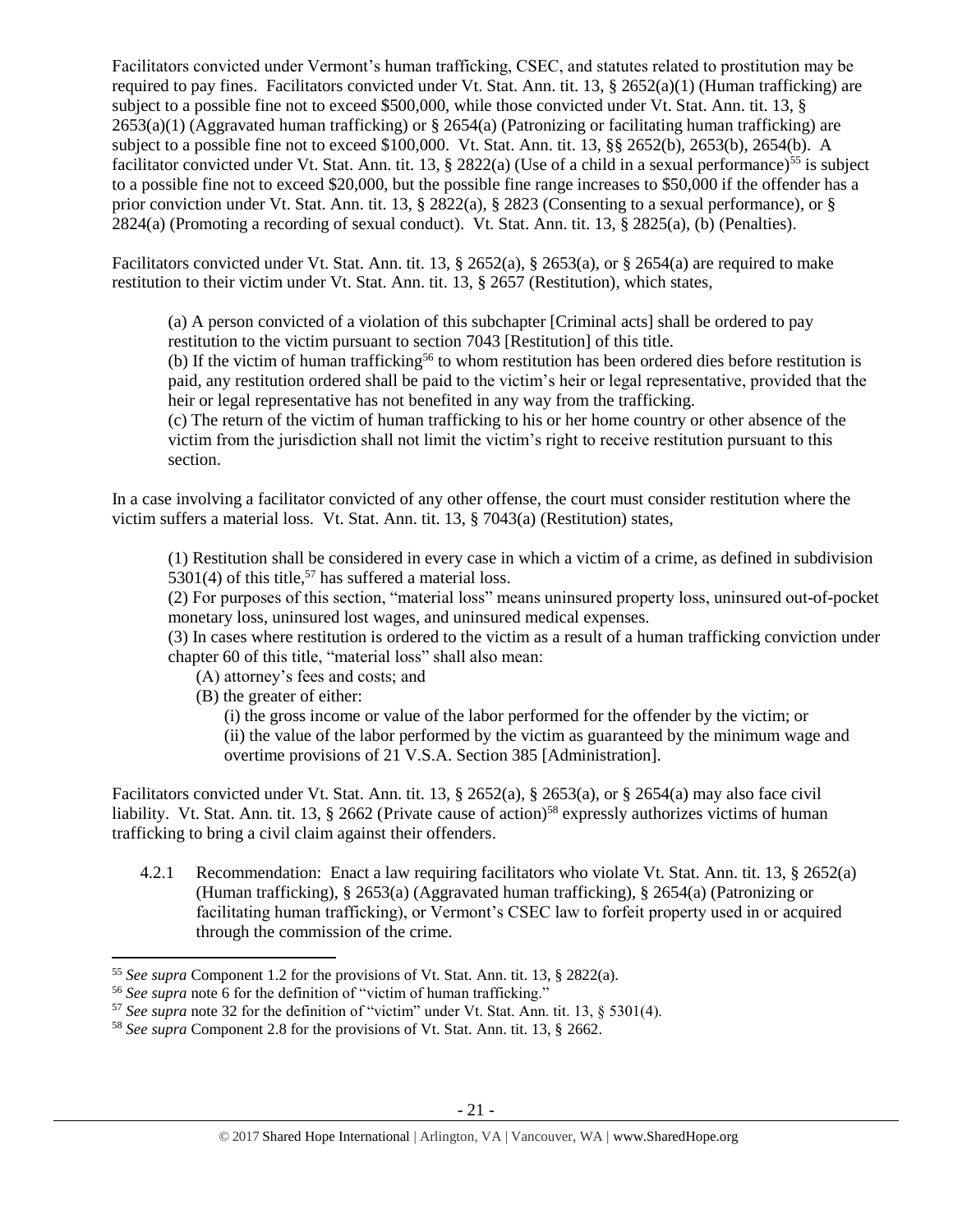#### *4.3 Promoting and selling child sex tourism is illegal.*

Vermont has no statute specifically related to child sex tourism.

4.3.1 Recommendation: Enact a law that prohibits selling or offering to sell travel services that include or facilitate travel in or outside of Vermont for the purpose of engaging in commercial sexual exploitation of a minor under the age of 18.

#### *4.4 Promoting and selling images of child sexual exploitation carries penalties as high as similar federal offenses.*

Vermont prohibits the promotion and sale of images of child sexual exploitation (ICSE). Vt. Stat. Ann. tit. 13, § 2821(5) (Definitions) defines "promote" as "to procure, issue, manufacture, publish, sell, give, provide, lend, mail, deliver, distribute, disseminate, circulate, present, exhibit, advertise, or offer to do the same, by any means, including electronic transmission." Vt. Stat. Ann. tit. 13, § 2822(a) (Use of child in a sexual performance) makes it illegal for a person, "with knowledge of the character and content, [to] promote a sexual performance<sup>59</sup> by a child<sup>60</sup> or a performance which contains a lewd exhibition of the genitals, anus or breasts of a child . . . ." Additionally, Vt. Stat. Ann. tit. 13, § 2824(a) (Promoting a recording of sexual conduct) makes it unlawful for a person, "with knowledge of the character and content, [to] promote any photograph, film or visual recording of sexual conduct by a child, or of a lewd exhibition of a child's genitals or anus." A first conviction under either Vt. Stat. Ann. tit. 13, § 2822(a) or § 2824(a) is punishable as a felony by imprisonment up to 10 years, a fine not to exceed \$20,000, or both. Vt. Stat. Ann. tit. 13, §§ 1, 2825(a) (Penalties). If the offender has a prior conviction under Vt. Stat. Ann. tit. 13, § 2822(a), § 2823 (Consenting to a sexual performance), or § 2824(a) (Promoting a recording of sexual conduct), however, a conviction is punishable as a felony by imprisonment for 1–15 years, a fine not to exceed \$50,000, or both. Vt. Stat. Ann. tit. 13, §§ 1, 2825(b).

<sup>59</sup> *See supra* note [10.](#page-2-1) 

<sup>60</sup> *See supra* note [11.](#page-2-0)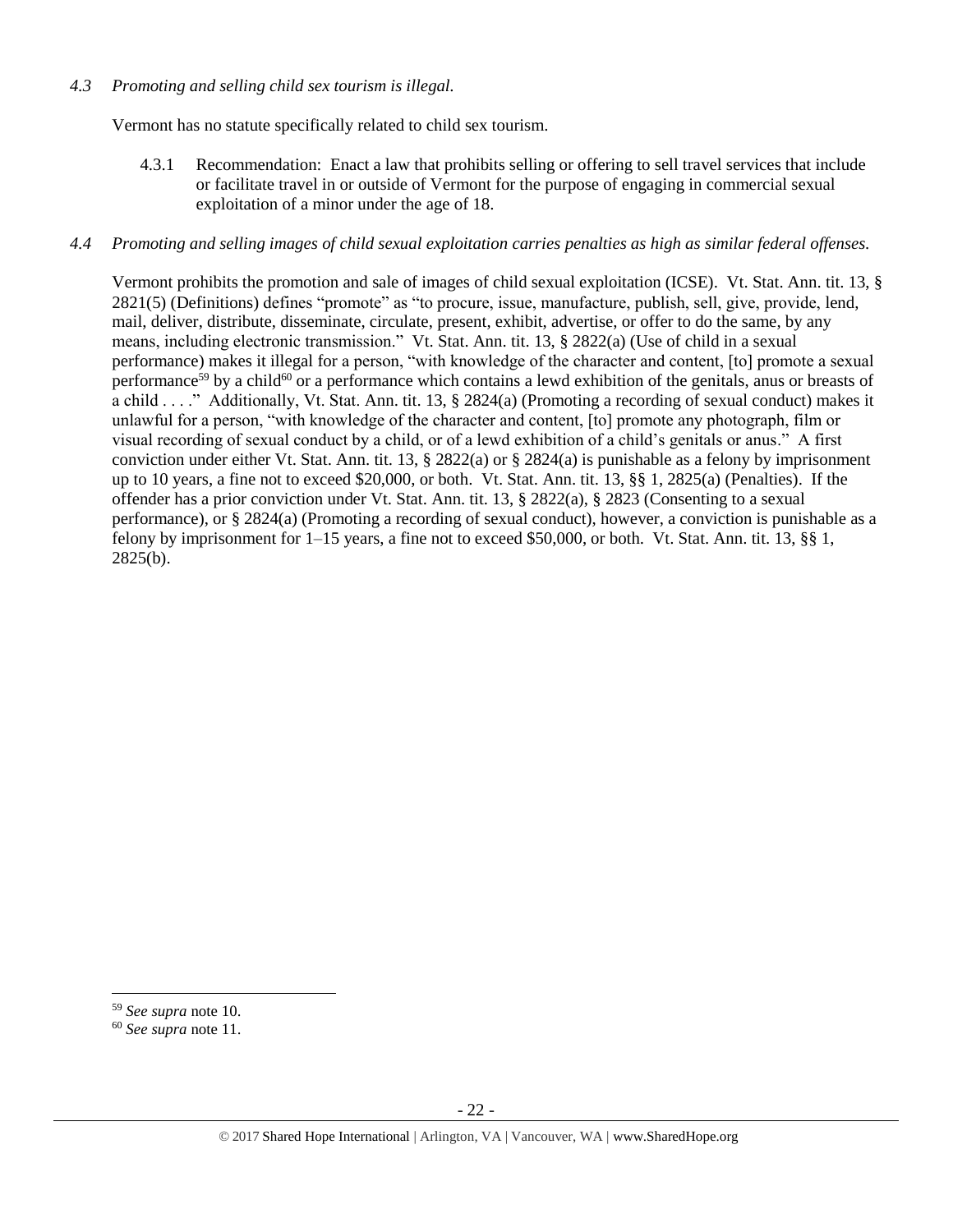### **FRAMEWORK ISSUE 5: PROTECTIVE PROVISIONS FOR THE CHILD VICTIMS**

# *Legal Components:*

- *5.1 Victims under the core child sex trafficking offense include all commercially sexually exploited children.*
- *5.2 The state sex trafficking statute expressly prohibits a defendant from asserting a defense based upon the willingness of a minor under 18 to engage in the commercial sex act.*
- *5.3 State law prohibits the criminalization of minors under 18 for prostitution offenses.*
- *5.4 State law provides a non-punitive avenue to specialized services through one or more points of entry.*
- *5.5 Child sex trafficking is identified as a type of abuse and neglect within child protection statutes.*
- *5.6 The definition of "caregiver" or another related term in the child welfare statutes is not a barrier to a sex trafficked child accessing the protection of child welfare.*
- *5.7 Crime victims' compensation is specifically available to a child victim of sex trafficking or commercial sexual exploitation of children (CSEC).*
- *5.8 Victim-friendly procedures and protections are provided in the trial process for minors under 18.*
- *5.9 Child sex trafficking victims may vacate delinquency adjudications and expunge related records for prostitution and other offenses arising from trafficking victimization, without a waiting period.*
- *5.10 Victim restitution and civil remedies for victims of domestic minor sex trafficking or commercial sexual exploitation of children (CSEC) are authorized by law.*
- *5.11 Statutes of limitations for civil and criminal actions for child sex trafficking or commercial sexual exploitation of children (CSEC) offenses are eliminated or lengthened to allow prosecutors and victims a realistic opportunity to pursue criminal action and legal remedies.*

*\_\_\_\_\_\_\_\_\_\_\_\_\_\_\_\_\_\_\_\_\_\_\_\_\_\_\_\_\_\_\_\_\_\_\_\_\_\_\_\_\_\_\_\_\_\_\_\_\_\_\_\_\_\_\_\_\_\_\_\_\_\_\_\_\_\_\_\_\_\_\_\_\_\_\_\_\_\_\_\_\_\_\_\_\_\_\_\_\_\_\_\_\_*

# *Legal Analysis:*

 $\overline{\phantom{a}}$ 

*5.1 Victims under the core child sex trafficking offense include all commercially sexually exploited children.<sup>61</sup>*

Vt. Stat. Ann. tit. 13, § 2652 (Human trafficking), Vermont's core sex trafficking statute includes all commercially sexually exploited children. When the victim is a minor, means of force, fraud, or coercion are not required to establish the child as a victim.<sup>62</sup> Additionally, Vt. Stat. Ann. tit. 13, § 2652 is buyer applicable; thus, any person who buys sex with a minor commits the offense of human trafficking. Lastly, third party control is not required to identify all commercially sexually exploited children as victims of human trafficking.

*5.2 The state sex trafficking statute expressly prohibits a defendant from asserting a defense based upon the willingness of a minor under 18 to engage in the commercial sex act.* 

Vt. Stat. Ann. tit. 13, § 2652(d) (Human trafficking) expressly prohibits a defendant from raising consent of the minor as a defense, stating, "In a prosecution for a violation of this section, the victim's alleged consent to the human trafficking is immaterial and shall not be admitted." However, Vt. Stat. Ann. tit. 13, § 2822(a) (Use of a child in a sexual performance) is silent regarding the availability of a defense based on the minor's willingness to engage in the commercial sex act.

<sup>61</sup> *See generally* **SHARED HOPE INTERNATIONAL**, "Eliminating the Third Party Control Barrier to Identifying Juvenile Sex Trafficking Victims," JuST Response Policy Paper (2015), [http://sharedhope.org/wp](http://sharedhope.org/wp-content/uploads/2015/08/Policy-Paper_Eliminating-Third-Party-Control_Final1.pdf)[content/uploads/2015/08/Policy-Paper\\_Eliminating-Third-Party-Control\\_Final1.pdf](http://sharedhope.org/wp-content/uploads/2015/08/Policy-Paper_Eliminating-Third-Party-Control_Final1.pdf) (discussing need to include all commercially sexually exploited children within sex trafficking definitions and corresponding need to include buyer conduct in core sex trafficking offenses regardless of whether victim is under control of a third party). <sup>62</sup> *See supra* Component 1.1.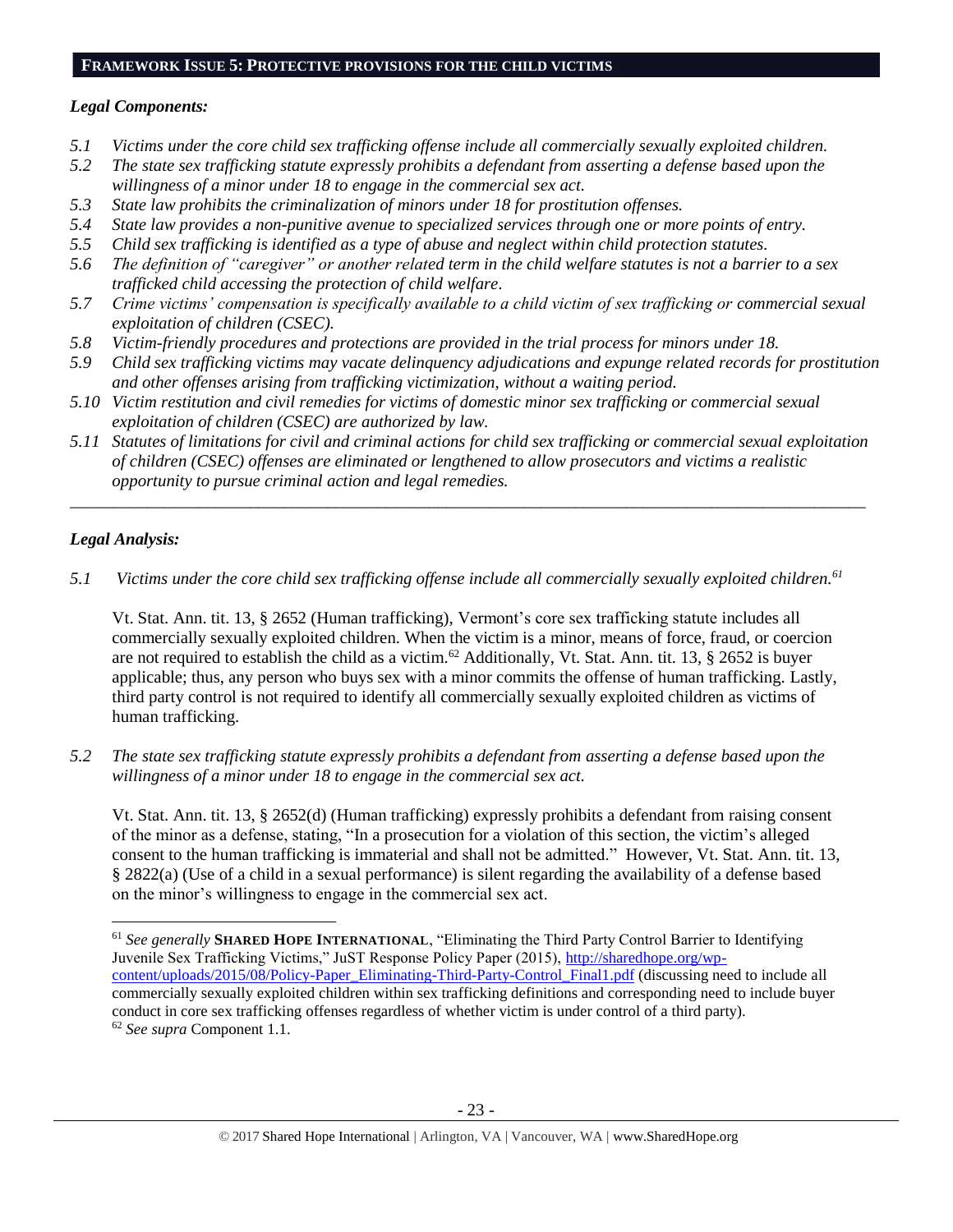# *5.3 State law prohibits the criminalization of minors under 18 for prostitution offenses.<sup>63</sup>*

Several provisions under Vermont's core human trafficking statute prevent the criminalization of minors under 18 years of age for prostitution offenses; however, such protections are limited to minors identified as human trafficking victims. Specifically, Vt. Stat. Ann. tit. 13, § 2652(c)(1) (Human trafficking) protects victims of domestic minor sex trafficking, stating,

(A) A person who is a victim of sex trafficking in violation of subdivisions  $2652(a)(1)–(4)$  of this title shall not be found in violation of or be the subject of a delinquency petition based on chapter (59) lewdness and prostitution) or 63 (obscenity) of this title for any conduct committed as a victim of sex trafficking.

(B) Notwithstanding any other provisions of law, a person under the age of 18 shall be immune from prosecution in the Criminal Division of the Superior Court for a violation of subsection 2632 of this title [Prostitution], but may be treated as a juvenile under 33 V.S.A. chapter 52 (Delinquency proceedings) or referred to the department for children and families for treatment under 33 V.S.A. chapter 53 (Children in need of care of supervision).

- 5.3.1 Recommendation: Clarify Vt. Stat. Ann. tit. 13, § 2652(c)(1) (Human trafficking) to specify that all minors shall be protected from criminal or delinquency charges for prostitution-related offenses.<sup>64</sup>
- *5.4 State law provides a non-punitive avenue to specialized services through one or more points of entry.*

# **System response to child engaged in commercial sex act**

Although a juvenile sex trafficking victim will likely be identified as a child in need of care or supervision,<sup>65</sup> rather than as delinquent, Vermont law does not provide a statutory avenue to specialized services.

Pursuant to Vt. Stat. Ann. tit. 13, § 2652(e) (Human trafficking), "If a person who is a victim of human trafficking is under 18 years of age at the time of the offense, the state may treat the person as the subject of a child in need of care or supervision proceeding."

<sup>&</sup>lt;sup>63</sup> For more information regarding recent federal legislation impacting this component see:

http://go.sharedhope.org/stateimpactmemo.

<sup>64</sup> *See supra* component 5.1 for definition of child sex trafficking victim under Vt. Stat. Ann. tit. 13, § 2652 (Human trafficking)

<sup>65</sup> Vt. Stat. Ann. tit. 33, § 5102(3) (Definitions and provisions of general application) defines a "child in need of care or supervision (CHINS)" as one who

<sup>(</sup>A) has been abandoned or abused by the child's parent, guardian, or custodian. A person is considered to have abandoned a child<sup>65</sup> if the person is: unwilling to have physical custody of the child; unable, unwilling, or has failed to make appropriate arrangements for the child's care; unable to have physical custody of the child and has not arranged or cannot arrange for the safe and appropriate care of the child; or has left the child with a care provider and the care provider is unwilling or unable to provide care or support for the child, the whereabouts of the person are unknown, and reasonable efforts to locate the person have been unsuccessful.

<sup>(</sup>B) is without proper parental care or subsistence, education, medical, or other care necessary for his or her wellbeing;

<sup>(</sup>C) is without or beyond the control of his or her parent, guardian, or custodian; or

<sup>(</sup>D) is habitually and without justification truant from compulsory school attendance.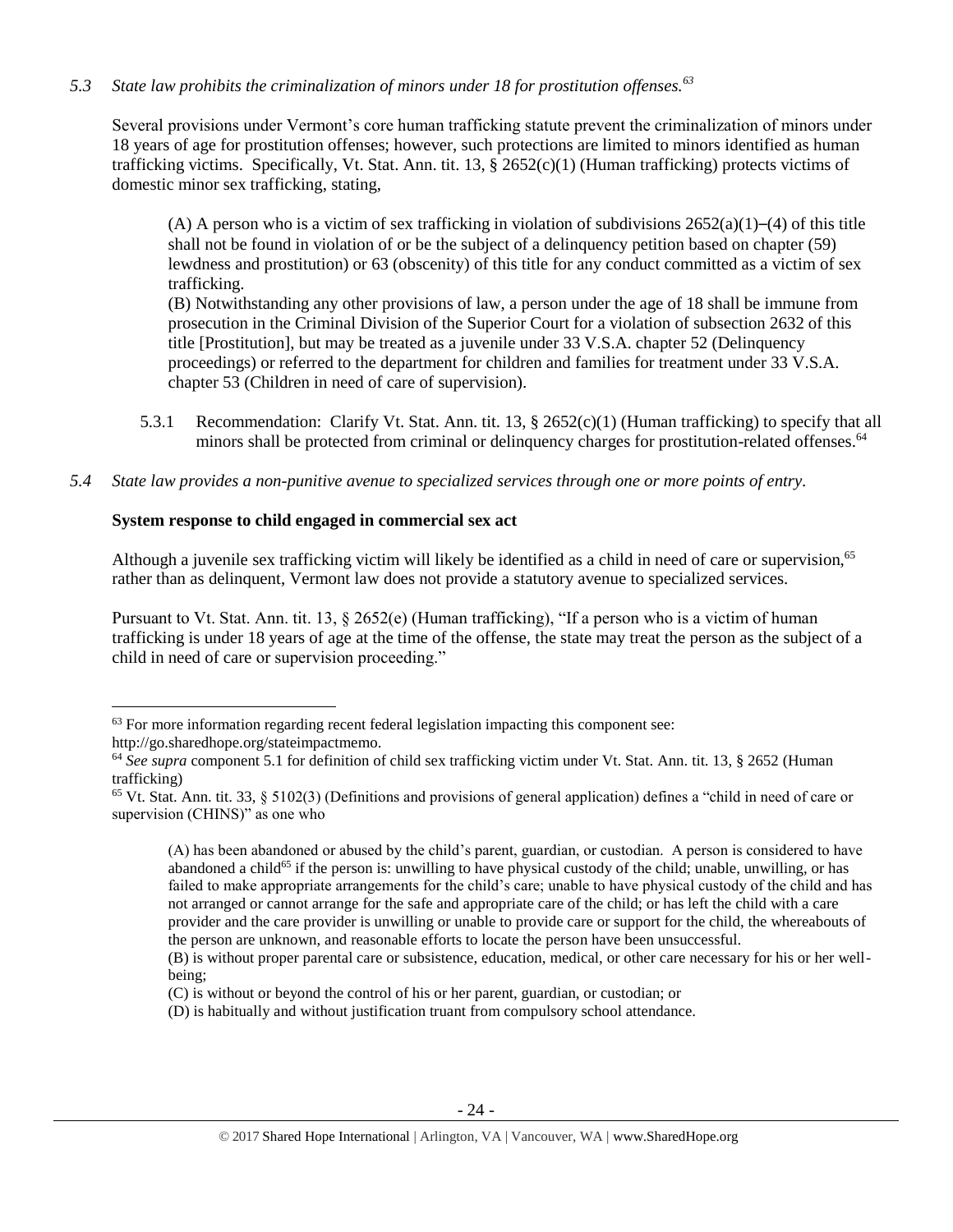Further, Vt. Stat. Ann. tit. 13, § 2652(c)(1)(A) prohibits juvenile sex trafficking victims from being treated as delinquent for prostitution offenses, stating,

A person who is a victim of sex trafficking in violation of subdivisions  $2652(a)(1)–(4)$  of this title shall not be found in violation of or be the subject of a delinquency petition based on chapter (59) lewdness and prostitution) or 63 (obscenity) of this title for any conduct committed as a victim of sex trafficking.

In addition, Vt. Stat. Ann. tit. 13, § 2652(c)(1)(B) states that a minor engaged in prostitution may be "referred to the department for children and families for treatment under 33 V.S.A. chapter 53 (Children in need of care or supervision)."

To the extent that a juvenile sex trafficking victim commits an offense other than one under Vt. Stat. Ann. tit. 13, ch. 59 or 63 that "arises out of the sex trafficking or benefits the sex trafficker," Vt. Stat. Ann. tit. 13, §  $2652(c)(2)$  allows for an affirmative defense based on force, fraud, or coercion.<sup>66</sup>

### **Summary**

 $\overline{\phantom{a}}$ 

Although Vermont law prohibits the prosecution of juvenile sex trafficking victims for prostitution offenses and allows for referrals to the department of children and families, the provision of specialized services is not required. 67

- (1) Case management;
- (2) Emergency temporary housing;
- (3) Health care;
- (4) Mental health counseling;
- (5) Drug addiction screening and treatment;
- (6) Language interpretation and translation services;
- (7) English language instruction;
- (8) Job training and placement assistance;
- (9) Post-employment services for job retention; and

(10) Services to assist the victim of human trafficking and any of his or her family members to establish a permanent residence in Vermont or the United States.

2011 Vt. Acts & Resolves 55 became effective on July 1, 2011, but Section 3 is not codified. *See* http://www.leg.state.vt.us/DOCS/2012/ACTS/ACT055.PDF (last checked September 28, 2016).

<sup>66</sup> Although not trafficking or CSEC specific, Vermont law also provides for a juvenile diversion program under Vt. Stat. Ann. tit. 3, § 163(a), (b) (Juvenile court diversion project), which states,

<sup>(</sup>a) The attorney general shall develop and administer a juvenile court diversion project for the purpose of assisting juveniles charged with delinquent acts . . . .

<sup>(</sup>b) The diversion project administered by the attorney general shall encourage the development of diversion projects in local communities through grants of financial assistance to municipalities, private groups or other local organizations . . . .

 $67$  However, 2011 Vt. Acts & Resolves 55, § 3 (Services for victims of human trafficking) authorizes the Vermont center for crime victim services to establish a task force responsible for developing a statewide protocol to provide services for victims of human trafficking. Pursuant to 2011 Vt. Acts & Resolves 55, § 3(b), the Vermont center for crime victims' services may enter into contracts with individuals and government organizations in order to develop a statewide protocol and to coordinate services to victims of human trafficking . . . [which] may include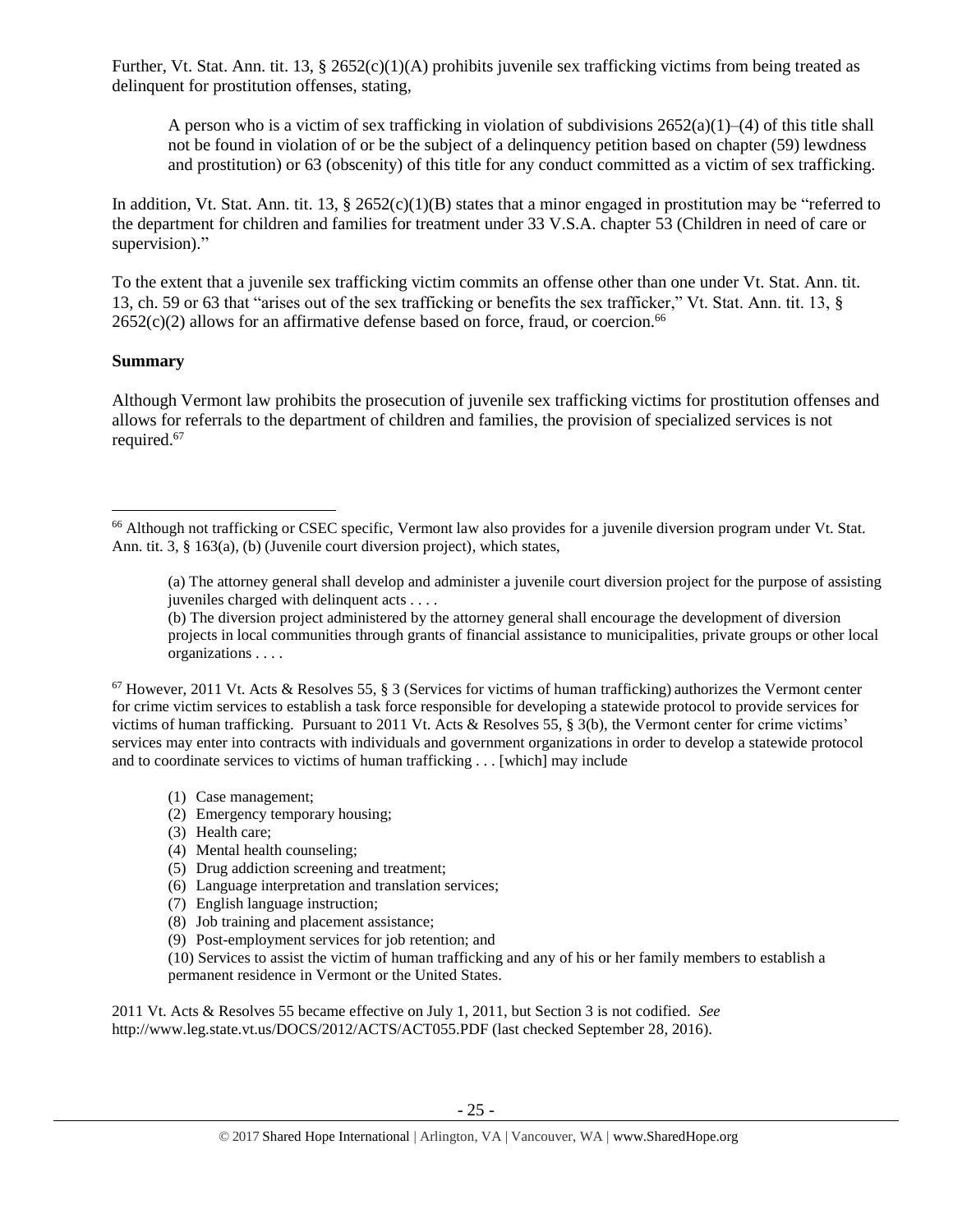5.4.1 Recommendation: Amend Vermont's protective response for juvenile sex trafficking victims to require specialized services.

# *5.5 Child sex trafficking is identified as a type of abuse and neglect within child protection statutes. 68*

Pursuant to both Vermont's human trafficking and child abuse statutes, minor sex trafficking and commercial sexual exploitation victims are expressly identified as children requiring child welfare protection and care. Vt. Stat. Ann. tit. 13, § 2652(e) (Human trafficking) states, "If a person who is identified as a victim of human trafficking is under 18 years of age at the time of the offense, the state may treat the person as a subject of a child in need of care or supervision proceeding." Additionally, for the purposes of Vermont's child abuse reporting statutes, Vt. Stat. Ann. tit. 33, § 4912 (1), (15) (Definitions) contains the following definitions related to the abuse of a child:

(1) "Abused or neglected child" means a child whose physical health, psychological growth and development or welfare is harmed or is at substantial risk of harm by the acts or omissions of his or her parent or other person responsible for the child's welfare. An "abused or neglected child" also means a child who is sexually abused or at substantial risk of sexual abuse by any person and a child who has died as a result of abuse or neglect. . . . .

(15) "Sexual abuse" consists of any act or acts by any person involving sexual molestation or exploitation of a child, including:

(A) incest;

(B) prostitution;

(C) rape;

(D) sodomy;

(E) or any lewd and lascivious conduct involving a child;

(F) aiding, abetting, counseling, hiring, or procuring of a child to perform or participate in any photograph, motion picture, exhibition, show, representation, or other presentation which, in whole or in part, depicts sexual conduct, sexual excitement, or sadomasochistic abuse involving a child; (G) viewing, possessing, or transmitting child pornography, with the exclusion of the exchange of images between mutually consenting minors, including the minor whose image is exchanged; (H) human trafficking;

- (I) sexual assault;
- (J) voyeurism;
- (K) luring a child; or
- (L) obscenity.

### *5.6 The definition of "caregiver" or another related term in the child welfare statutes is not a barrier to a sex trafficked child accessing the protection of child welfare.*

Vermont's child welfare and human trafficking statutes do not prevent child sex trafficking victims from accessing necessary protective services as a result of limited definitions of "caregiver." Contrarily, for the purposes of Vermont's child reporting statutes, Vt. Stat. Ann. tit. 33, § 4912(1)(15) (Definitions) an offender includes "Any person involved in sexual molestation or exploitation of a child, including,

(A) rape;

<sup>&</sup>lt;sup>68</sup> For more information regarding recent federal legislation impacting this component see: http://go.sharedhope.org/stateimpactmemo.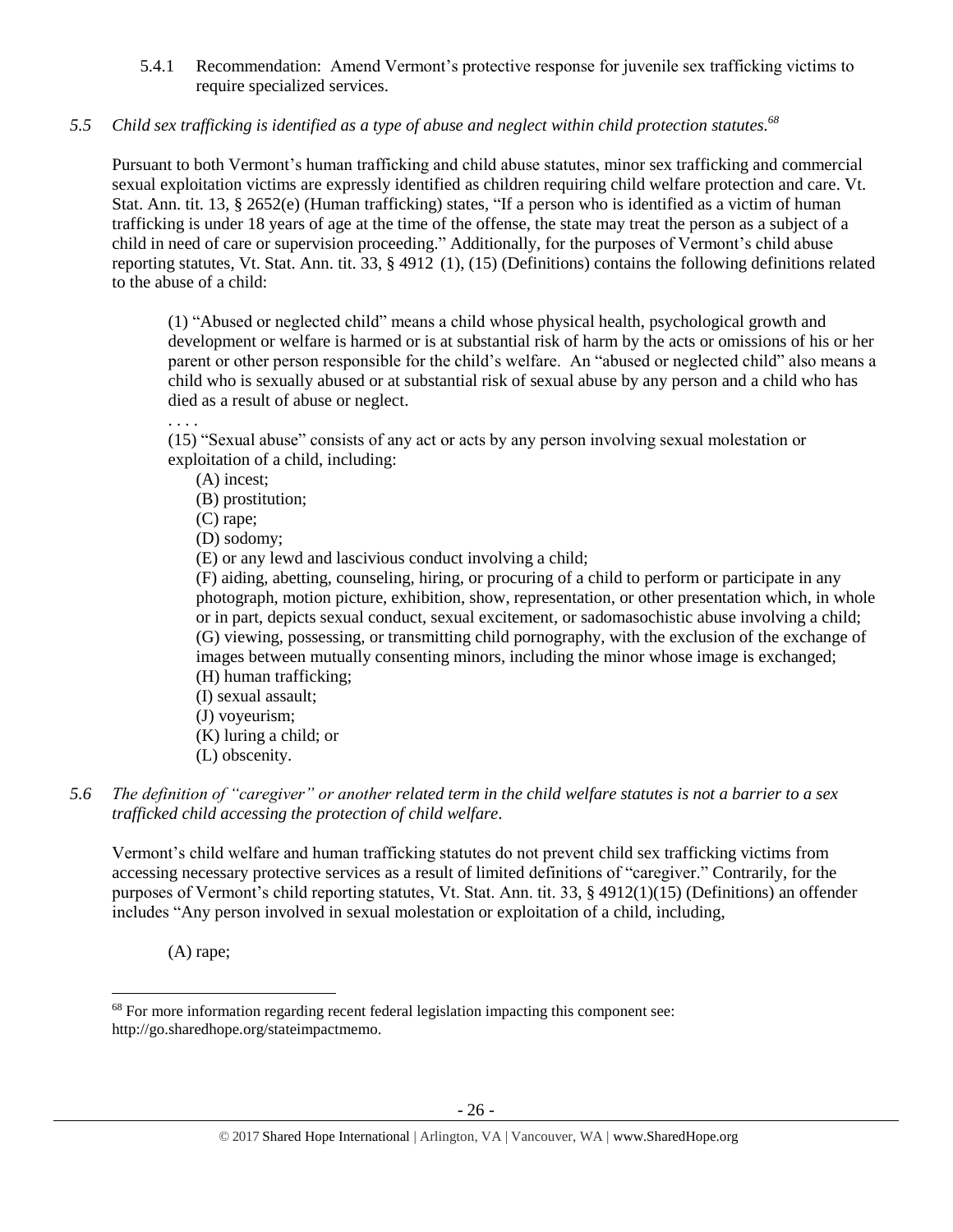(B) prostitution

. . . .

(F) aiding, abetting, counseling, hiring, or procuring of a child to perform or participate in any photography, motion picture, exhibition, show, representation, or other presentation in which, in whole or in part, depicts sexual conduct, sexual excitement, or sadomasochistic abuse involving a child; (G) viewing, possessing, or transmitting child pornography, with the exclusion of the exchange of images between mutually consenting minors, including the minor whose image is exchanged; (H) human trafficking;

(I) sexual assault;

. . . . (K) luring a child; or

(L) obscenity.

Resultantly, any child subjected to sexual abuse, including human trafficking, under Vt. Stat. Ann. tit. 33, § 4912(1)(15) is included as a child eligible for child welfare protections, regardless of the relationship between the child and the offender.

Additionally, a child identified as a victim of human trafficking may be treated as a child in need of care or supervision. Vt. Stat. Ann. tit., § 2652(c)(2)(e) (Human trafficking). For purposes of Vermont's laws regarding juvenile proceedings, which includes laws related to children in need of care or supervision, Vt. Stat. Ann. tit. 33, § 5102(1) (Definitions and provisions of general application) defines "care provider" as "a person other than a parent, guardian, or custodian who is providing the child with routine daily care but to whom custody rights have not been transferred by a court." Vt. Stat. Ann. tit. 33, § 4912(10) (Person responsible for a child's welfare) further broadens those responsible for a child's care to include,

the child's parent; guardian; foster parent; any other adult residing in the child's home who serves in a parental role; an employee of a public or private residential home, institution or agency; or other person responsible for the child's welfare while in a residential, educational, or child care setting, including any staff person.

*5.7 Crime victims' compensation is specifically available to a child victim of sex trafficking or commercial sexual exploitation of children (CSEC).*

Commercially sexually exploited children may be eligible to receive crime victims' compensation, but they are not specifically mentioned in Vermont's crime victim compensation statutes.

Vt. Stat. Ann. tit. 13, § 5353(a) (Application for compensation) establishes certain eligibility requirements for a victim to receive compensation. Vt. Stat. Ann. tit. 13, § 5353(a) states,

A victim or a dependent of a victim<sup>69</sup> shall, upon application, be eligible for compensation if:

(1) a law enforcement official has filed a report concluding that a crime was committed which resulted in the injury or death of the victim; and

(2) the crime was committed in this state; or

(3) the victim is a Vermont resident, the state in which the crime occurred does not have an eligible crime victim's compensation program and the applicant would have been eligible for compensation under this chapter if the crime had been committed in this state; or

 $\overline{a}$ <sup>69</sup> *See supra* Component 5.1 for the definition of victim under Vt. Stat. Ann. tit. 13, § 5351(7) (Definitions).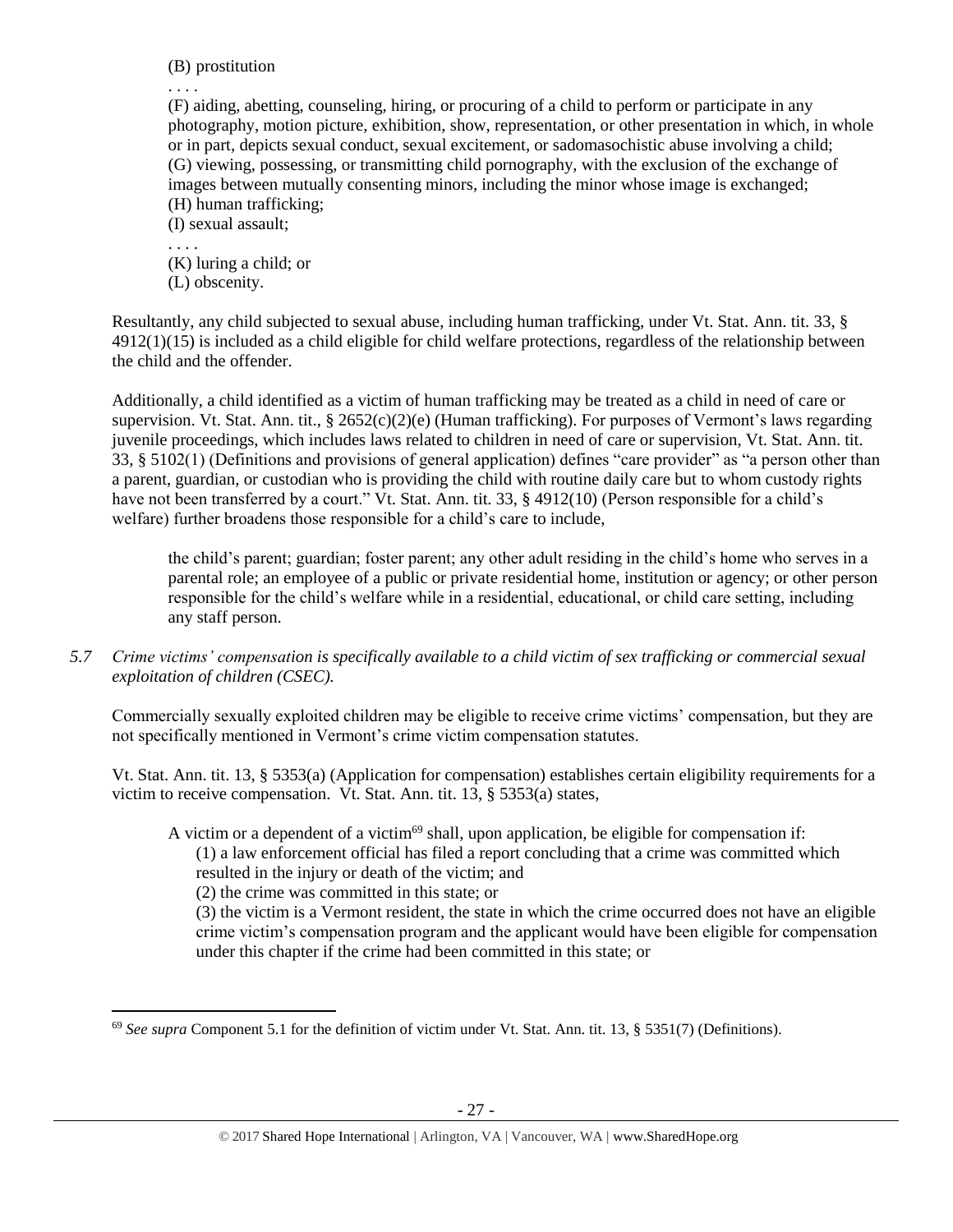(4) the victim is a Vermont resident who is injured or killed by an act of terrorism outside the United States, to the extent that compensation is not otherwise available under federal law.

If "a preponderance of the evidence shows that as a direct result of the crime an injury occurred which resulted in a pecuniary loss<sup>70</sup> to the victim," the victims' compensation board shall award compensation to an applicant. Vt. Stat. Ann. tit. 13, § 5355(a).

Even if a commercially sexually exploited child meets the basic eligibility requirements, certain additional requirements may make a commercially sexually exploited child ineligible to receive compensation. Vt. Stat. Ann. tit. 13, § 5355(b) (Approval or rejection of application) states,

An application for assistance shall be denied if any of the following apply:

(1) The application was not made within the period of time permitted for commencing prosecution of the crime. The board may extend the time for filing for good cause shown. (2) The victim violated a criminal law of this state which caused or contributed to the victim's injuries or death.

Vt. Stat. Ann. tit. 13, § 5355(b) may, however, have limited applicability to victims of human trafficking, given that Vt. Stat. Ann. tit. 13, § 2652(c)(1)(A) (Human trafficking) protects victims of human trafficking from being "found in violation of" crimes outlined in Vt. Stat. Ann. tit. 13, Ch. 59 (Lewdness and prostitution) or Ch. 63 (Obscenity).

- 5.7.1 Recommendation: Amend Vt. Stat. Ann. tit. 13, § 5355(b) (Approval or rejection of application) to specify an exception for minor victims of sex trafficking and commercial sexual exploitation of children to ensure that listed ineligibility criteria do not prevent access to crime victim compensation.
- *5.8 Victim-friendly procedures and protections are provided in the trial process for minors under 18.*

Vermont affords some specific criminal justice protections to domestic minor sex trafficking victims. Vt. Stat. Ann. tit. 13, § 3255(a) (Evidence) provides evidentiary protection to victims as follows:

In a prosecution for a crime defined in this chapter and in sections 2601 [Lewd and lascivious conduct] and 2602 [Lewd or lascivious conduct with child] of this title, for human trafficking or aggravated human trafficking under chapter 60 of this title ...

(1) Neither opinion evidence of, nor evidence of the reputation of the complaining witness' sexual conduct shall be admitted.

(2) Evidence shall be required as it is for all other criminal offenses and additional corroborative

<sup>70</sup> Vt. Stat. Ann. tit. 13, § 5351(5) states,

<sup>&</sup>quot;Pecuniary loss" means, in the case of a victim, the amount of medical or medically-related expenses, loss of wages, and any other expenses which the board feels became necessary as a direct result of the crime. Medical or medically-related expenses may include, but are not limited to, the costs of individual or family psychological, psychiatric or mental health counseling and the costs of replacing or repairing eyeglasses, hearing aids, dentures or any prosthetic devices which were taken, lost or destroyed during the commission of the crime. In the case of a dependent, "pecuniary loss" means the cost of psychological, psychiatric or mental health counseling, funeral expenses for the victim and upon demonstration of financial hardship, temporary living expenses.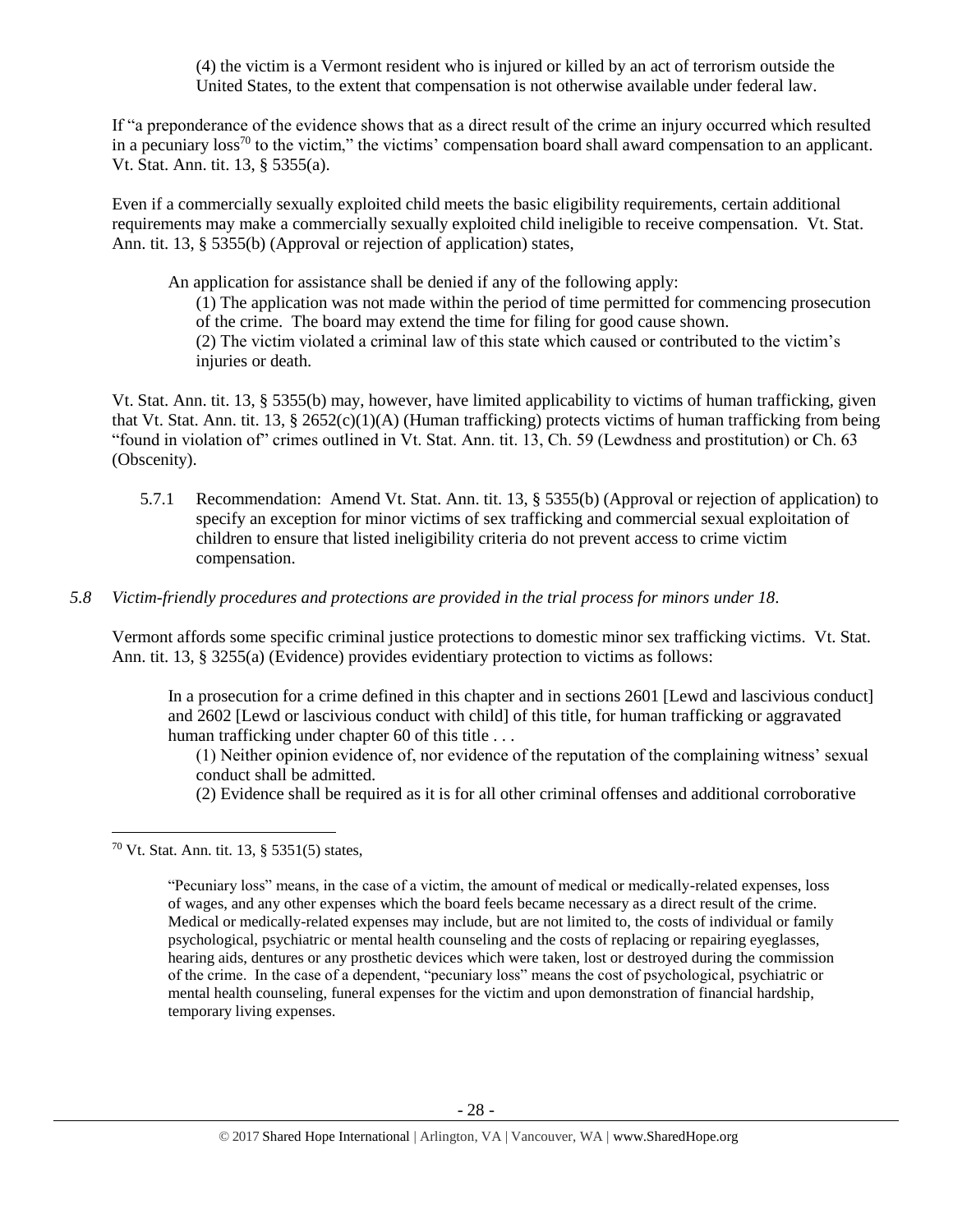evidence heretofore set forth by case law regarding sexual assault shall no longer be required. (3) Evidence of prior sexual conduct of the complaining witness shall not be admitted; provided, however, where it bears on the credibility of the complaining witness or it is material to a fact at issue and its probative value outweighs its private character, the court may admit:

(A) Evidence of the complaining witness' past sexual conduct with the defendant;

(B) Evidence of specific instances of the complaining witness' sexual conduct showing the source of origin of semen, pregnancy or disease;

(C) Evidence of specific instances of the complaining witness' past false allegations of violations of this chapter.

Under Vermont law, victims<sup>71</sup> of certain crimes, including victims of human trafficking or aggravated human trafficking, are entitled to certain procedural protections. Vt. Stat. Ann. tit. 13, § 5301(7)(DD), (EE). Victims have the right to be notified of motions filed in the case that might substantially change the proceeding and the right to be notified of and present at their defendant's arraignment and further court proceedings. Vt. Stat. Ann. tit. 13, §§ 5308, 5309, 5312(a). Additionally, Vt. Stat. Ann. tit. 13, § 5313 (Limitations on employer) prohibits an employer from discharging or disciplining "a victim of a listed crime or a victim's family member or representative for honoring a subpoena to testify."

Vt. Stat. Ann. tit. 13, § 5314 (Information from law enforcement agency) requires law enforcement to give victims of certain crimes, including victims of human trafficking or aggravated human trafficking, information about their rights including the right to refuse to answer questions unless they are at a deposition or in court, the availability of assistance or protection, the identity of the accused, the case number and contact information for the law enforcement officer assigned to the case, the name and contact information of the prosecutor, and whether the accused has been taken into custody.

Additionally, Vt. Stat. Ann. tit. 13, § 5316 (Complete identification by prosecution and defense) states, "Any individual associated with the prosecution or defense of a listed crime, including attorneys, investigators or experts, who comes in contact with the victim or the victim's family shall properly identify himself or herself and by whom he or she is employed." Lastly, Vt. Stat. Ann. tit. 13, § 5321(d), (e) (Appearance by victim) states,

(d) At or before the sentencing hearing, the prosecutor's office shall instruct the victim of a listed crime, in all cases where the court imposes a sentence which includes a period of incarceration, that a sentence of incarceration is to the custody of the commissioner of corrections and that the commissioner of corrections has the authority to affect the actual time the defendant shall serve in incarceration through good time credit, furlough, work-release and other early release programs. in [sic] addition, the prosecutor's office shall explain the significance of a minimum and maximum sentence to the victim and shall also explain the function of parole and how it may affect the actual amount of time the defendant may be incarcerated.

(e) At or before a change of plea hearing where the plea agreement filed with the court proposes a deferred sentence, the prosecutor's office shall instruct the victim of a listed crime about the significance of a deferred sentence and the potential consequences of a violation of conditions imposed by the court. In addition, the prosecutor's office shall consult with the victim concerning any proposed probation conditions prior to the hearing.

Pursuant to Vt. Stat. Ann. tit. 13, § 5306 (Victim advocates), victim advocates are authorized to "carry out the provisions of the victims' assistance program." Additionally, Vt. Stat. Ann. tit. 13, § 5310 (Nondisclosure of

 $\overline{a}$ <sup>71</sup> *See supra* note [32](#page-10-0) for the definition of "victim" under Vt. Stat. Ann. tit. 13,  $\S$  5301(4).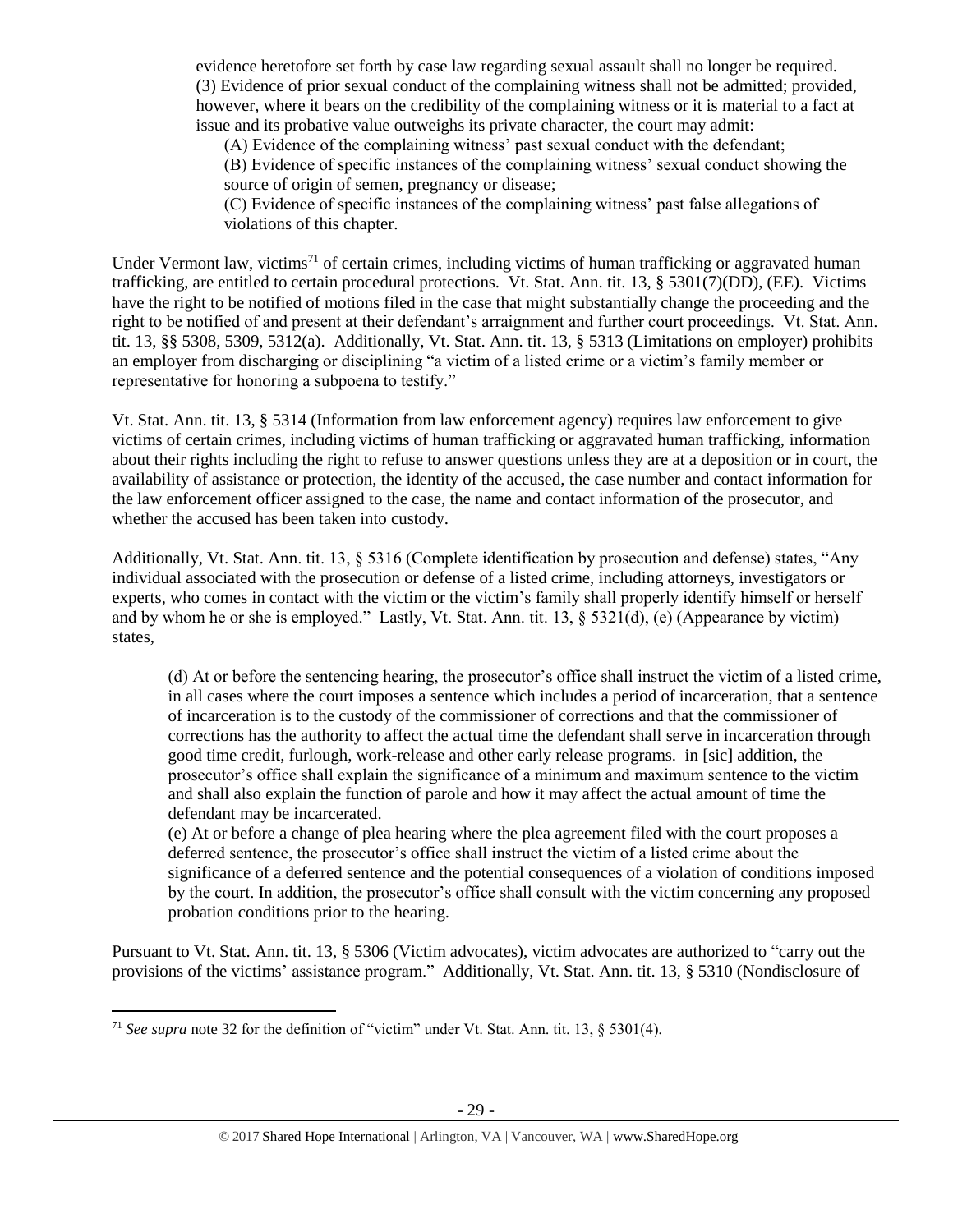information about victim) helps keeps victims' information confidential by prohibiting a witness from disclosing a victim's address or place of employment unless the "nondisclosure of the information will prejudice the defendant." Moreover, Vt. Stat. Ann. tit. 13, § 5322 (Confidentiality) states,

When responding to a request for public records, or on any state website or state payment report, the state of Vermont shall not disclose to the public the name or any other identifying information, including the town of residence or the type or purpose of the payment, of an applicant to the victim's compensation program, a victim named in a restitution judgment order, or a recipient of the domestic and sexual violence survivors' transitional employment program.

Additionally, Vt. Stat. Ann. tit. 13, §  $5321(a)$ –(c) (Appearance by victim) protects the victims' right to be informed and to participate in certain aspects of the trial, stating the following:

(a) The victim of a crime has the following rights in any sentencing proceedings concerning the person convicted of that crime, or in the event a proposed plea agreement filed with the court recommends a deferred sentence, at any change of plea hearing concerning the person charged with committing that crime:

(1) to be given advance notice by the prosecutor's office of the date of the proceedings; and (2) to appear, personally, to express reasonably his or her views concerning the crime, the person convicted, and the need for restitution.

(b) The change of plea hearing or sentencing shall not be delayed or voided by reason of the failure to give the victim the required notice or the failure of the victim to appear.

(c) In accordance with court rules, at the sentencing or change of plea hearing, the court shall ask if the victim is present and, if so, whether the victim would like to be heard regarding sentencing or the proposed deferral of sentencing. In imposing the sentence or considering whether to defer sentencing, the court shall consider any views offered at the hearing by the victim. [If] the victim is not present, the court shall ask whether the victim has expressed, either orally or in writing, views regarding sentencing or the proposed deferral of sentencing and shall take those views into consideration in imposing the sentence or considering whether to defer sentencing.

Additional protections may apply to the extent that a domestic minor sex trafficking victim is also the victim of certain sex related crimes. Vt. R. Evid. 807 (Testimony where victim is a minor, a mentally ill person or a mentally retarded person) authorizes the court to allow children 12 years of age or under who are victims of Vt. Stat. Ann. tit. 13, § 3252 (Sexual assault), § 3253 (Aggravated sexual assault), or § 2602 (Lewd or lascivious conduct with child), among others, to provide testimony via a two-way closed circuit television under certain circumstances. Pursuant to Vt. R. Evid. 807(c),

The court shall make an order for two-way closed-circuit television or recorded testimony under this rule only upon a finding that requiring the child or mentally ill or mentally retarded person to testify in court will present a substantial risk of trauma to the child or mentally ill or mentally retarded person which would substantially impair the ability of the child or mentally ill or mentally retarded person to testify.

If testimonial protection for the child is authorized, Vt. R. Evid. 807(e) permits the court to allow a person "whose presence the court finds would contribute to the welfare and well-being of the child . . . [to] be present in the room with the child."

Human trafficking victims may also participate in the address confidentiality program under Vt. Stat. Ann. tit. 15, § 1152(a) (Address confidentiality program; application; certification), which states,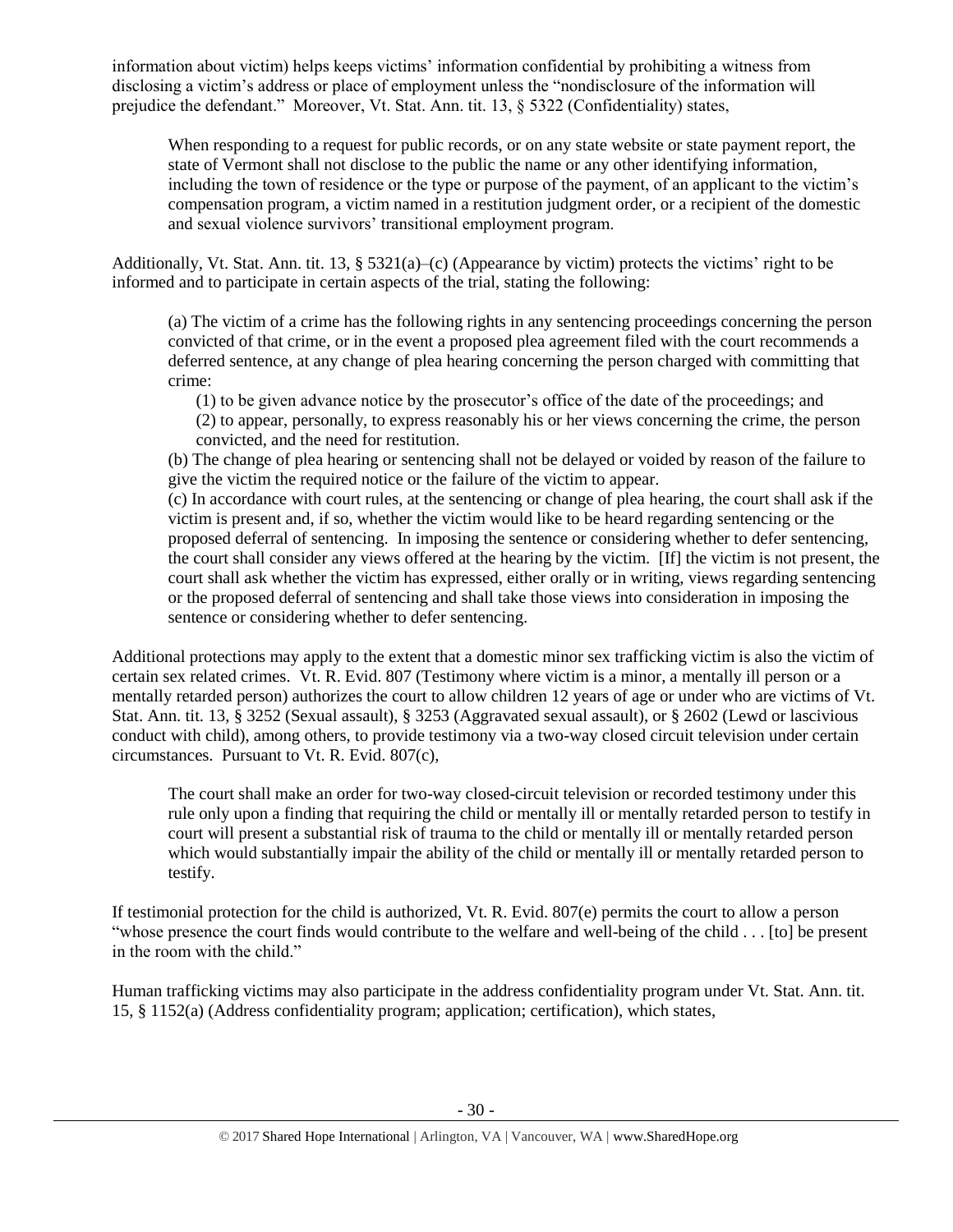[A] parent or legal guardian acting on behalf of a minor . . . may apply to the secretary of state to have an address designated by the secretary serve as the person's address or the address of the minor or incapacitated person. The secretary of state shall approve an application if it is filed in the manner and on the form prescribed by the secretary of state, and if it contains:

(1) a statement made under oath by the applicant that:

(A) the applicant, or the minor  $\ldots$  on whose behalf the application is made, is a victim of  $\ldots$ human trafficking,<sup>72</sup>

(B) the applicant fears for his or her safety or his or her children's safety, or the safety of the minor . . . on whose behalf the application is made;

(C) the parent or legal guardian applying on behalf of a minor . . . has legal authority to act on the person's behalf;

. . . .

(4) the new address or addresses that the applicant requests not be disclosed for the reason that disclosure will increase the risk of domestic violence, sexual assault or, stalking, or human trafficking;

. . . .

 $\overline{a}$ 

. . . .

In addition, a human trafficking victim "may file a petition for a protective order in the county in which he or she resides or in Washington County to protect the confidentiality of his or her address." Vt. Stat. Ann. tit. 15, § 1152(f).

Pursuant to Vt. Stat. Ann. tit. 15, § 1152(c), "Applicants shall be certified for four years following the date of filing, unless the certification is withdrawn or cancelled before that date . . . ." Under Vt. Stat. Ann. tit. 15, § 1157 (Assistance for program applicants), "The secretary of state shall make available a list of state and local agencies and nonprofit agencies that provide counseling and shelter services to victims of domestic violence, sexual assault, stalking, and human trafficking to assist persons applying to be program participants . . . ." Vt. Stat. Ann. tit. 15, § 1160 (Adoption of rules) further provides,

The secretary of state shall adopt rules necessary to perform his or her duties under this subchapter relating to: program application and certification; certification cancellation; agency use of designated addresses and exceptions; voting by program participants; and recording of vital statistics for program participants. All such rules . . . shall be designed with an understanding of the needs and circumstances of victims of domestic violence, sexual assault and, stalking, and human trafficking.

Lastly, Vt. Stat. Ann. tit. 12, § 1646(a)(3) (Evidence of sexual conduct) prohibits evidence of sexual behavior in civil cases as follows:

Evidence of prior sexual conduct of the complaining witness shall not be admitted; provided, however, where it bears on the credibility of the complaining witness or it is material to a fact at issue and its probative value outweighs its private character, the court may admit:

(A) evidence of the complaining witness' past sexual conduct with the defendant;

(B) evidence of specific instances of the complaining witness' sexual conduct showing the source of origin of semen, pregnancy or disease;

(C) evidence of specific instances of the complaining witness' past false allegations of wrongful sexual activity.

<sup>&</sup>lt;sup>72</sup> Pursuant to Vt. Stat. Ann. tit. 15,  $\S$  1151 (Definitions), "[h]uman trafficking' means conduct prohibited by 13 V.S.A. § 2652 or § 2653, and includes a threat of such, regardless of whether the conduct or threat of conduct have been reported to law enforcement officers."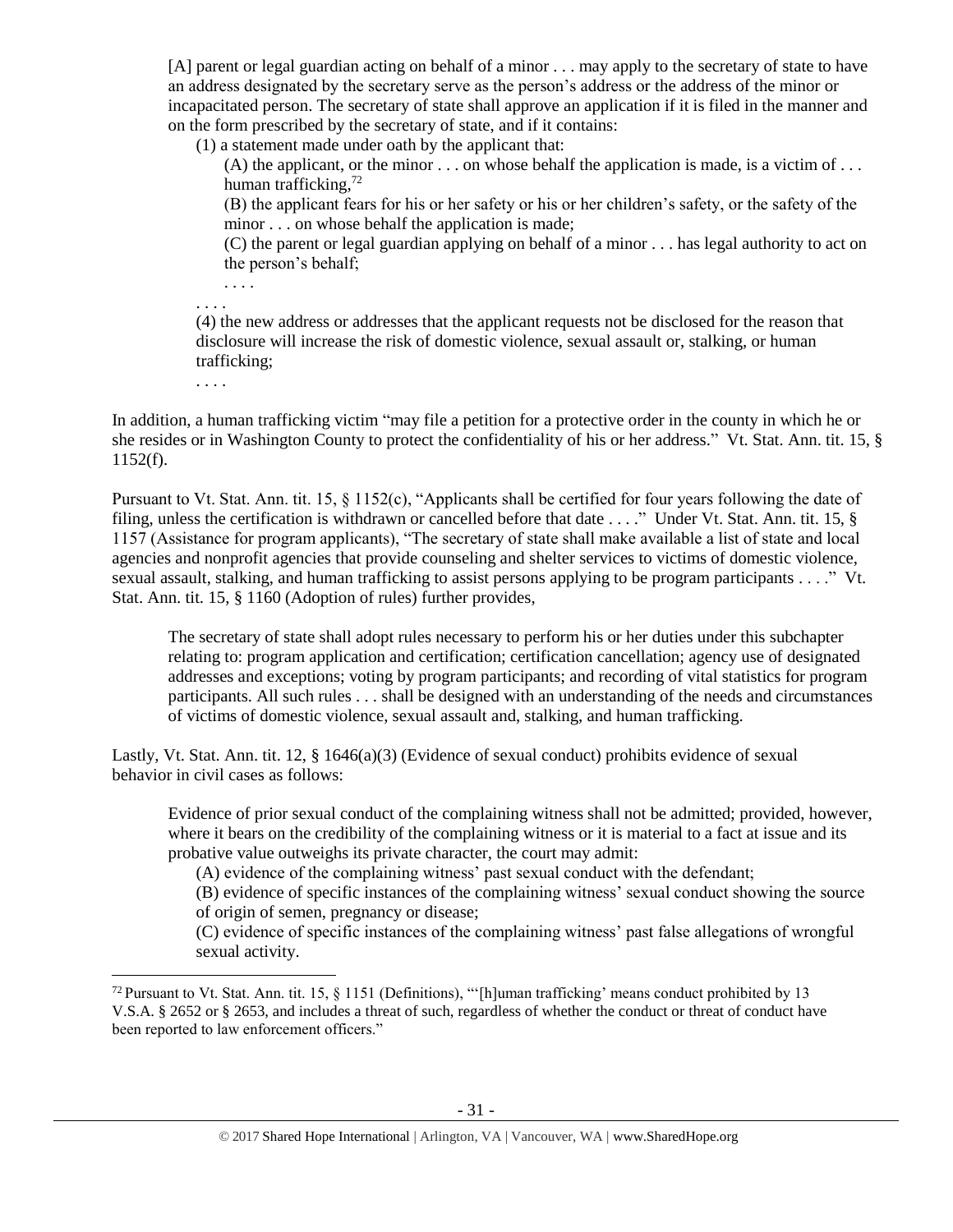*5.9 Child sex trafficking victims may vacate delinquency adjudications and expunge related records for prostitution and other offenses arising from trafficking victimization, without a waiting period.*

Vermont law does not provide a mechanism for minors to vacate delinquency adjudications, but juvenile records may be sealed after a waiting period.

Several avenues for sealing juvenile records exist, but each mandates a waiting period. Vt. Stat. Ann. tit. 33, § 5119(c) (Sealing of records) governs sealing a child's record who has been adjudicated a child in need of care or supervision. Vt. Stat. Ann. tit. 33, § 5119(c) states,

On application of a person who, while a child, was found to be in need of care or supervision or, on the court's own motion, after notice to all parties of record and hearing, the court may order the sealing of all files and records related to the proceeding if it finds:

(1) the person has reached the age of majority; and

(2) sealing the person's record is in the interest of justice.

Similarly, Vt. Stat. Ann. tit. 33, § 5119(a) governs sealing a child's record who has been adjudicated delinquent after July 1, 1996. Vt. Stat. Ann. tit. 33, § 5119(a) states,

(1) . . . the court shall order the sealing of all files and records related to the proceeding if two years have elapsed since the final discharge of the person unless, on motion of the state's attorney, the court finds:

(A) the person has been convicted of a listed crime as defined in 13 V.S.A. § 5301 [Definitions] or adjudicated delinquent of such an offense after such initial adjudication, or a proceeding is pending seeking such conviction or adjudication; or

(B) rehabilitation of the person has not been attained to the satisfaction of the court.

(2) At least 60 days prior to the date upon which a person is eligible to have his or her delinquency record automatically sealed pursuant to subdivision (1) of this subsection, the court shall provide such person's name and other identifying information to the state's attorney in the county in which the person was adjudicated delinquent. The state's attorney may object, and a hearing may be held to address the state's attorney's objection.

(3) The order to seal shall include all the files and records relating to the matter in accordance with subsection (d) of this section; however, the court may limit the order to the court files and records only upon good cause shown by the state's attorney.

. . . .

If a minor participates in a juvenile diversion program, Vt. Stat. Ann. tit. 3, § 163(e), (f) (Juvenile court diversion project) allows juvenile records to be sealed 2 years after the successful completion of a diversion program. Vt. Stat. Ann. tit. 3, § 163(e), (f) states,

(e) Within 30 days of the two-year anniversary of a successful completion of juvenile diversion, the court shall order the sealing of all court files and records, law enforcement records other than entries in the juvenile court diversion project's centralized filing system, fingerprints, and photographs applicable to a juvenile court diversion proceeding unless, upon motion, the court finds:

(1) the participant has been convicted of a subsequent felony or misdemeanor during the two-year period, or proceedings are pending seeking such conviction; or

(2) rehabilitation of the participant has not been attained to the satisfaction of the court.

(f) Upon the entry of an order sealing such files and records under this section, the proceedings in the matter under this section shall be considered never to have occurred, all index references thereto shall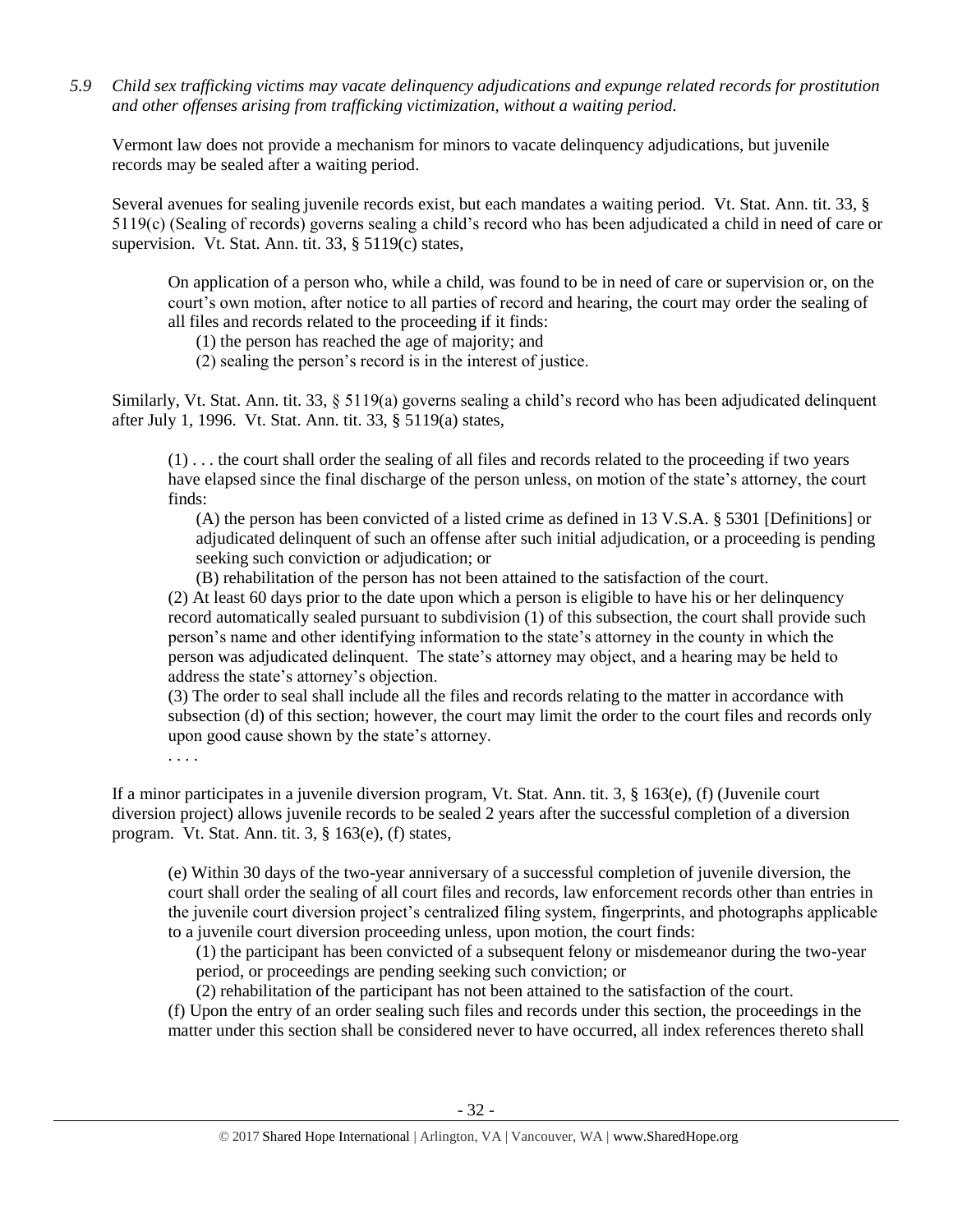be deleted, and the participant, the court, and law enforcement officers and departments shall reply to any request for information that no record exists with respect to such participant inquiry in any matter. Copies of the order shall be sent to each agency or official named therein.

Regardless of the avenue, however, child sex trafficking victims must wait to have juvenile records sealed. Further, Vt. Stat. Ann. tit. 33, § 5119(j) states that a "'sealed' file or record is retained and shall not be destroyed unless a court issues an order to expunge the record."

Regarding vacatur, Vt. Stat. Ann. tit. 13, § 2658 (Prostitution conviction; motion to vacate by victim of human trafficking) provides,

. . . .

(b) A person convicted of prostitution in violation of section 2632 of this title [Prostitution] may file a motion to vacate the conviction if it was obtained as a result of the person having been a victim of human trafficking . . . .

. . . .  $(d) \ldots$ 

> (2) If the motion is granted, the Court shall vacate the conviction, strike the adjudication of guilt, and expunge the record of the criminal proceedings. The Court shall issue an order to expunge, or redact the moving party's name from, all records and files related to the moving party's arrest, citation, investigation, charge, adjudication of guilt, criminal proceedings, and probation for the offense.

(e) Official documentation of a person's status as a victim of human trafficking provided by a federal, state, or local government agency shall create a presumption that the person's prostitution conviction was obtained as a result of having been a victim of human trafficking. Such documentation shall not be required to grant a motion under this section.

However, Vt. Stat. Ann. tit. 13, § 2658 applies specifically to "convictions", and Vt. Stat. Ann. tit. 33, § 5202 (Order of adjudication; noncriminal) states, "[a]n order of the Family Division of the Superior Court in proceedings under this chapter [Delinquency Proceedings] shall not . . . be deemed a conviction of crime . . . ." Accordingly, a delinquency adjudication cannot be vacated and related records cannot be expunged under Vt. Stat. Ann. tit. 13, § 2658.

Further, Vt. Stat. Ann. tit. 13, § 2658 applies only to violations of Vermont's prostitution offense, foreclosing the law's applicability to other offenses related to trafficking victimization.

- 5.9.1 Recommendation: Amend Vt. Stat. Ann. tit. 13, § 2658 (Prostitution conviction; motion to vacate by victim of human trafficking) to allow child sex trafficking victims to vacate delinquency adjudications and expunge related records for prostitution and other offenses arising from trafficking victimization, without a waiting period.
- *5.10 Victim restitution and civil remedies for victims of domestic minor sex trafficking or commercial sexual exploitation of children (CSEC) are authorized by law.*

Vt. Stat. Ann. tit. 13, § 7043(a)(1) (Restitution) states that the court shall consider restitution "in every case in which the victim of a crime<sup>73</sup>... has suffered a material loss."<sup>74</sup> As a result, a commercially sexually exploited

<sup>73</sup> *See supra* note [34.](#page-10-1) 

<sup>74</sup> *See supra* Component 2.8 for the definition of "material loss."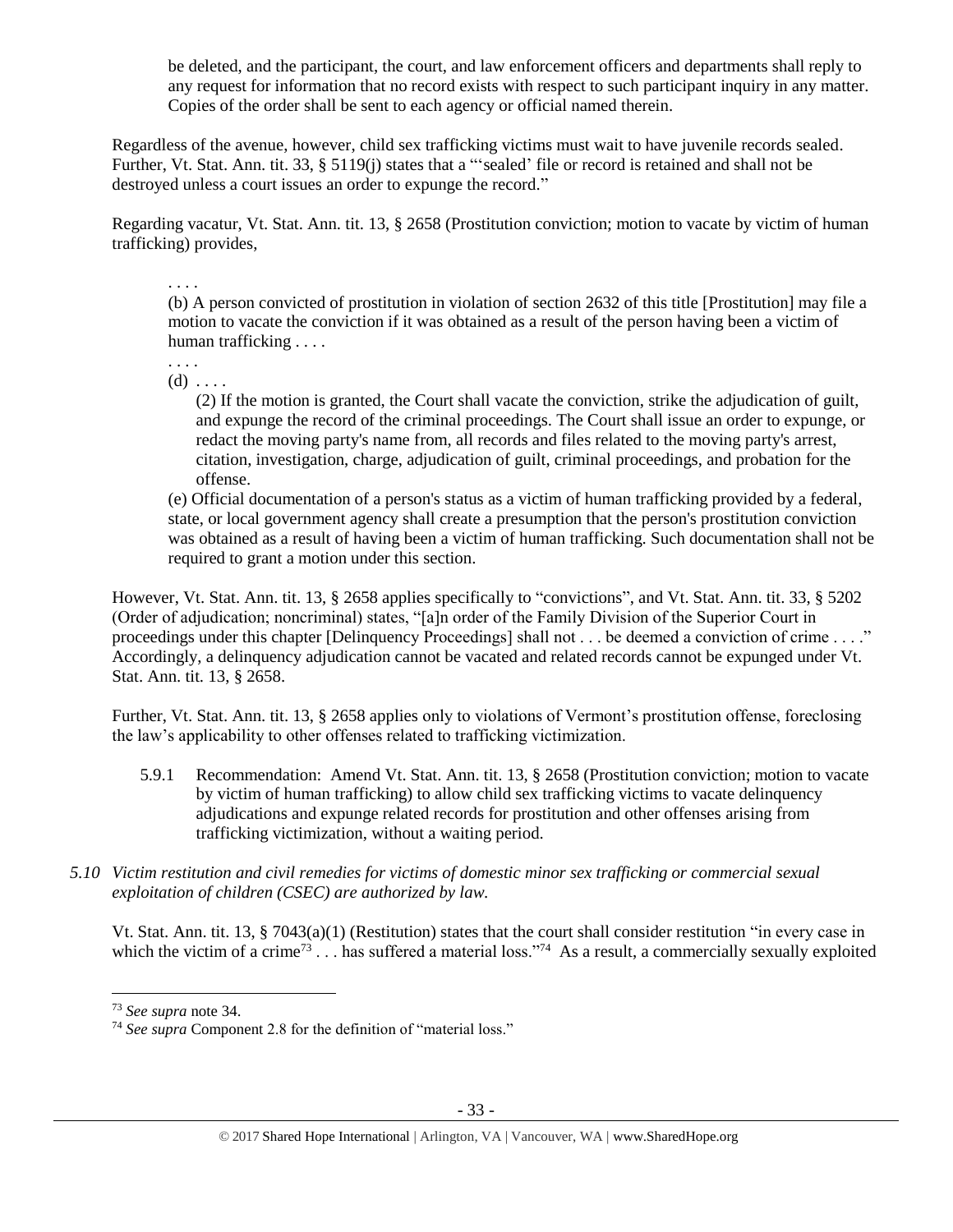child whose offender is convicted under any of Vermont's laws may be able to receive restitution. Moreover, commercially sexually exploited children whose offenders are convicted under Vt. Stat. Ann. tit. 13, § 2652(a) (Human trafficking), § 2653(a) (Aggravated human trafficking), or § 2655(a) (Solicitation) are eligible to receive restitution under Vt. Stat. Ann. tit. 13, § 2657 (Restitution), which states,

(a) A person convicted of a violation of this subchapter [Criminal Acts] shall be ordered to pay restitution to the victim pursuant to section 7043 [Restitution] of this title.

(b) If the victim of human trafficking<sup>75</sup> to whom restitution has been ordered dies before restitution is paid, any restitution ordered shall be paid to the victim's heir or legal representative, provided that the heir or legal representative has not benefited in any way from the trafficking.

(c) The return of the victim of human trafficking to his or her home country or other absence of the victim from the jurisdiction shall not limit the victim's right to receive restitution pursuant to this section.

Vt. Stat. Ann. tit. 13, § 7043(a)(3) further explains,

In cases where restitution is ordered to the victim as a result of a human trafficking conviction under chapter 60 of this title, "material loss" shall also mean:

- (A) attorney's fees and costs; and
- (B) the greater of either:

(i) the gross income or value of the labor performed for the offender by the victim; or (ii) the value of the labor performed by the victim as guaranteed by the minimum wage and overtime provisions of 21 V.S.A. Section 385 [Administration].

In certain circumstances, the victim's offender need not be convicted of a crime in order for the victim to be eligible to receive restitution. Vt. Stat. Ann. tit. 13, § 7043(e)(3) states, "An order of restitution may require the offender to pay restitution for an offense for which the offender was not convicted if the offender knowingly and voluntarily executes a plea agreement which provides that the offender pay restitution for that offense."

Additionally, Vt. Stat. Ann. tit. 13, § 7043(h) states that "[r]estitution ordered under this section shall not preclude a person from pursuing an independent civil action for all claims not covered by the restitution order."

Commercially sexually exploited children whose offenders are convicted under Vt. Stat. Ann. tit. 13, § 2652(a), § 2653(a), or § 2655(a) may pursue civil remedies as Vt. Stat. Ann. tit. 13, § 2662 (Private cause of action) authorizes victims of human trafficking to bring a civil claim against their offenders. Vt. Stat. Ann. tit. 13, § 2662 provides,

(a) A victim of human trafficking may bring an action against the offender in the civil division of the superior court for damages, injunctive relief, punitive damages in the case of a willful violation, and reasonable costs and attorney's fees. Actual damages may include any loss for which restitution is available under section 2657 [Restitution] of this chapter.

(b) If the victim is deceased or otherwise unable to represent himself or herself, the victim may be represented by a legal guardian, family member, or other representative appointed by the court, provided that the legal guardian, family member, or other representative appointed by the court has not benefited in any way from the trafficking.

(c) In a civil action brought under this section, the victim's alleged consent to the human trafficking is immaterial and shall not be admitted.

 $\overline{a}$ <sup>75</sup> *See supra* note [6](#page-1-0) for the definition of "victim of human trafficking."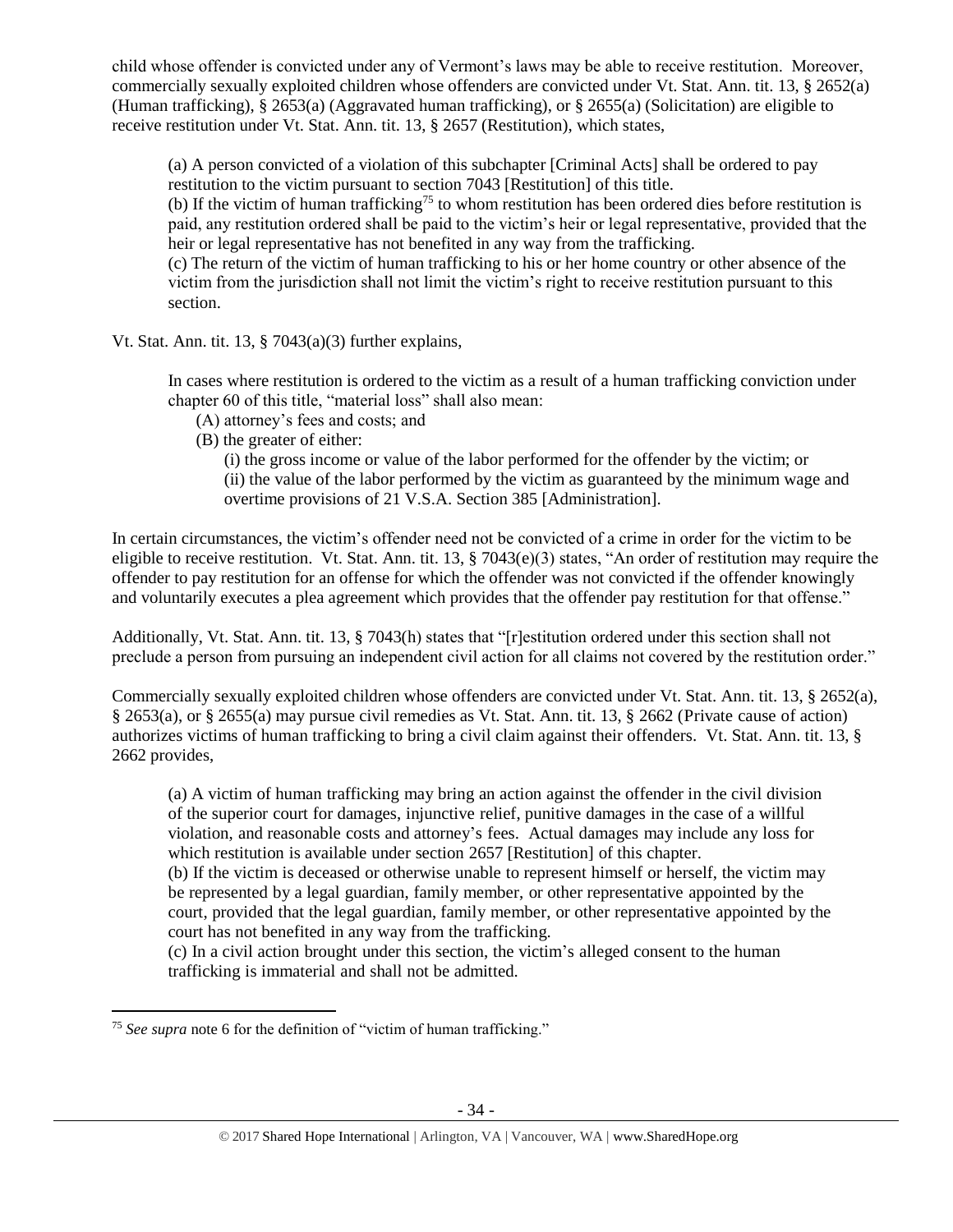*5.11 Statutes of limitations for civil and criminal actions for child sex trafficking or commercial sexual exploitation of children (CSEC) offenses are eliminated or lengthened to allow prosecutors and victims a realistic opportunity to pursue criminal action and legal remedies.*

Regarding statutes of limitations applicable to criminal prosecutions, Vt. Stat. Ann. tit. 13,  $\S$  4501(a)<sup>76</sup> (Limitation of prosecutions for certain crimes) eliminates the statute of limitations for prosecuting violations of Vt. Stat. Ann. tit. 13, § 3253 (Aggravated sexual assault), § 3253(a) (Aggravated sexual assault of a child), § 2652(a) (Human trafficking), § 2653(a) (Aggravated human trafficking), and § 3252 (Sexual assault). Vt. Stat. Ann. tit. 13, § 4501(b) establishes that prosecutions must be commenced within 6 years for "lewd and lascivious behavior".<sup>77</sup> For other felonies, Vt. Stat. Ann. tit. 13, § 4501(c), (e) (Limitation of prosecutions for certain crimes) states,

(c) Prosecutions for any of the following offenses shall be commenced within 40 years after the commission of the offense, and not after:

(1) lewd and lascivious conduct alleged to have been committed against a child under 18 years of age;

(2) sexual exploitation of a minor as defined in subsection  $3258(c)^{78}$  of this title;

(3) lewd or lascivious conduct with a child;

(4) sexual exploitation of children under chapter 64 of this title;<sup>79</sup> and

. . . . . . . .

(e) Prosecutions for other felonies and for misdemeanors shall be commenced within three years after the commission of the offense, and not after.

Vt. Stat. Ann. tit. 13, § 2662 (Private cause of action) does not specify a statute of limitations within its provisions. Therefore, Vermont's generally applicable 6-year statute of limitations for civil actions, codified at Vt. Stat. Ann. tit. 12, § 511 (Civil action), is applicable.

However, Vt. Stat. Ann. tit. 12, § 551(a) (Minority, insanity or imprisonment) provides, "When a person entitled to bring an action specified in this chapter is a minor . . . at the time the cause of action accrues, such

(1) the actor is at least 48 months older than the minor; and

(2) the actor is in a position of power, authority, or supervision over the minor by virtue of the actor's undertaking the responsibility, professionally or voluntarily, to provide for the health or welfare of minors, or guidance, leadership, instruction, or organized recreational activities for minors.

. . . .

l

<sup>79</sup> "Sexual exploitation of children under chapter 61 of this title [Title 13]" includes Vt. Stat. Ann. tit. 13, § 2822(a) (Use of a child in a sexual performance), § 2823 (Consenting to a sexual performance), § 2824 (Promoting a recording of sexual conduct), § 2827 (Possession of child pornography), and § 2828 (Luring a child).

<sup>&</sup>lt;sup>76</sup> The text of Vt. Stat. Ann. tit. 13  $\S 4501$  cited here and elsewhere in this report includes amendments made by the enactment of House Bill 74 during the 2017 Regular Session of the Vermont Legislature (effective July 1, 2017). <sup>77</sup> *See* Vt. Stat. Ann. tit. 13, § 2601 (Lewd and lascivious conduct) and § 2602 (Lewd or lascivious conduct with child).

<sup>78</sup> Vt. Stat. Ann. tit. 13, § 3258(a), (c) states:

<sup>(</sup>a) No person shall engage in a sexual act with a minor if:

<sup>(</sup>c) A person who violates subsection (a) of this section and who abuses his or her position of power, authority, or supervision over the minor in order to engage in a sexual act shall be imprisoned for not more than five years or fined not more than \$10,000.00, or both.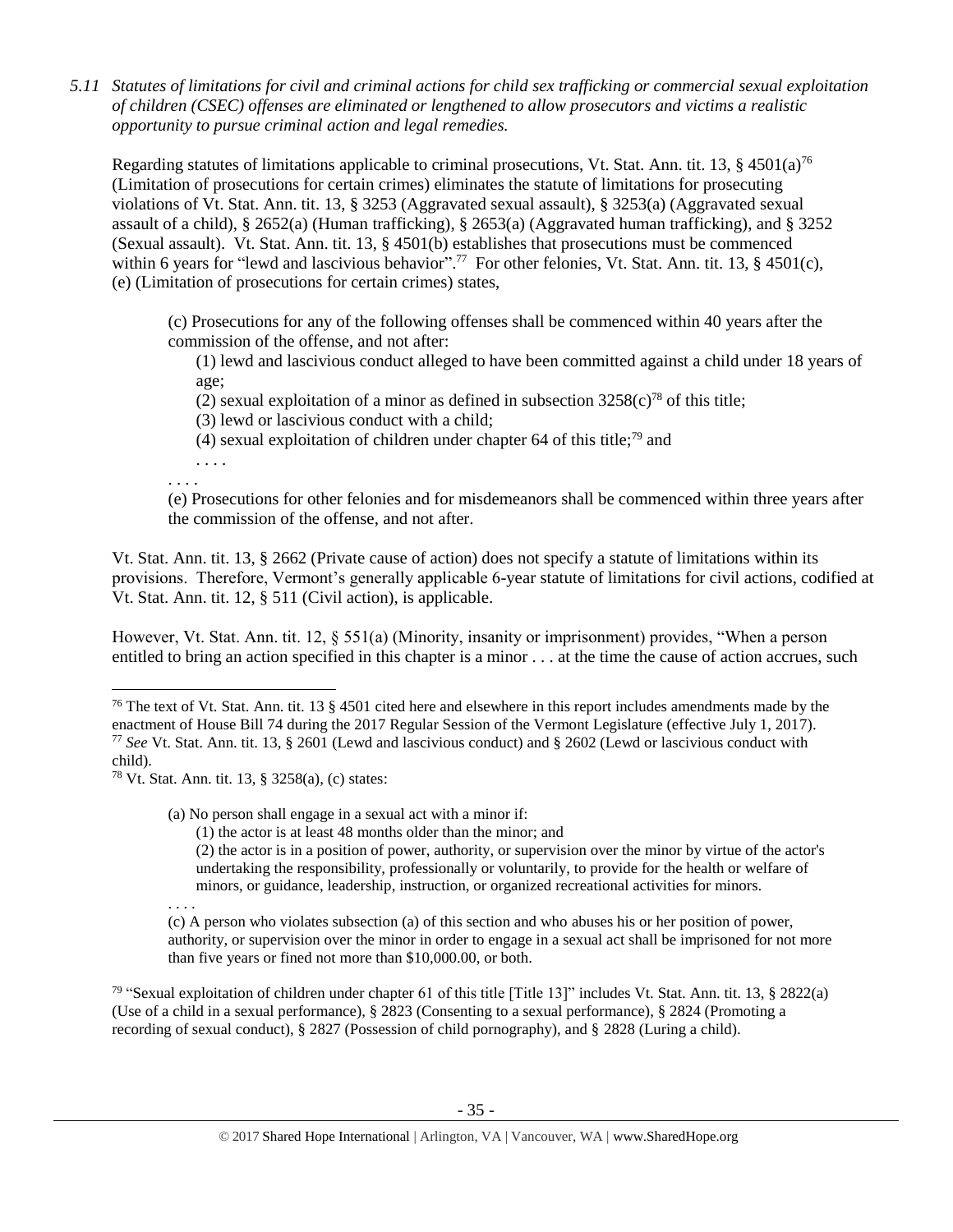person may bring such action within the times in this chapter respectively limited, after the disability is removed." Accordingly, if the victim of human trafficking is a minor, the victim will be able to bring a civil claim under Vt. Stat. Ann. tit. 13, § 2662 within 6 years of the minor's 18th birthday. Vt. Stat. Ann. tit. 1, § 173, tit. 12, §§ 511, 551(a).

5.11.1 Recommendation: Eliminate the statute of limitations for all civil causes of action for child victims of sex trafficking and commercial sexual exploitation.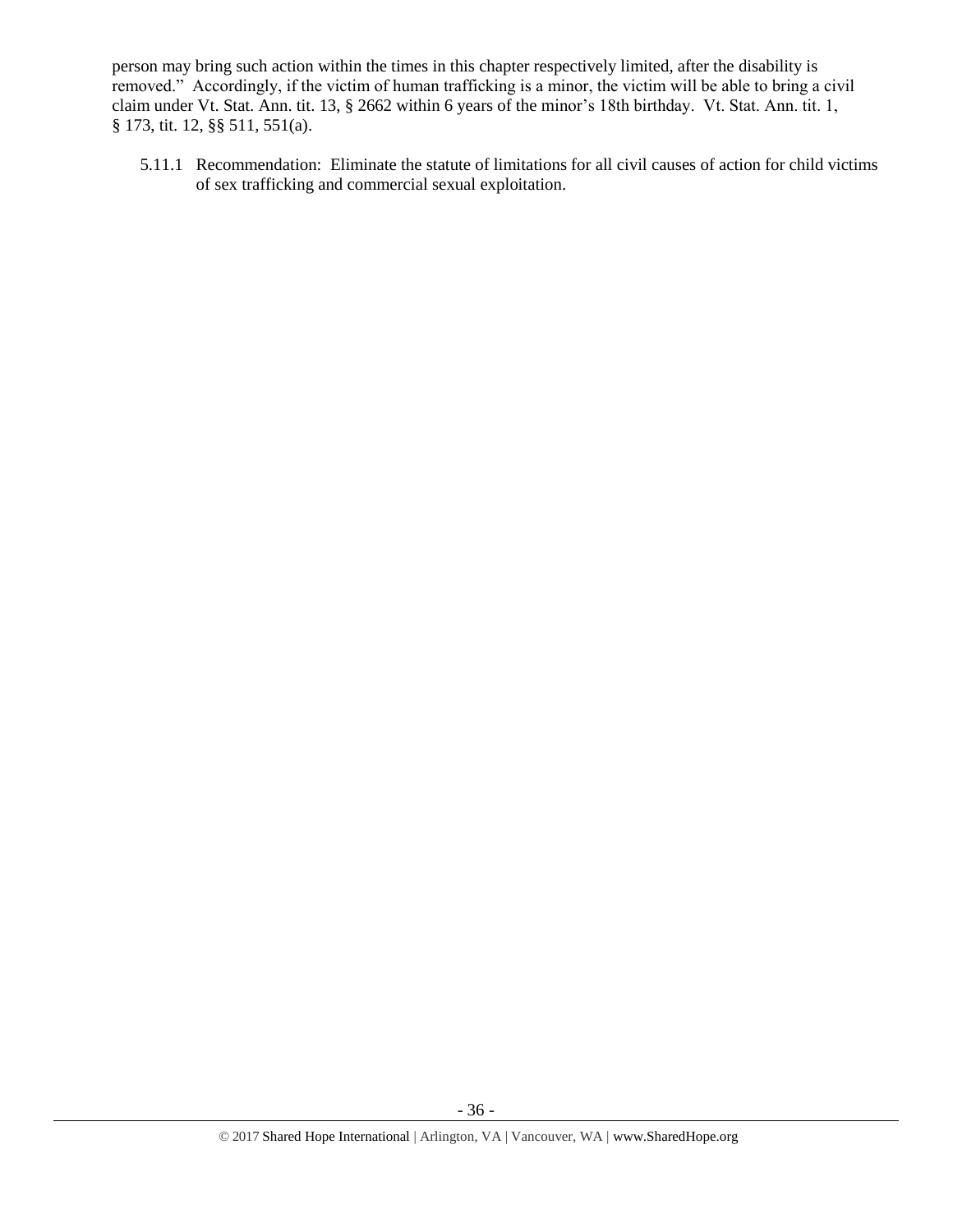#### **FRAMEWORK ISSUE 6: CRIMINAL JUSTICE TOOLS FOR INVESTIGATION AND PROSECUTIONS**

#### *Legal Components:*

- *6.1 Training on human trafficking and domestic minor sex trafficking for law enforcement is statutorily mandated or authorized.*
- *6.2 Single party consent to audiotaping is permitted in law enforcement investigations.*
- *6.3 Wiretapping is an available tool to investigate domestic minor sex trafficking and commercial sexual exploitation of children (CSEC).*
- *6.4 Using a law enforcement decoy posing as a minor to investigate buying or selling of commercial sex acts is not a defense to soliciting, purchasing, or selling sex with a minor.*

*\_\_\_\_\_\_\_\_\_\_\_\_\_\_\_\_\_\_\_\_\_\_\_\_\_\_\_\_\_\_\_\_\_\_\_\_\_\_\_\_\_\_\_\_\_\_\_\_\_\_\_\_\_\_\_\_\_\_\_\_\_\_\_\_\_\_\_\_\_\_\_\_\_\_\_\_\_\_\_\_\_\_\_\_\_\_\_\_\_\_\_\_\_\_*

- *6.5 Using the Internet or electronic communications to investigate buyers and traffickers is a permissible investigative technique.*
- *6.6 State law requires reporting of missing children and recovered missing children.*

# *Legal Analysis:*

*6.1 Training on human trafficking and domestic minor sex trafficking for law enforcement is statutorily mandated or authorized.*

Vermont does not specifically require law enforcement to receive training on human trafficking or domestic minor sex trafficking. 2011 Vt. Acts & Resolves 55, § 3 (Services for victims of human trafficking), however, authorizes the Vermont center for crime victim services to "convene a task force to assist . . . law enforcement agencies . . . to develop a statewide protocol to provide services for victims of human trafficking. The protocol may include a public awareness and education campaign."

- 6.1.1 Recommendation: Enact a law that authorizes law enforcement to receive training on human trafficking, including domestic minor sex trafficking.
- *6.2 Single party consent to audiotaping is permitted in law enforcement investigations.*

Vermont's statutes do not address whether single party or two-party consent to audiotaping is required.

- 6.2.1 Recommendation: Enact a law permitting single party consent audiotaping.
- *6.3 Wiretapping is an available tool to investigate domestic minor sex trafficking and commercial sexual exploitation of children (CSEC).*

Vermont code does not address whether wiretapping is permitted for domestic minor sex trafficking or any other crime.

6.3.1 Recommendation: Should Vermont enact a law authorizing wiretapping by law enforcement, include investigations related to Vt. Stat. Ann. tit. 13, § 2822(a) (Use of a child in a sexual performance),  $\S 2652(a)$  (Human trafficking),  $\S 2653(a)$  (Aggravated human trafficking), and  $\S$ 2655(a) (Solicitation).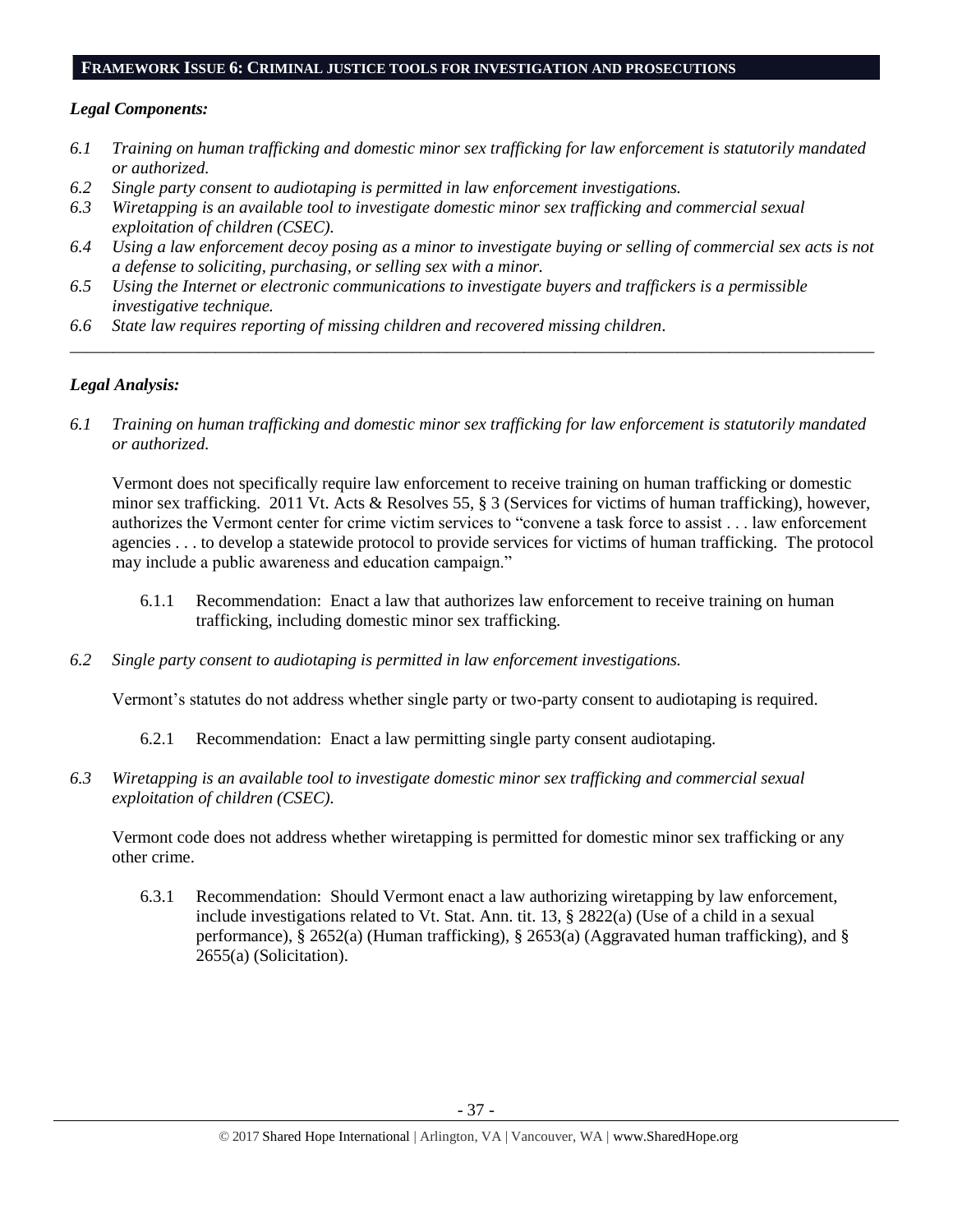*6.4 Using a law enforcement decoy posing as a minor to investigate buying or selling of commercial sex acts is not a defense to soliciting, purchasing, or selling sex with a minor.*

None of Vermont's trafficking or CSEC offenses expressly prohibit a defendant from asserting a defense based on the use of a law enforcement decoy posing as a minor during an investigation of the offense. However, Vt. Stat. Ann. tit. 13, § 2828(a) (Luring a child), a non-CSEC offense, prevents any person from "knowingly soliciting, luring, or enticing, or to attempt to solicit, lure, or entice, a child under the age of 16 or another person believed by the person to be a child under the age of 16." Thus, a buyer charged with "soliciting, luring, or enticing . . . another person believed by the person to be a child under the age of 16" would be prohibited from asserting a defense based on the person being law enforcement decoy.

6.4.1 Recommendation: Enact a law expressly prohibiting a defense to prosecution based on the use of a law enforcement decoy posing as a minor to investigate child sex trafficking and Vermont's CSEC law.

# *6.5 Using the Internet or electronic communications to investigate buyers and traffickers is a permissible investigative technique.*

Vermont has no law expressly authorizing law enforcement to use the Internet or electronic communications to investigate buyers and traffickers. However, Vt. Stat. Ann. tit. 13, § 2828(a) (Luring a child) makes it illegal for an offender to "knowingly solicit, lure, or entice, or to attempt to solicit, lure, or entice, a child under the age of 16 or another person believed by the person to be a child under the age of 16." Vt. Stat. Ann. tit. 13, § 2828(b) further explains that "[t]his section applies to solicitation, luring, or enticement by any means, including in person, through written or telephonic correspondence or electronic communication." Although not explicit, together these two phrases suggest that law enforcement may use the Internet or electronic communications to investigate buyers and traffickers.

# *6.6 State law requires reporting of missing children and recovered missing children.*

Vt. Stat. Ann. tit. 20, § 1820(1) (Definitions) defines a "missing person" as "an individual: whose whereabouts is unknown; and with either a physical disability, a mental disability, or a developmental disability; or who is an unemancipated minor." Once a person files a missing person complaint pursuant to Vt. Stat. Ann. tit. 20, § 1821 (Missing person complaint), Vt. Stat. Ann. tit. 20, § 1822 (Missing person report) requires the law enforcement agency that receives the complaint to "prepare a missing person report," which must "include all information contained in the missing person complaint and any information or evidence gathered by a preliminary investigation, if one was made." Vt. Stat. Ann. tit. 20, § 1823(a) (Dissemination of missing person report) requires the law enforcement agency next to forward copies of the report to "all law enforcement agencies within the jurisdiction where the missing person lives or was last seen, and other law enforcement agencies that can reasonably be expected to be involved in any investigation." Furthermore, Vt. Stat. Ann. tit. 20, § 1823(b) mandates that law enforcement forward the report to

(1) all law enforcement agencies to which the complainant reasonably requests the report be sent;

(2) any law enforcement agency requesting a copy of the missing person report; and

(3) all media in the region in which the missing person lives, or was last seen, unless such disclosure would impede an ongoing investigation or unless otherwise requested by the complainant.

Vt. Stat. Ann. tit. 20, § 1824(a) (Searches for missing persons) requires any law enforcement agency that receive a missing persons report to "commence a search for a missing person as soon as a report is received." If the "missing person complaint involves an unemancipated minor, including a runaway child as defined in 13 V.S.A. § 1311 [Unlawful sheltering; aiding a runaway child], the law enforcement agency shall transmit the